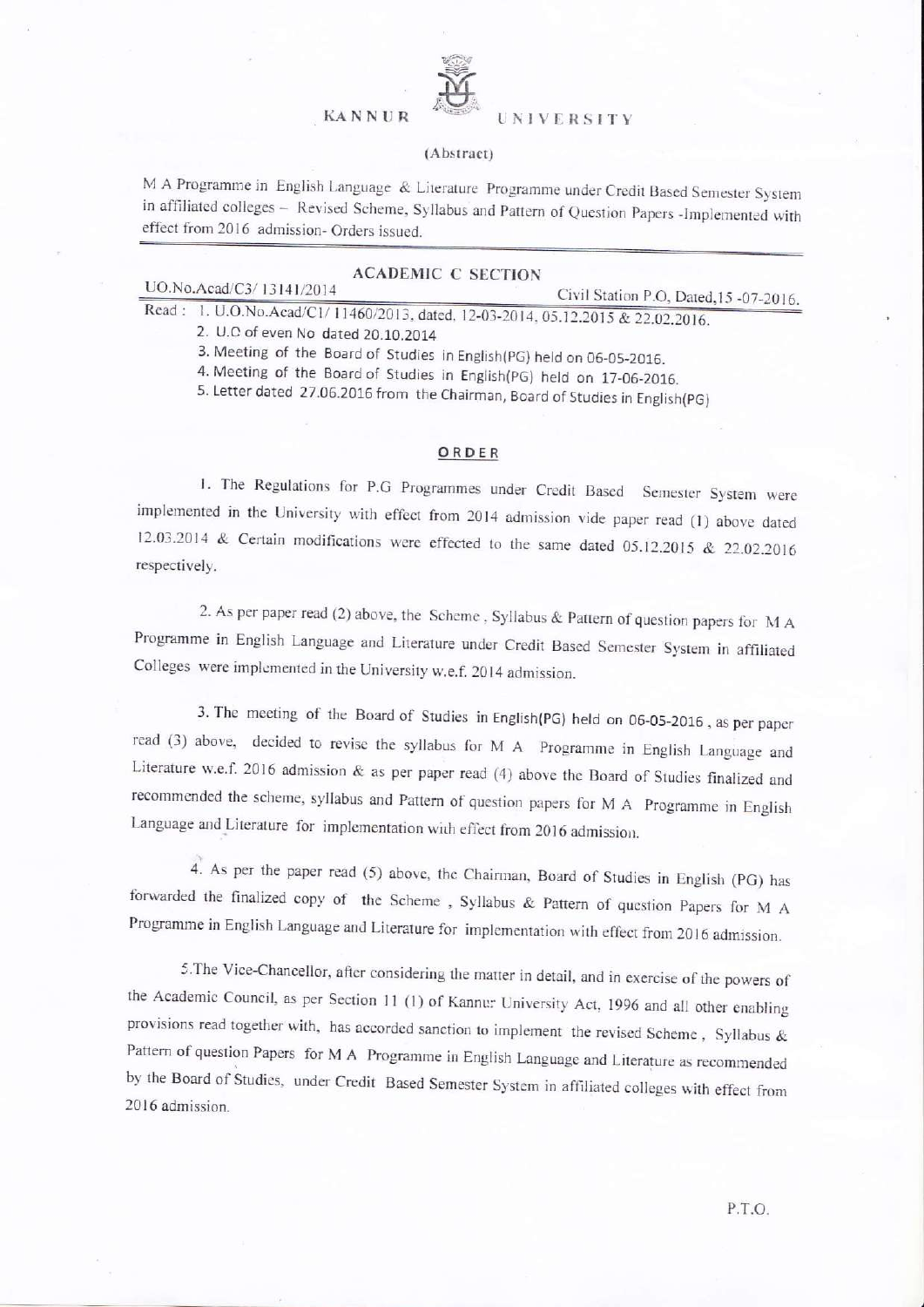6.Orders are therefore issued, implementing the revised Scheme , Syllabus & Pattem of Question Papers for M A Programme in English Language and Literature under Credit Based Semester System in affiliated Colleges with effect from 2016 admission, subject to report to the Academic Council.

7. The implemented Scheme, Syllabus & Pattern of Question Papers are appended here with.

sd/-

#### JOINT REGISTRAR (ACADEMIC)

For Registrar

To:

The Principals of Affiliated Colleges Offering MA English Language and Literature Programme. Copy to:

l.The Examination Branch

2. The Chairman, Board of Studies in English (PG)

3. PS to VC/PA to PVC/PA to Registrar/PA to CE.

4. JR/AR-I (Academic)-

5. The Computer Programmer (with a request to upload the Website) 6. SF/DF/FC

Forwardell / By Order<br>SECTION OFFICER

o For more details log on to wwu' kannur university.ac.in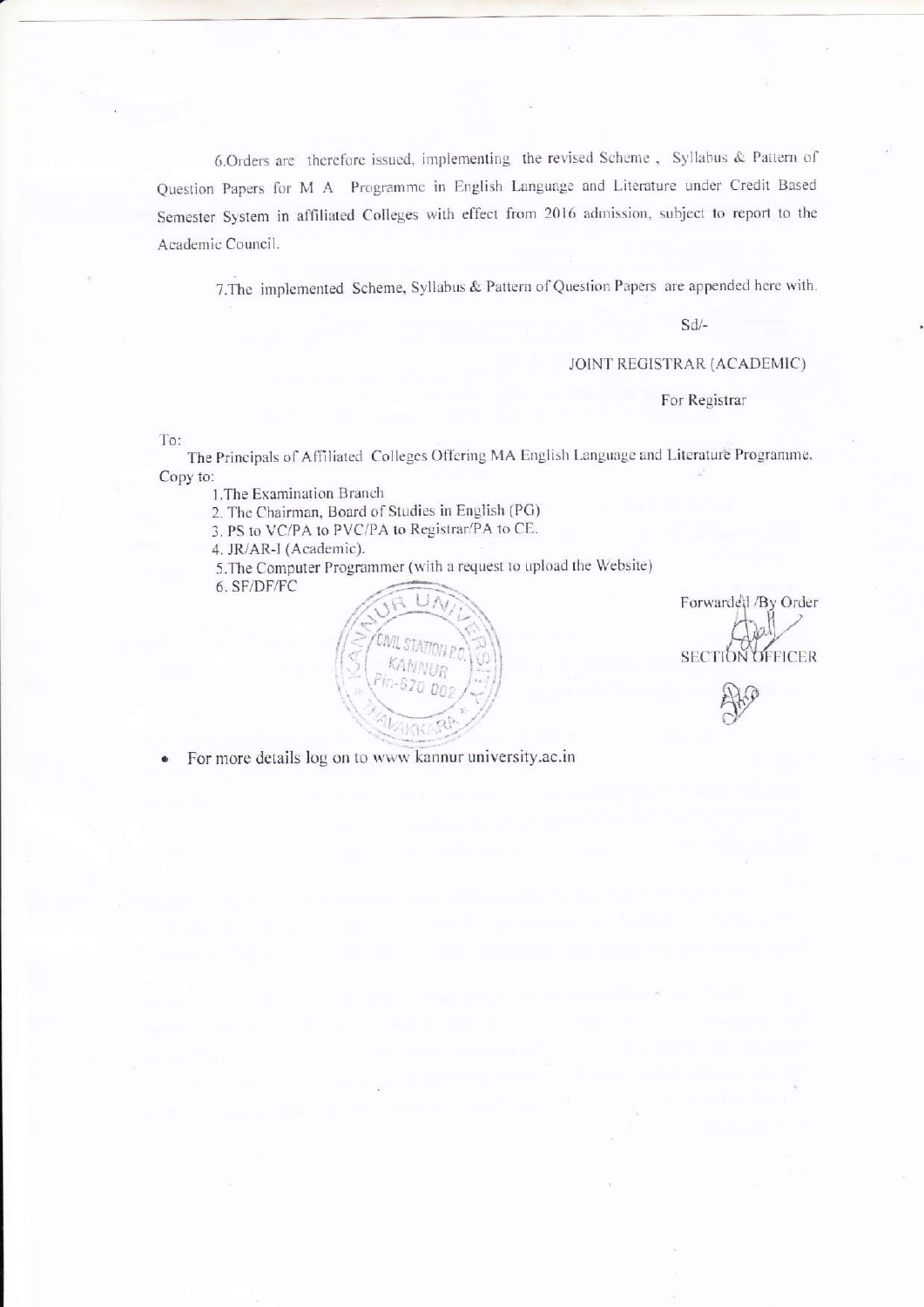**APPENDIX TO U.O.NO. U.O.NO.ACAD/C3/13141/2014 DATED 15.07.2016**



# **KANNUR UNIVERSITY**

# **M. A. PROGRAMME IN ENGLISH LANGUAGE AND LITERATURE**  DIX TO U.O.NO.ACAD/C3/13141/2014 DATED 15.07.2016

## **CREDIT BASED SEMESTER SYSTEM AFFILIATED COLLEGES**

**REVISED SCHEME & SYLLABUS** 

**2016 ADMISSION ONWARDS**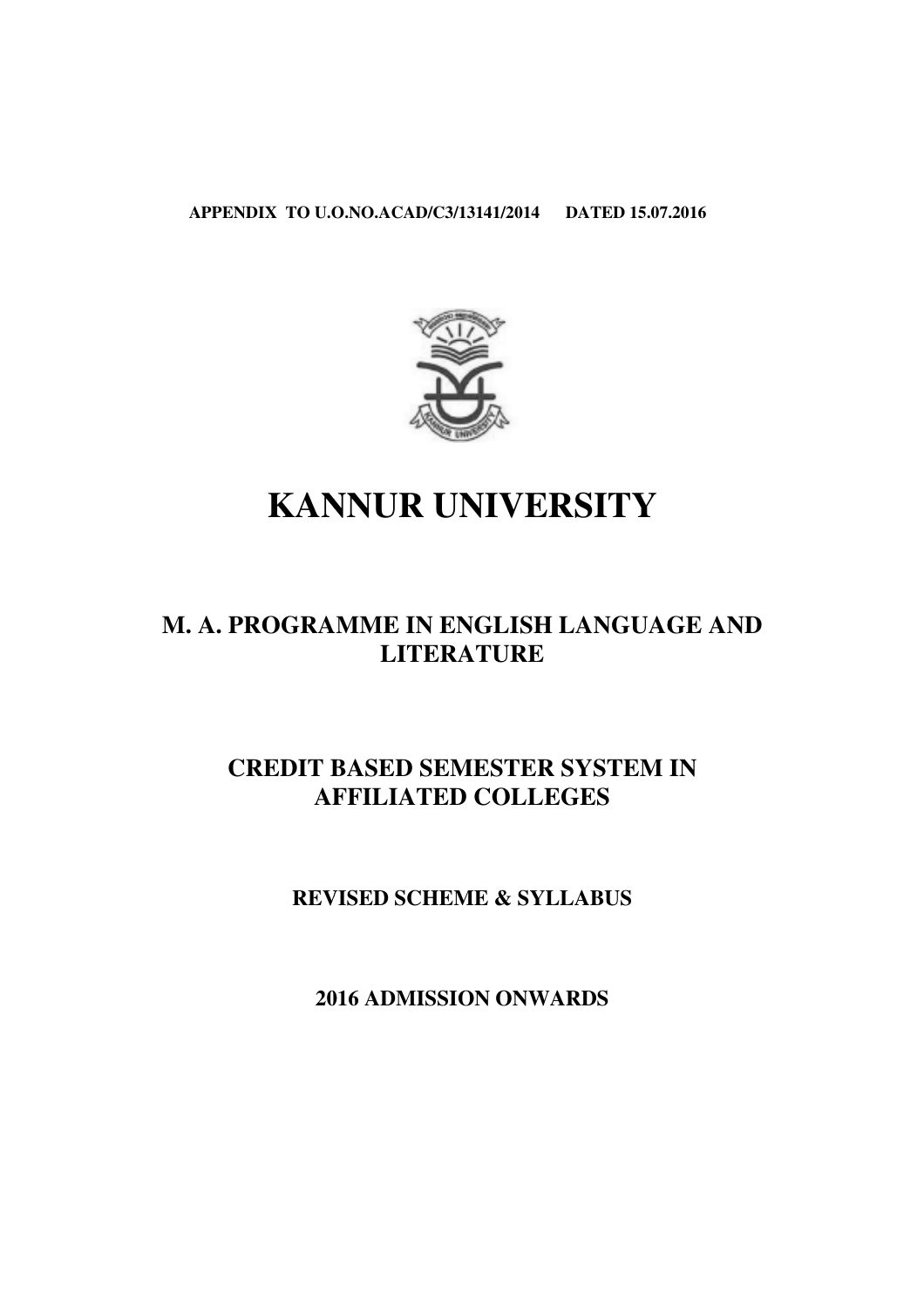## **M. A. PROGRAMME IN ENGLISH LANGUAGE AND LITERATURE (CCSS) REVISED SYLLABUS – 2016 ADMISSION ONWARDS**  (To be followed in the affiliated colleges under Kannur University)

## **SEMESTER 1—Four Core Courses and one Elective (select one among three)**

| <b>Semester</b> | <b>Course Code</b>                                                                                                                                                                                           | <b>Title</b>                                          | <b>Internal</b> | <b>External</b> | <b>Total</b> | <b>Credit</b>  | <b>Hours</b> |
|-----------------|--------------------------------------------------------------------------------------------------------------------------------------------------------------------------------------------------------------|-------------------------------------------------------|-----------------|-----------------|--------------|----------------|--------------|
|                 | <b>ENG 1C01</b>                                                                                                                                                                                              | British Literature: Chaucer to<br>Seventeenth Century | 20              | 80              | 100          | 4              |              |
|                 | <b>ENG 1C02</b>                                                                                                                                                                                              | 20                                                    | 80              | 100             | 4            |                |              |
|                 | <b>ENG 1C03</b>                                                                                                                                                                                              | Literary Criticism                                    | 20              | 80              | 100          | 4              | 5            |
| I               | History and Structure of English<br><b>ENG 1C04</b><br>Language<br><b>Elective</b> (Choose one among three)<br>Malayalam Literature in<br>ENG 1E01<br>Translation<br><b>ENG 1E02</b><br><b>Media Studies</b> |                                                       | 20              | 80              | 100          | 4              |              |
|                 |                                                                                                                                                                                                              |                                                       | 20              | 80              | 100          | $\overline{4}$ |              |
|                 | <b>ENG 1E03</b><br><b>TOTAL</b>                                                                                                                                                                              | <b>English Language Teaching</b>                      | <b>100</b>      | 400             | 500          | 20             | 25           |

#### **SEMESTER 2—Three Core Courses and one Elective (select one among three)**

| <b>Semester</b> | <b>Course Code</b>                | <b>Title</b>                             | <b>Internal</b> | <b>External</b> | <b>Total</b> | <b>Credit</b> | <b>Hours</b> |
|-----------------|-----------------------------------|------------------------------------------|-----------------|-----------------|--------------|---------------|--------------|
|                 | <b>ENG 2C05</b>                   | Literature of the Romantic Period        | 80              | 100             |              |               |              |
|                 | <b>ENG 2C06</b>                   | Literature of the Victorian Period       | 20              | 80              | 100          | 4             |              |
|                 | <b>ENG 2C07</b>                   | Modern Literary Theory                   | 20              | 80              | 100          | 4             |              |
| $\mathbf{I}$    |                                   | <b>Elective</b> (Choose one among three) |                 |                 |              |               |              |
|                 | <b>ENG 2E04</b>                   | <b>Translation Studies</b>               | 20              | 80              | 100          |               |              |
|                 | <b>ENG 2E05</b>                   | World Drama                              |                 |                 |              |               |              |
|                 | <b>ENG 2E06</b><br>Dalit Writings |                                          |                 |                 |              |               |              |
|                 | <b>TOTAL</b>                      |                                          | 80              | 320             | 400          | 16            | 25           |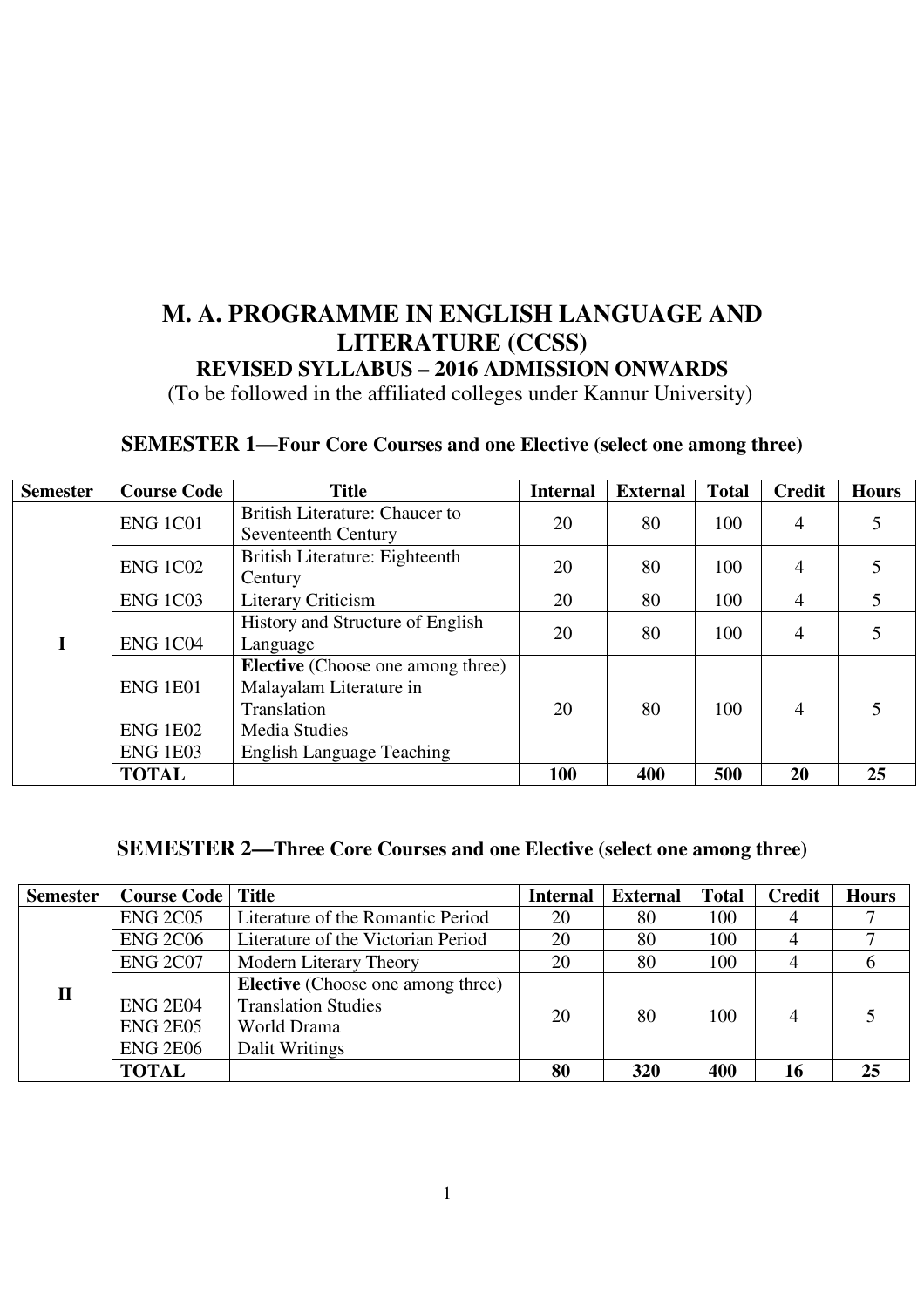| <b>Semester</b> | <b>Course Code</b>                                                                                                                                                                                                                                      | <b>Title</b>                                   | <b>Internal</b> | <b>External</b> | <b>Total</b> | Credit    | <b>Hours</b> |
|-----------------|---------------------------------------------------------------------------------------------------------------------------------------------------------------------------------------------------------------------------------------------------------|------------------------------------------------|-----------------|-----------------|--------------|-----------|--------------|
|                 | <b>ENG 3C 08</b>                                                                                                                                                                                                                                        | <b>Twentieth Century British</b><br>Literature | 20              | 80              | 100          | 4         |              |
|                 | <b>ENG 3C09</b>                                                                                                                                                                                                                                         | Linguistics                                    | 20              | 80              | 100          | 4         | 4            |
|                 | <b>ENG 3C10</b>                                                                                                                                                                                                                                         | Indian Writing in English                      | 20              | 80              | 100          | 4         |              |
| Ш               | <b>ENG 3C11</b><br>American Literature<br><b>Elective</b> (Choose one among three)<br><b>Introduction to Cultural Studies</b><br><b>ENG 3E07</b><br><b>ENG 3E08</b><br>European Fiction<br>Introduction to Comparative<br><b>ENG 3E09</b><br>Literature |                                                | 20              | 80              | 100          | 4         | 6            |
|                 |                                                                                                                                                                                                                                                         |                                                | 20              | 80              | 100          | 4         |              |
|                 | <b>TOTAL</b>                                                                                                                                                                                                                                            |                                                | 100             | 400             | 500          | <b>20</b> | 25           |

### **SEMESTER 3—Four Core Courses and one Elective (select one among three)**

## **SEMESTER 4—Six Core Courses including Project Work and Viva-voce**

| <b>Semester</b> | <b>Course Code</b> | <b>Title</b>          | <b>Internal</b> | <b>External</b> | <b>Total</b> | <b>Credit</b> | <b>Hours</b> |
|-----------------|--------------------|-----------------------|-----------------|-----------------|--------------|---------------|--------------|
|                 | <b>ENG 4C 12</b>   | Postcolonial Writings | 20              | 80              | 100          |               | O            |
|                 | <b>ENG 4C 13</b>   | Women's Writing       | 20              | 80              | 100          |               |              |
|                 | <b>ENG 4C 14</b>   | <b>Film Studies</b>   | 20              | 80              | 100          |               | O            |
| IV              | <b>ENG 4C 15</b>   | Comprehension         | 20              | 80              | 100          |               |              |
|                 | ENG PR 16          | Project               | 20              | 80              | 100          |               |              |
|                 | <b>ENG 4C 17</b>   | Viva-Voce             | 00              | 100             | 100          |               |              |
|                 | <b>TOTAL</b>       |                       | 100             | 500             | 600          | 24            | 25           |

#### **Details of Marks, Credit and Hours**

| 380 (Maximum 20 marks for a course. Test Paper: 5  |
|----------------------------------------------------|
| Marks; Assignment: 5 Marks; Seminar/Viva: 5 Marks  |
| Attendance: 5 Marks)                               |
| Comprehension Course Internal (20 marks oral test) |
| 1620                                               |
| 2000                                               |
| 80                                                 |
| 25 per week                                        |
|                                                    |

\*\*\*\*\*\*\*\*\*\*\*\*\*\*\*\*\*\*\*\*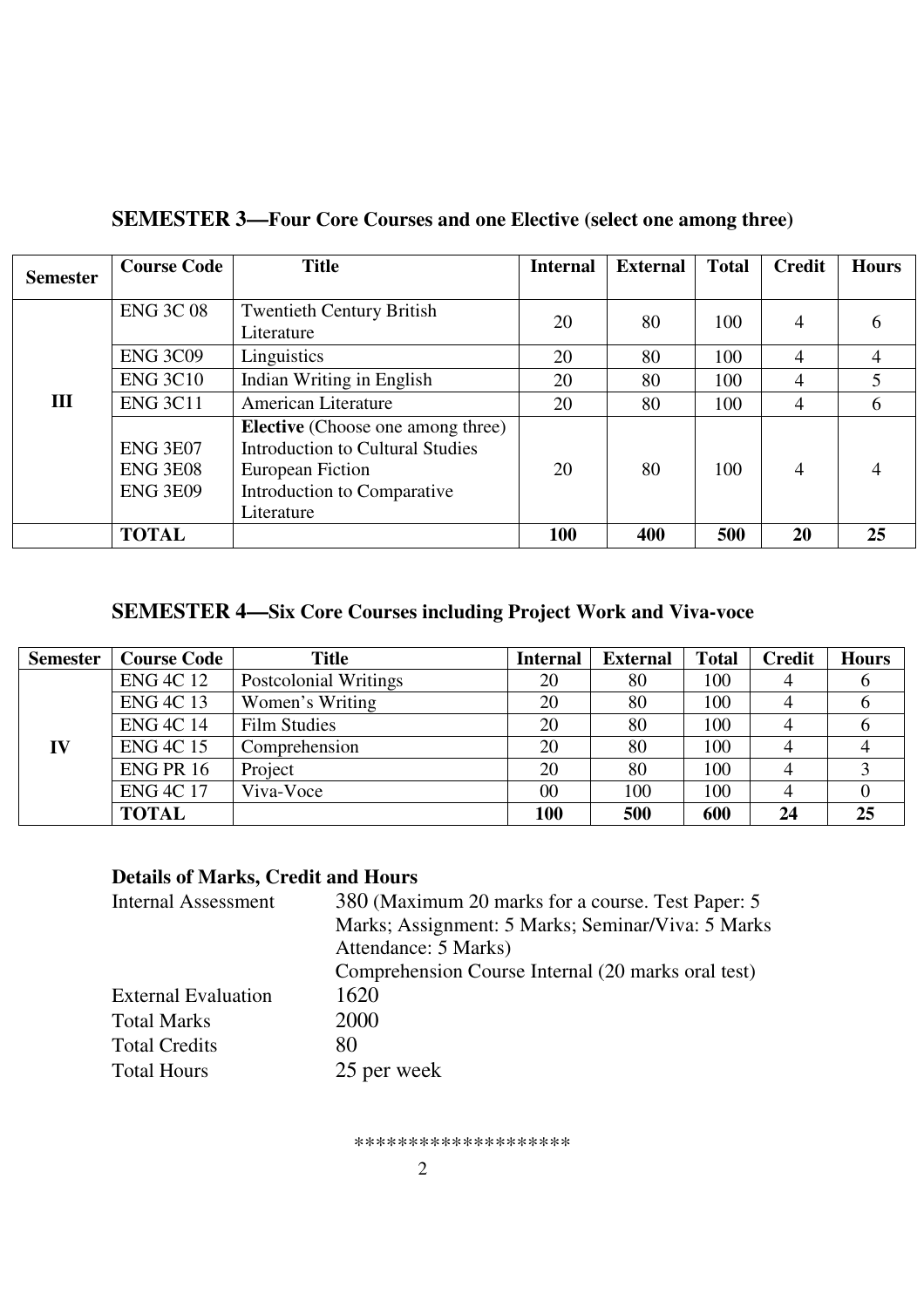## **M. A. PROGRAMME IN ENGLISH LANGUAGE AND LITERATURE (CCSS)**

**REVISED SYLLABUS – 2016 ADMISSION ONWARDS** 

(To be followed in the affiliated colleges under Kannur University)

| $\overline{\text{S}}$ such that $\overline{\text{S}}$ and $\overline{\text{S}}$ and the electric (select one among three) |                                    |                                                                                    |                 |                 |              |                |              |
|---------------------------------------------------------------------------------------------------------------------------|------------------------------------|------------------------------------------------------------------------------------|-----------------|-----------------|--------------|----------------|--------------|
| <b>Semester</b>                                                                                                           | <b>Course Code</b>                 | <b>Title</b>                                                                       | <b>Internal</b> | <b>External</b> | <b>Total</b> | <b>Credit</b>  | <b>Hours</b> |
|                                                                                                                           | <b>ENG 1C01</b>                    | British Literature: Chaucer to<br>Seventeenth Century                              | 20              | 80              | 100          | 4              |              |
|                                                                                                                           | <b>ENG 1C02</b>                    | British Literature: Eighteenth<br>Century                                          | 20              | 80              | 100          | 4              |              |
|                                                                                                                           | <b>ENG 1C03</b>                    | <b>Literary Criticism</b>                                                          | 20              | 80              | 100          | $\overline{4}$ |              |
|                                                                                                                           | <b>ENG 1C04</b>                    | History and Structure of English<br>Language                                       | 20              | 80              | 100          | 4              |              |
|                                                                                                                           | <b>ENG 1E01</b>                    | <b>Elective</b> (Choose one among three)<br>Malayalam Literature in<br>Translation | 20              | 80              | 100          | $\overline{4}$ |              |
|                                                                                                                           | <b>ENG 1E02</b><br><b>ENG 1E03</b> | Media Studies<br><b>English Language Teaching</b>                                  |                 |                 |              |                |              |
|                                                                                                                           |                                    |                                                                                    |                 |                 |              |                |              |

#### **SEMESTER 1—Four Core Courses and one Elective (select one among three)**

#### **ENG 1C01**

**TOTAL**  $\begin{array}{|c|c|c|c|c|c|} \hline \end{array}$  100  $\begin{array}{|c|c|c|c|c|} \hline \end{array}$  400  $\begin{array}{|c|c|c|c|c|} \hline \end{array}$  500  $\begin{array}{|c|c|c|c|} \hline \end{array}$  25

#### **BRITISH LITERATURE: CHAUCER TO SEVENTEENTH CENTURY Module 1**

#### **Background**

English Renaissance and Religious Reformation Geographical Explorations Puritan Interregnum and Restoration Literature Romantic comedy, Comedy of Manners, Comedy of Humours **Module 2-Poetry Detailed** 

| Sir Philip Sydney        |                      | Sonnet No.1 from Astrophel and Stella               |
|--------------------------|----------------------|-----------------------------------------------------|
| William Shakespeare      |                      | Sonnet 60, Like the waves make towards the pebbled  |
|                          |                      | shore                                               |
|                          |                      | Sonnet 55 'Not marble nor the gilded monuments'     |
| <b>Edmund Spenser</b>    |                      | Prothalamion                                        |
| John Donne               |                      | A Valediction Forbidding Mourning, Death Be Not     |
|                          |                      | Proud (Holy Sonnet X)                               |
| Andrew Marvell           | $\ddot{\phantom{a}}$ | To His Coy Mistress                                 |
| <b>Non-Detailed</b>      |                      |                                                     |
| <b>Geoffrey Chaucer</b>  | $\ddot{\cdot}$       | The General Prologue to The Canterbury Tales (lines |
|                          |                      | 1-100) in Middle English                            |
| Robert Herrick           |                      | To the Virgins to Make Much of Time                 |
| George Herbert           |                      | The Collar                                          |
| <b>Katherine Philips</b> |                      | A Married State                                     |
|                          |                      | 3                                                   |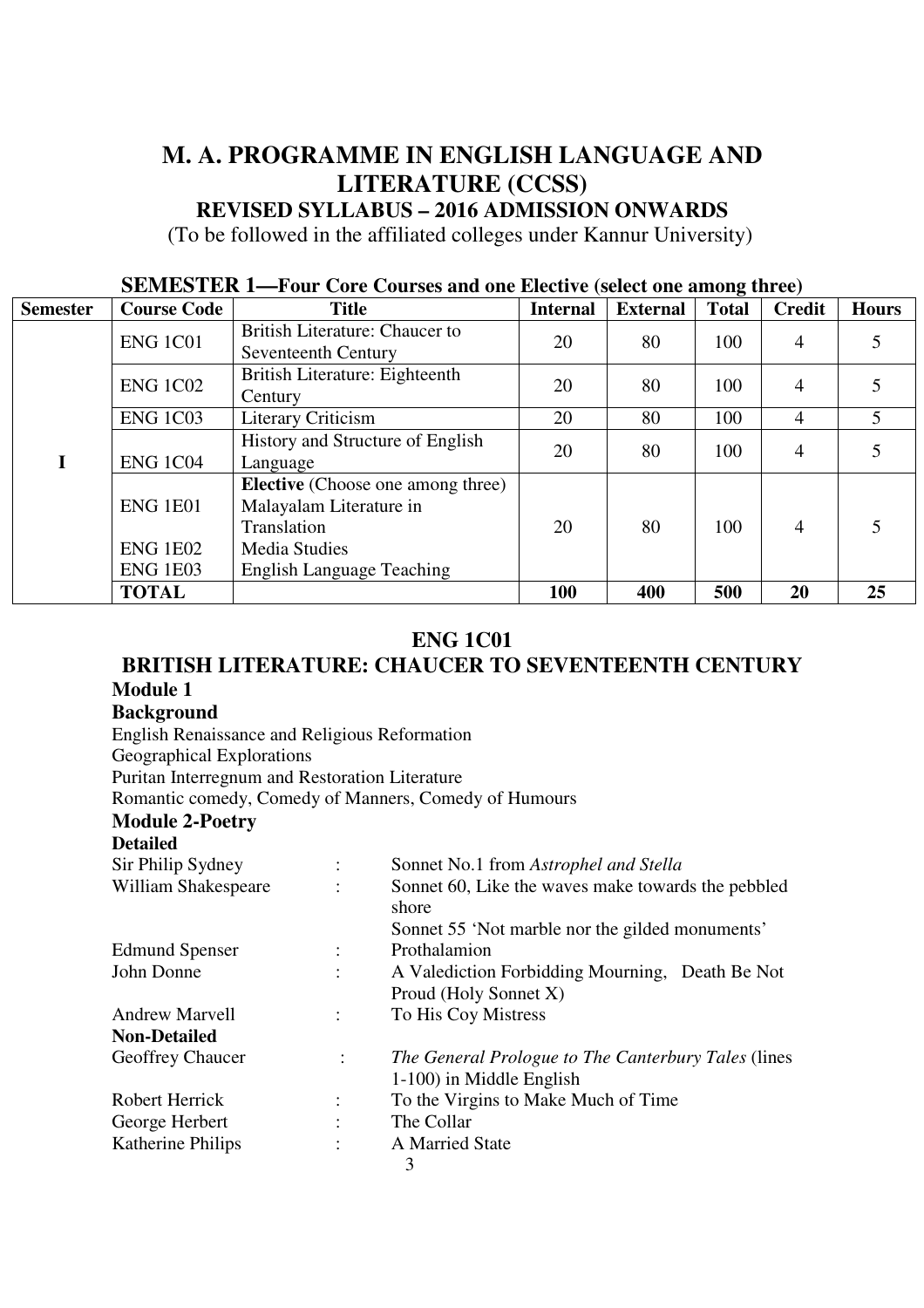| John Bunyan                |                      | <b>Upon Over-Much Niceness</b>                                                               |
|----------------------------|----------------------|----------------------------------------------------------------------------------------------|
| John Milton                |                      | Paradise Lost Book IX                                                                        |
| John Dryden                |                      | Mac Flecknoe                                                                                 |
| <b>Module 3</b>            |                      |                                                                                              |
| <b>Prose</b>               |                      |                                                                                              |
| Francis Bacon              |                      | Of Superstition                                                                              |
| Margaret Cavendish         | $\bullet$            | The Description of a New World, Called The Blazing<br>World                                  |
| John Locke                 | $\ddot{\cdot}$       | The Epistle to the Reader from An Essay Concerning<br>Human Understanding (Para 1, 2 $\&$ 3) |
| Aphra Behn                 | $\ddot{\cdot}$       | <i>Ornooko</i> ; or, <i>The Royal Slave</i> (Norton Anthology Vol.<br>C, pp. 2313 to 2329)   |
| <b>Samuel Pepys</b>        | $\ddot{\cdot}$       | The Great fire from <i>The Diary</i> (September 2, 1666)                                     |
| <b>Module 4</b>            |                      |                                                                                              |
| Drama                      |                      |                                                                                              |
| William Shakespeare        |                      | <b>Hamlet</b> (Detailed)                                                                     |
| <b>Christopher Marlowe</b> | $\ddot{\phantom{a}}$ | <b>Doctor Faustus</b>                                                                        |
| William Congreve           |                      | The Way of the World                                                                         |

#### **Suggested Reading**

*The Norton Anthology of English Literature* (Topics: The Middle Ages, 16<sup>th</sup> Century, Early  $17<sup>th</sup>$  Century)

A. W. Ward, A. R. Waller (Eds.) *The Cambridge History of English Literature*  Arthur F Kinney *The Cambridge Companion to English Literature, 1500-1600*  John Lennard *The Poetry Handbook*

Margaret Drabble *The Oxford Companion to English literature*

A. R. Braunmuller *The Cambridge Companion to English Renaissance Drama*  John E. Stevens *Medieval Romance: Themes and Approaches* 

Deborah Payne Fisk *The Cambridge Companion to English Restoration Theatre* G.Wilson Knight *The Wheel of Fire: Interpretations of Shakespearean Tragedy* Thomas N. Corns *The Cambridge Companion to English Poetry, Donne to Marvell* 

George Parfitt *English Poetry of the Seventeenth Century, 1590-1700*

Kalyani Vallath *A Contemporary Encyclopedia of British Literature, Vol I*  Web Resources:

http://www.bartleby.com/cambridge (The Cambridge History of English and American Literature—An Encyclopedia in Eighteen Volumes)

Literature.org (The Online Literature Library)

#### **Question paper pattern Duration: 3 Hrs** Maximum Marks: 80

| I Essay (40 marks)                                  |                      |
|-----------------------------------------------------|----------------------|
| (a) One essay of 350 words out of two from Module 1 | $(10 \text{ marks})$ |
| (b) One essay of 350 words out of two from Module 2 | $(10 \text{ marks})$ |
| (c) One essay of 350 words out of two from Module 3 | $(10 \text{ marks})$ |
| (d) One essay of 350 words out of two from Module 4 | $(10 \text{ marks})$ |

II Four out of six annotation questions (80 words) from the poems prescribed for detailed study in Module 2.  $(4 \times 5 = 20 \text{ marks})$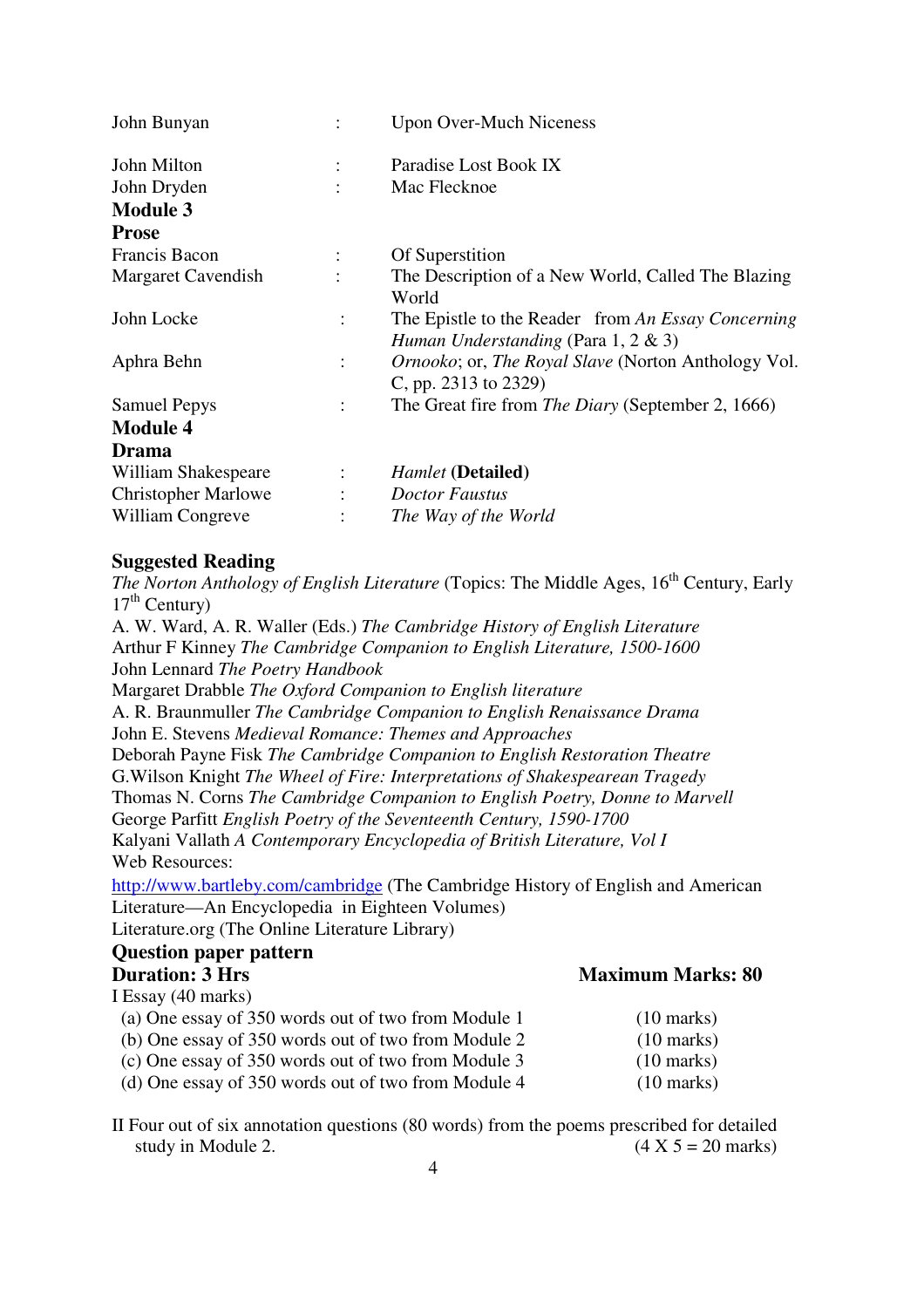III Four out of six paragraph questions (100 words) from Module 2 (non-detailed poems), Module 3 and Module 4 (4 X 5 = 20 marks)

#### **ENG 1C02 BRITISH LITERATURE: EIGHTEENTH CENTURY**

| <b>Module 1</b>                               |                |                                        |
|-----------------------------------------------|----------------|----------------------------------------|
| <b>Bakground</b>                              |                |                                        |
| The Age of Enlightenment                      |                |                                        |
| Urbanisation and Industrialisation of England |                |                                        |
| Periodical Literature                         |                |                                        |
| The Rise of the Novel                         |                |                                        |
| <b>Module 2</b>                               |                |                                        |
| <b>Poetry (Detailed)</b>                      |                |                                        |
| Anne Finch                                    |                | A Nocturnal Reverie                    |
| <b>Alexander Pope</b>                         |                | The Rape of the Lock (Canto 2)         |
| <b>William Collins</b>                        |                | Ode to Evening                         |
| <b>William Blake</b>                          |                | The Tyger; The Lamb                    |
| (Non-Detailed)                                |                |                                        |
| <b>Robert Burns</b>                           |                | To a Mouse                             |
| <b>Oliver Goldsmith</b>                       |                | The Deserted Village (lines 1 to 96)   |
| <b>Thomas Gray</b>                            |                | Elegy Written in a Country Church-yard |
| <b>Module 3</b>                               |                |                                        |
| <b>Prose and Novel</b>                        |                |                                        |
| <b>Jonathan Swift</b>                         |                | Gulliver's Travels                     |
| Henry Fielding                                |                | Tom Jones                              |
| Daniel Defoe                                  |                | <b>Robinson Crusoe</b>                 |
| <b>Richard Steele</b>                         |                | The Spectator's Club (The Spectator)   |
|                                               |                | No. 2)                                 |
| <b>Charles Lamb</b>                           | $\ddot{\cdot}$ | Dream Children; Old China              |
| <b>Module 4</b>                               |                |                                        |
| <b>Drama</b>                                  |                |                                        |
| Oliver Goldsmith                              |                | She Stoops to Conquer (Detailed)       |
| <b>Richard Sheridan</b>                       |                | The Rivals                             |

#### **Suggested Reading**

Paul Poplawski *English Literature in Context*. *The Norton Anthology of English Literature*. (Topics: Restoration and the Eighteenth Century)

Eds. A. W. Ward, A. R. Waller *The Cambridge History of English Literature*  Richard W. Bevis English Drama *Restoration and Eighteenth Century, 1660-1789* John Richetti *The Cambridge Companion to the Eighteenth-Century Novel*  Clive T. Probyn *English Fiction of the Eighteenth Century, 1700-1789* Adrian Poole *The Cambridge Companion to English Novelists*  Ian Watt *The Rise of the Novel: Studies in Defoe, Richardson and Fielding*  Margaret Drabble *The Oxford Companion to English Literature*  John Sitter *The Cambridge Companion to Eighteenth-Century Poetry* Web Resources: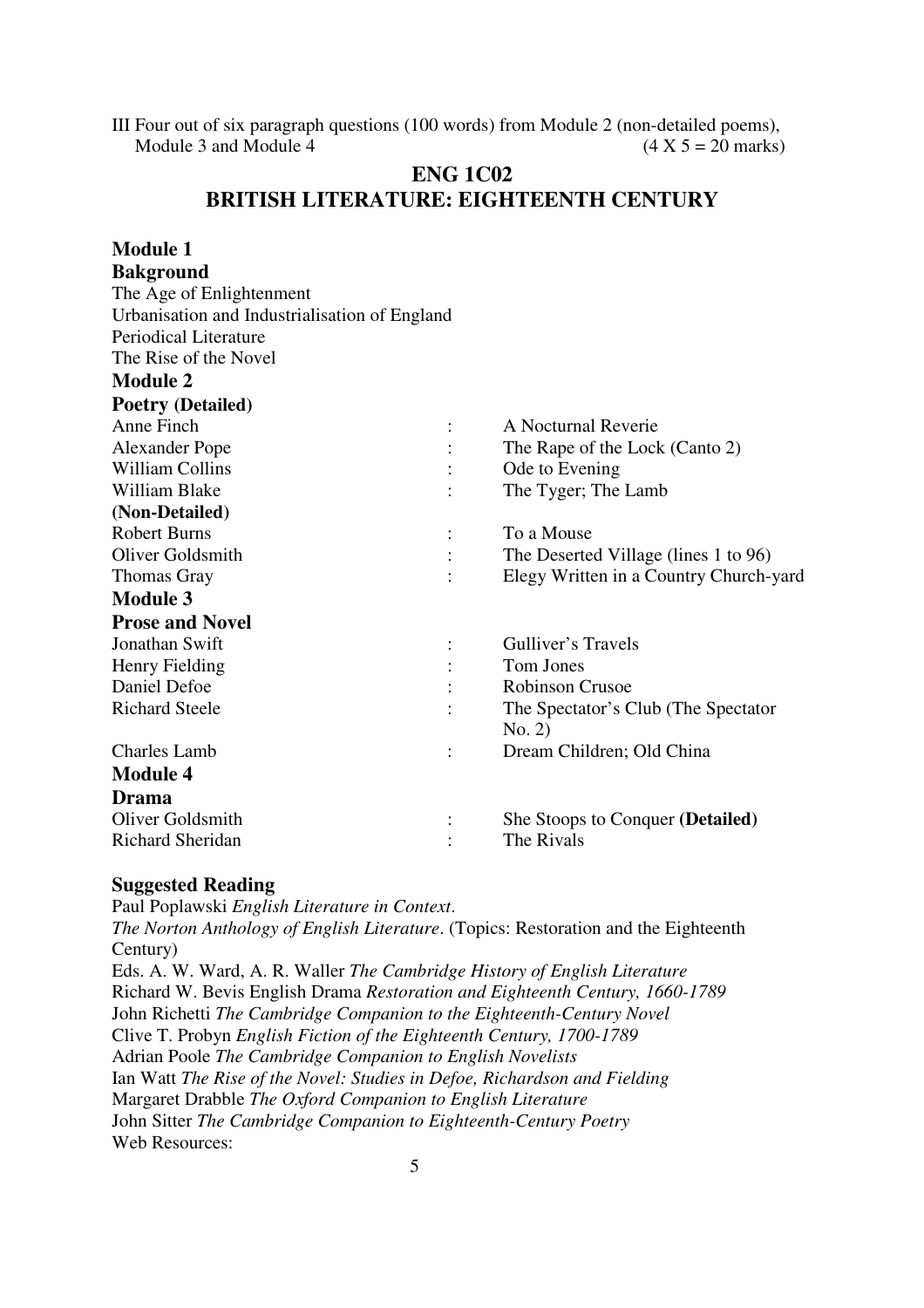http://www.bartleby.com/cambridge (The Cambridge History of English and American Literature—An Encyclopedia in Eighteen Volumes) Literature.org (The Online Literature Library)

#### **Question paper pattern Duration: 3 Hrs** Maximum Marks: 80

**I** Essay (40 marks)

| (a) One essay of 350 words out of two from Module 1 | $(10 \text{ marks})$ |
|-----------------------------------------------------|----------------------|
| (b) One essay of 350 words out of two from Module 2 | $(10 \text{ marks})$ |
| (c) One essay of 350 words out of two from Module 3 | $(10 \text{ marks})$ |
| (d) One essay of 350 words out of two from Module 4 | $(10 \text{ marks})$ |

**II** Four out of six annotation questions (80 words) from the poems and drama prescribed for detailed study in Module 2 and Module 4 respectively.  $(4 \times 5 = 20 \text{ marks})$ 

**III** Four out of six paragraph questions (100 words) from Module 2 (non-detailed poems), Module 3 and Module 4.  $(4 \times 5 = 20 \text{ marks})$ 

#### **ENG 1C03 LITERARY CRITICISM**

#### **Module 1**

Introduction to: 1. Classical Criticism and Neoclassical Criticism

- 2. Philosophical roots of Romanticism
- 3. British Romanticism
- 4. Objective Criticism

## **Module 2**

| Suresh Joshi        | On Interpretation (From Indian       |
|---------------------|--------------------------------------|
|                     | Literary Criticism-GN Devy)          |
| Aristotle           | Poetics                              |
| Longinus            | On the Sublime                       |
| Philip Sidney       | Apology for Poetry*                  |
| John Dryden         | Essay of Dramatic Poesy*             |
| Dr Johnson          | Preface to Shakespeare*              |
| <b>Module 3</b>     |                                      |
| William Wordsworth  | Preface to Lyrical Ballads*          |
| S.T. Coleridge      | Biographia Literaria (ch14 $& 17$ )* |
| <b>Module 4</b>     |                                      |
| Mathew Arnold       | The study of Poetry*                 |
| <b>Walter Pater</b> | From Studies to the History of       |
|                     | Renaissance                          |

(in *Norton Anthology of Theory & Criticism*)

\*(in D.J.Enright & Ernst De Chickera, *English Critical Texts*)

#### **Suggested Reading**

M.H. Abrams *The Mirror and the Lamp* (Ch.1)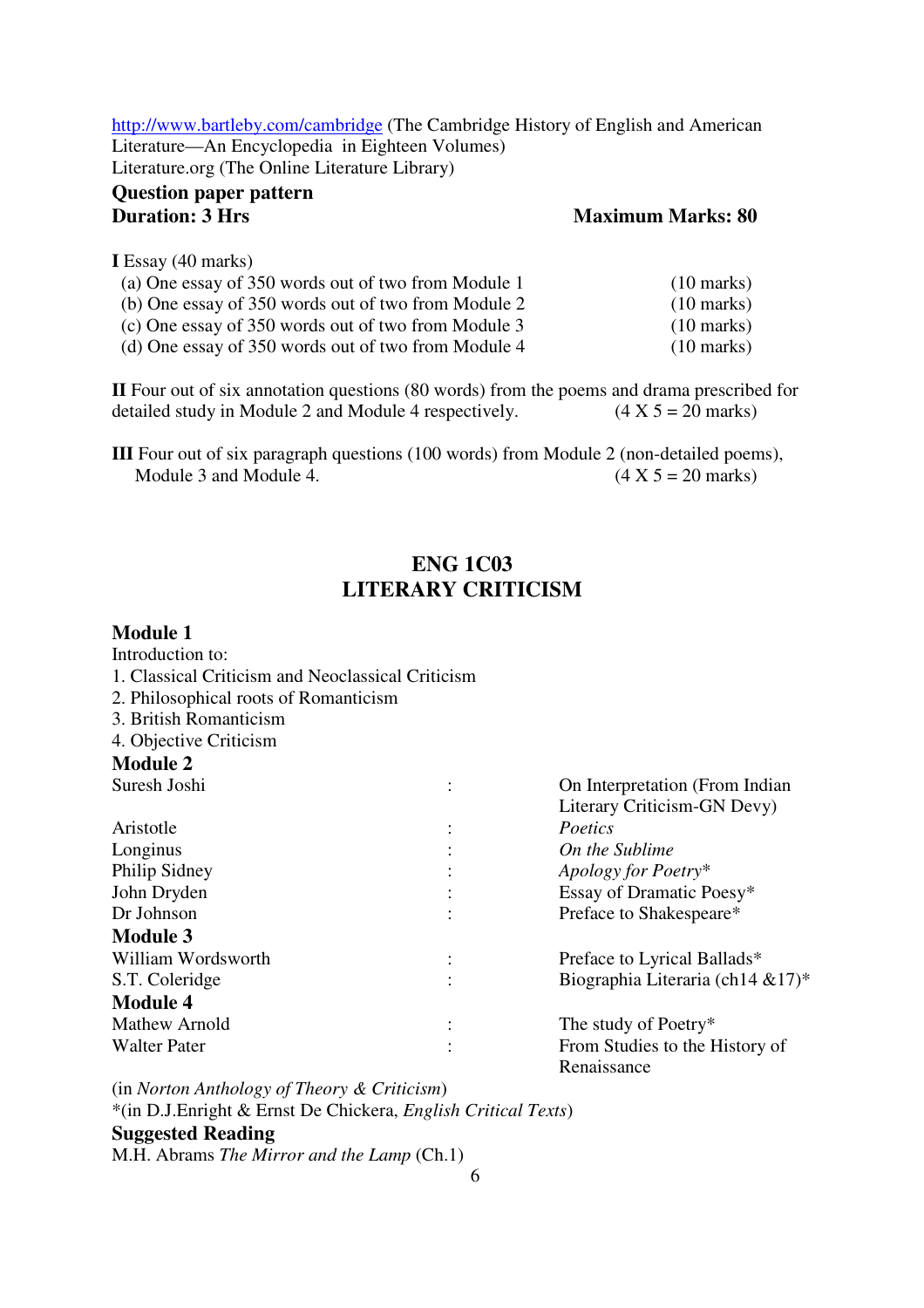Harry Blamiers *A History of Literary Criticism* M.S. Nagarajan *English Literary Criticism and Theory*  William K. Wimsatt & Cleanth Brooks *Literary Criticism: A Short History* 

# **Question paper pattern**

#### **Maximum Marks: 80**

**I** Essay (40 marks)

| (a) One essay of 350 words out of two from Module 1 | $(10 \text{ marks})$ |
|-----------------------------------------------------|----------------------|
| (b) One essay of 350 words out of two from Module 2 | $(10 \text{ marks})$ |
| (c) One essay of 350 words out of two from Module 3 | $(10 \text{ marks})$ |
| (d) One essay of 350 words out of two from Module 4 | $(10 \text{ marks})$ |

**II** Eight out of ten paragraph questions (100 words) from all modules

 $(8 \text{ X } 5 = 40 \text{ marks})$ 

## **ENG 1C04 HISTORY AND STRUCTURE OF ENGLISH LANGUAGE**

#### **Module 1**

#### **Introduction**

The indo-European family of languages – The Teutonic/Germanic family – place of English in the family – Origin and important landmarks in the history of English language.

#### **Module 2**

#### **The Old English Period**

The birth of Old English –Dialects – Characteristic features – Vocabulary and grammar– Literature.

#### **Module 3**

#### **The Middle English Period**

The Norman Conquest – General characteristics – Grammar and vocabulary – Dialects – Foreign influences and borrowings (Celtic, Latin, Greek, French, Scandinavian) – Evolution of Standard English – Middle English Literature.

#### **Module 4**

#### **The Modern English Period**

The making of modern English – Influence of Renaissance, Printing, and Bible Translations – Grammar and vocabulary changes – Individual contributions of Shakespeare—Milton.

#### **Module 5**

#### **Contemporary English Language**

English as a Global language – Varieties (RP, US, Chinese, and Indian) – Pidgin, Creole – Computer, internet and the spread of English language – English as global lingua franca.

#### **Suggested Reading**

Albert C. Baugh *A History of the English Language* C.L. Wren *The English Language* George Leslie Brooks *English Dialects*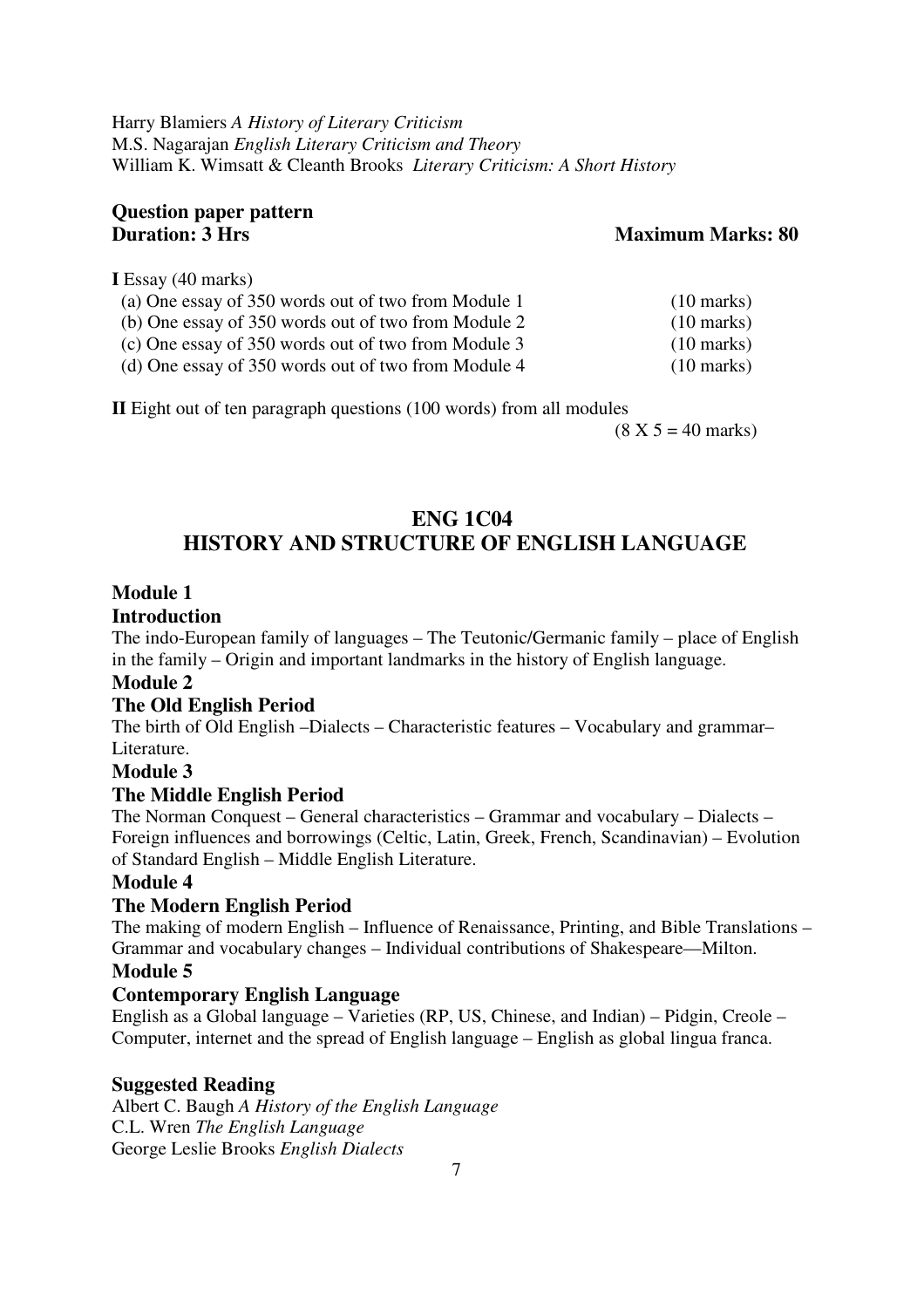Otto Jespersen *Growth and Structure of the English Language*  George Yule *The Study of Language, 5th Edition*  Randolph Quirk *The Use of English* Logan P. Smith *The English Language*  David Crystal *Language Death*  Patricia Friedrich, Eduardo H. Diniz De Figueiredo: *The Sociolinguistics of Digital Englishes*  Jack C. Richards *New Varieties of English: Issues and Approaches* 

#### **Question paper pattern Duration: 3 Hrs**

#### **Maximum Marks: 80 I** Essay (40 marks) (a) One essay of 350 words out of two from Module 1 (10 marks) (b) One essay of 350 words out of two from Module 2 (10 marks) (c) One essay of 350 words out of two from Module 3 (10 marks) (d) One essay of 350 words out of two from Module 4 (10 marks)

**II** Eight out of ten paragraph questions (100 words) from all modules.

 $(8 X 5 = 40 \text{ marks})$ 

|                     |                | <b>MALAYALAM LITERATURE IN TRANSLATION</b>                                                                                                                                      |
|---------------------|----------------|---------------------------------------------------------------------------------------------------------------------------------------------------------------------------------|
| <b>Module 1</b>     |                |                                                                                                                                                                                 |
| <b>Background</b>   |                |                                                                                                                                                                                 |
| V. Aravindakshan    | $\ddot{\cdot}$ | "The Literary Tradition of Kerala" (from <i>Essays</i><br>on the Cultural Formation of Kerala Ed. P.J.<br>Cherian, Kerala State Gazetteer, Vol. IV, Part II,<br>1999, pp. 65-98 |
| N.P. Mohamed        | $\vdots$       | "Short in Genre, Long in History" (Indian<br>Literature, Vol. 36, No. 3, May-June 1993, pp.<br>$182 - 186$                                                                      |
| Sunny M. Kapikkad   | $\ddot{\cdot}$ | "The Dalit Presence in Malayalam Literature"<br>(The Oxford India Anthology of Malayalam<br>Dalit Writing by M Dasan et al)                                                     |
| <b>Module 2</b>     |                |                                                                                                                                                                                 |
| <b>Poetry</b>       |                |                                                                                                                                                                                 |
| <b>Detailed</b>     |                |                                                                                                                                                                                 |
| Kumaran Asan        |                | The Fallen Flower                                                                                                                                                               |
| Ullur               |                | Music of Lovens (Trans. C.A. Joseph)                                                                                                                                            |
| Vylopilli           |                | The Tear-Fields (Trans. V.C. Harris)                                                                                                                                            |
| O.N.V. Kurup        |                | Blue Fish (Trans. K.M.George)                                                                                                                                                   |
| Vijayalakshmi       |                | Bhagavatham (Trans. Satchidanadan,<br>Haritham)                                                                                                                                 |
| <b>Non-Detailed</b> |                |                                                                                                                                                                                 |
| S. Joseph           |                | Group Photo (Trans. Satchidanadan, in<br>Dasan et al)                                                                                                                           |
| Sugatha Kumari      | $\ddot{\cdot}$ | Colossus                                                                                                                                                                        |
| Veerankutty         | 8              | In the Sanatorium for Trees (Trans. K.M.                                                                                                                                        |

# **ENG 1E01**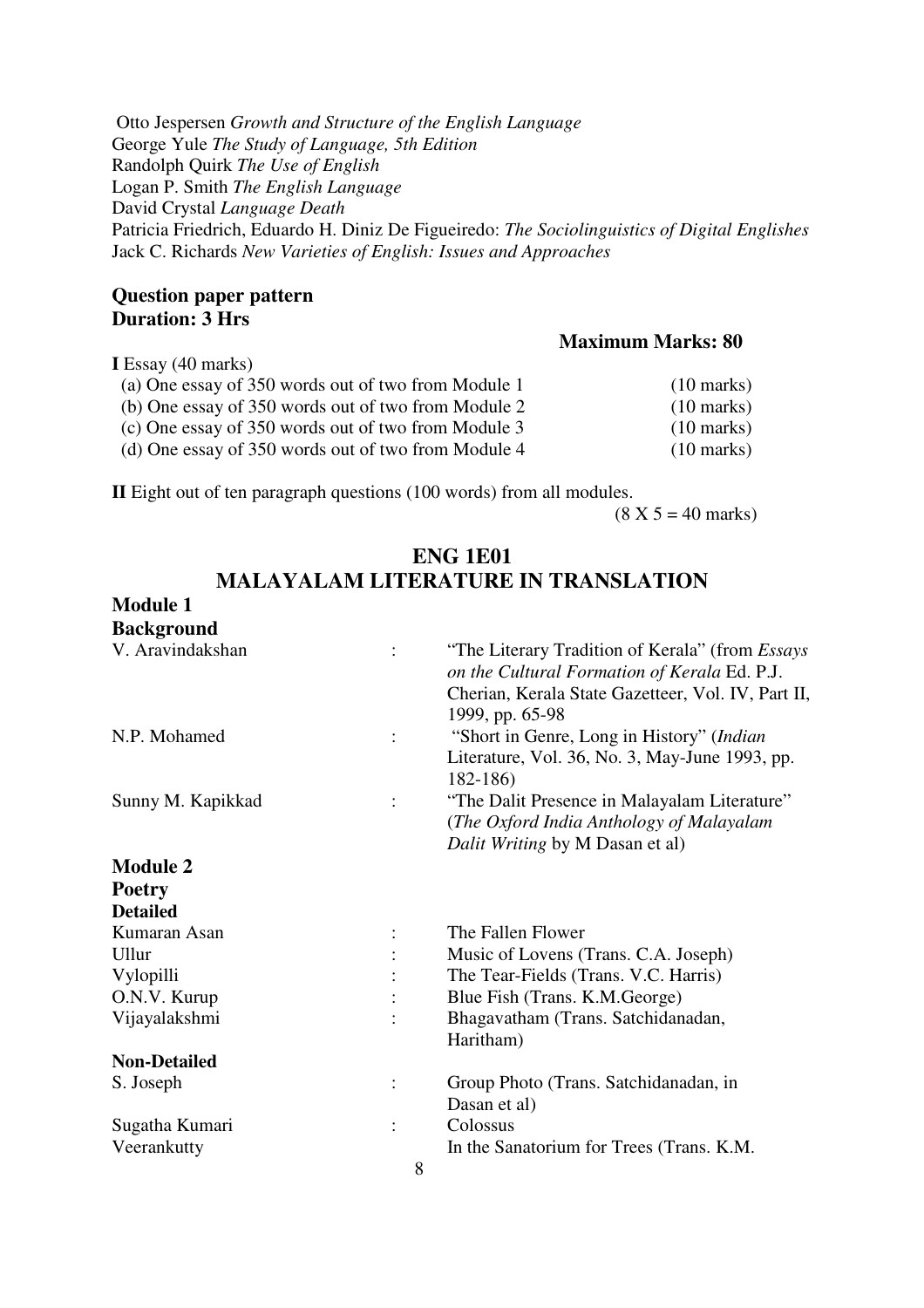|                      |                | Sherrif)                                               |
|----------------------|----------------|--------------------------------------------------------|
| <b>Thottam Pattu</b> |                | Thottam on Pottan – Section I (Trans.                  |
|                      |                | K.M. Tharakan, in The Sacred in Popular                |
|                      |                | <i>Hinduism</i> by A. A. Abraham, Pub. The Christian   |
|                      |                | Literature Society, Madras, 1983, pp. 170-177)         |
| <b>Module 3</b>      |                |                                                        |
| <b>Fiction</b>       |                |                                                        |
| O. Chandu Menon      |                | Indulekha (Trans. Anitha Devasia, OUP)                 |
| Thakazhi             |                | Chemmeen (Trans. T.S. Pillai)                          |
| <b>Basheer</b>       |                | Me Grandad 'ad an Elephant (Trans.                     |
|                      |                | R.E. Asher, Mathrubhoomi Books)                        |
| O.V. Vijayan         | $\ddot{\cdot}$ | The Legends of Khasak (Author,                         |
|                      |                | Penguin)                                               |
| N.S. Madhavan        |                | "The Fourth World" (Trans. A.J.                        |
|                      |                | Thomas, <i>Indian</i> Literature, Vol. 36,             |
|                      |                | No. 3, May-June 1993, pp. 111-122)                     |
| M.T. Vasudevan Nair  |                | "Sherlock" (Trans. Gita Krishnankutty,                 |
|                      |                | Penguin)                                               |
| Sarah Joseph         |                | "Inside Every Woman Writer" (Trans.                    |
|                      |                | V.C. Harris, <i>Indian</i> Literature, Vol. 36, No. 3, |
|                      |                | May-June 1993, pp. 94-100)                             |
| Sithara S            |                | "Fire" (Trans. R.K. Jayasree, Women)                   |
|                      |                | Unlimited)                                             |
| <b>Module 4</b>      |                |                                                        |
| <b>Drama</b>         |                |                                                        |
| G. Sankara Pillai    |                | <b>Bharathavakyam</b> (Detailed)                       |
| K.J. Baby            |                | Nadugadhika (Trans. Shirly M. Joseph))                 |
|                      |                |                                                        |

#### **Suggested Reading**

K M Tharakan (Ed.) *Malayalam Poetry Today: An Anthology*. K.M. George (Ed.) *A Survey of Malayalam Literature* Rita Kothari *The Cultural Politics of English*  E.V. Ramakrishnan *Locating Indian Culture: Texts, Traditions, Translations Malayalam Literary Survey* (English journal on Malayalam Literature, published by Sahithya Akademi, Thrissur)

# **Question paper pattern**

#### **Maximum Marks: 80 I** Essay (40 marks) (a) One essay of 350 words out of two from Module 1 (10 marks) (b) One essay of 350 words out of two from Module 2 (10 marks) (c) One essay of 350 words out of two from Module 3 (10 marks)

(d) One essay of 350 words out of two from Module 4 (10 marks)

**II** Four out of six annotation questions (80 words) from the poems and drama prescribed for detailed study in Module 2 and Module 4 respectively. (4 X  $5 = 20$  marks)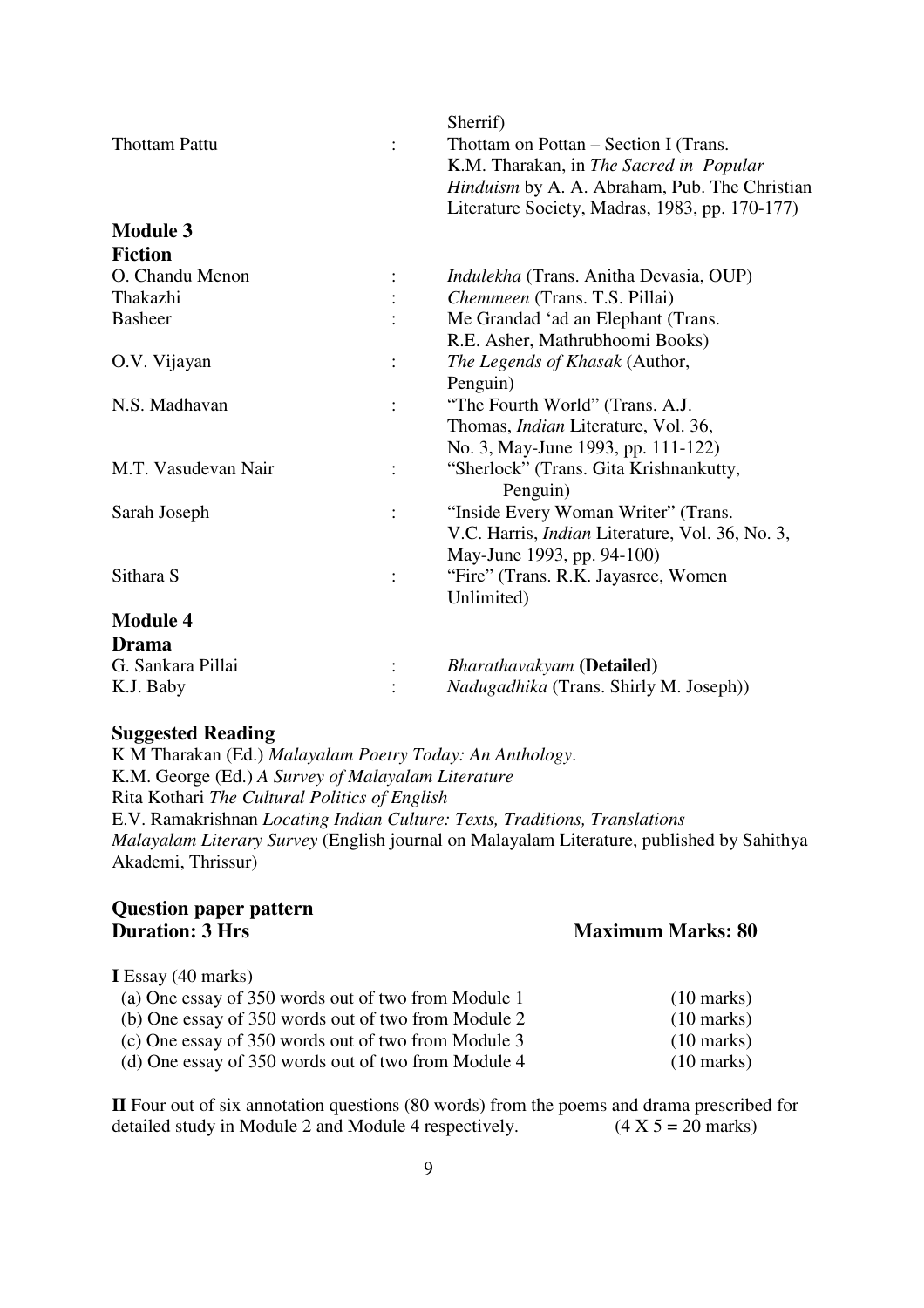**III** Four out of six paragraph questions (100 words) from Module 2 (non-detailed poems), Module 3 and Module 4.  $(4 \times 5 = 20 \text{ marks})$ 

#### **ENG 1E02 MEDIA STUDIES**

## **Module I**

**Background** 

Mass Media—main effects and functions. Media Culture Media in transition **Cyberculture** The Psychodynamics of social networking

#### **Module 2**

From orality to print—print media—the technologising of the word—the rise of modern mass media—reconfiguring of narratives—the mediasation of culture—media effects—folk and traditional media-books—pamphlets—magazines--newspapers—advocacy journalism–broadcast journalism—citizen journalism—participatory journalism—data journalism—drone journalism—gonzo journalism--–interactive journalism—investigative journalism--photojournalism—sensor journalism—tabloid journalism or yellow journalism (or sensationalism).

#### **Module 3**

Hypertext—theatre and theatricality—the rise of popular sensationalism—culture industry—media and advocacy—infotainment—docutainment—internet culture—low culture—mediated communication—social values—media ecology—representation, technologies of representation and new media; media production—mainstream media and alternative media.

#### **Module 4**

Digital media—Internet and mobile mass communication—Video games—Audio recording and reproduction—Blogs--RSS feeds—Podcasts—email—social media sites, websites and Internet-based radio and television—linking to or running TV ads online, or distributing QR codes in outdoor or print media—narrative form in mass broadcast media—electronic transmission of information—film, radio, recorded music, television. Outdoor media—AR advertising; billboards; blimps; flying billboards placards—kiosks—cross-media-software publishing—professional and ethical issues and criticism.

#### **Suggested Reading**

Marshall McLuhan, *Understanding Media: The Extensions of Man.* 

James Carey, "Mass Communication and Cultural Studies," in *Communication as Culture: Essays on Media and Society* 

William J. Mitchell, "How to Do Things with Pictures," in *The Reconfigured Eye: Visual Truth in the Post-Photographic Era*.

John Fiske and John Hartley, "Bardic Television," in *Reading Television*.

David Thorburn, "Television as an Aesthetic Medium," *Critical Studies in Mass Communication* 4 (1987), 167-173.

Walter J. Ong, "Some Psychodynamics of Orality," in *Orality and Literacy: the technologizing of the word*.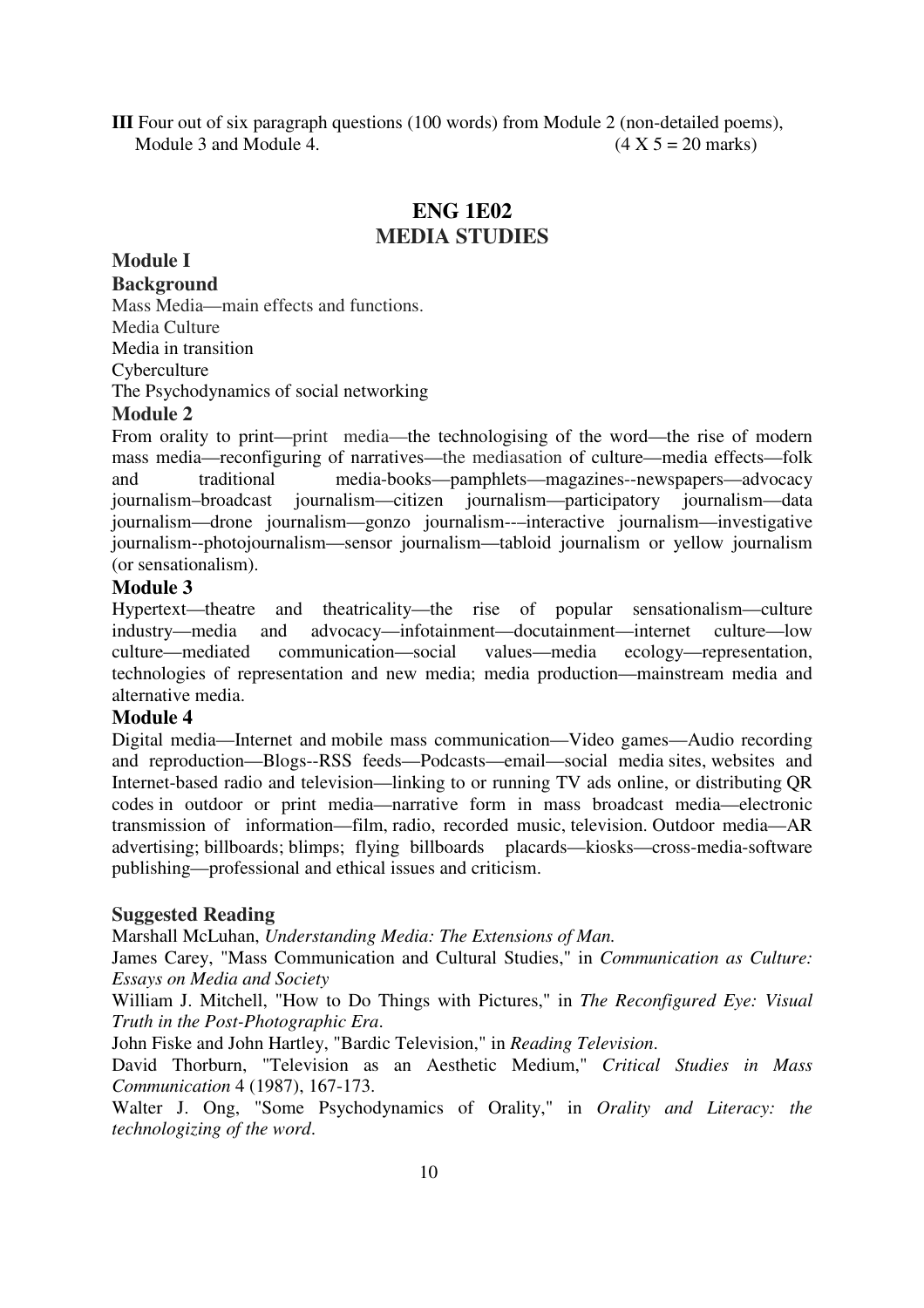George Landow, "Reconfiguring Narrative," *Hypertext*

Walter Benjamin, "The Work of Art in the Age of Mechanical Reproduction," in *Illuminations* (New York, 1969)

Leo Charney and Vanessa R. Schwartz (ed.) *Cinema and the Invention of Modern Life*

Tom Gunning, "An Aesthetic of Astonishment: Early Film and the (In)Credulous Spectator," in Linda Williams (ed*.) Viewing Positions: Ways of Seeing Film*

Pierre Bourdieu *On Television*

UttaraManohar *Different Types of Mass Media*

Slavko Splichal*,. "In Pursuit of Socialized Press". In Berry, David & Theobald John.Radical Mass Media Criticism: A Cultural Genealogy.* 

John Nerone *"Approaches to Media History". In Valdivia, Angharad N. A Companion to Media Studies.* 

Asa Briggs, & Peter Burke *Social History of the Media: From Gutnberg to the Balkaran,*  Stephen *(October 1999)."*Mass Media and Racism" *The Yale Political Quarterly.* 

John *R* Downing ( Ed.) *The SAGE Handbook of Media Studies.* 

Nicholas John Cull, David Culbert and David Welch, eds. *Mass Persuasion: A Historical Encyclopedia, 1500 to the Present*

Pieter Fourie J *Media Studies: Media History, Media and Society.* 

#### **Question paper pattern Duration: 3 Hrs** Maximum Marks: 80

**I** Essay (40 marks)

| (a) One essay of 350 words out of two from Module 1 | $(10 \text{ marks})$ |
|-----------------------------------------------------|----------------------|
| (b) One essay of 350 words out of two from Module 2 | $(10 \text{ marks})$ |
| (c) One essay of 350 words out of two from Module 3 | $(10 \text{ marks})$ |
| (d) One essay of 350 words out of two from Module 4 | $(10 \text{ marks})$ |

**II** Eight out of ten paragraph questions (100 words) from all modules

 $(8 \text{ X } 5 = 40 \text{ marks})$ 

#### **ENG 1E03 ENGLISH LANGUAGE TEACHING**

#### **Module 1: History, Theory, and Practices of ELT**

History of English Language Teaching – Major approaches and methods in ELT –Teaching LSRW skills – English for specific purposes – Teaching English in multilingual societies – Research Trends in second language acquisition.

#### **Module 2: Recent Trends in ELT**

Major trends in twentieth-century ELT practices–ICT and Communication–CT Tools– Internet, smart phones, smart classroom, web resources, online teaching, learning, and assessment, e-content development, e-publishing, education portals – Developing blogs and websites – Free online services (MOOC, Edx, Coursera).

#### **Module 3: ELT in India**

Teaching of English in India – Objectives, methods and materials – Problems and solutions – status of English in India – Link language and official language –Language policies of the government.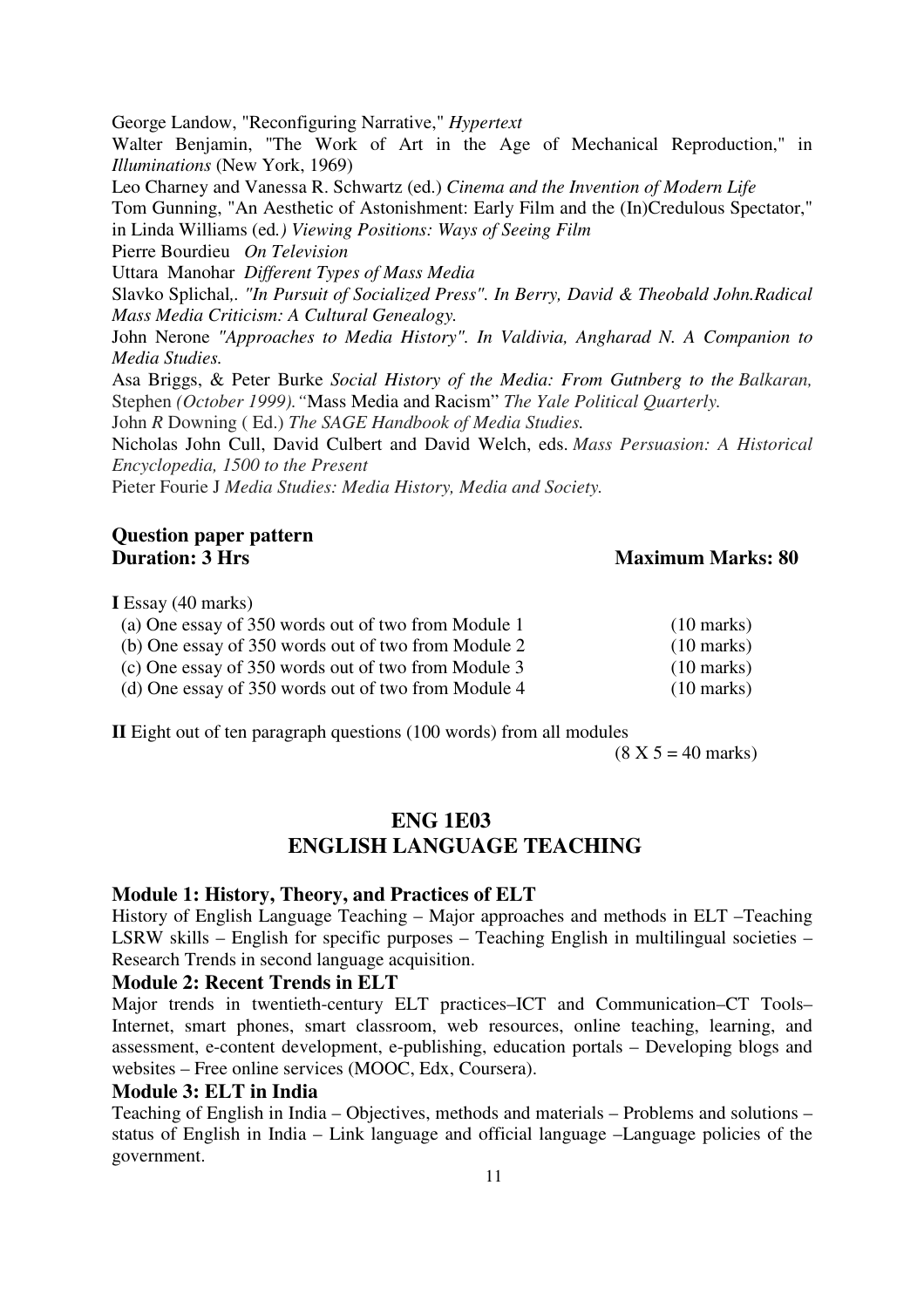**Module 4: The Politics of ELT** 

Braj B. Kachru "English as an Asian Language"<br>
Robert Phillipson "The colonial linguistic inheritan "The colonial linguistic inheritance" (Chapter 5 of *Linguistic Imperialism*) A. Suresh Canagarajah "Resistance to English in historical Perspective" (Chapter 3 of *Resisting Linguistic Imperialism in English Teaching)* 

#### **Suggested Reading**

| H. H. Stern             | <b>Fundamental Concepts of Language Teaching</b>            |
|-------------------------|-------------------------------------------------------------|
| A. P. R. Howatt         | A History of English Language Teaching                      |
| Wilga Rivers            | Teaching Foreign Language Skills.                           |
| S. Krashen              | Principles and Practice in Second Language Learning         |
| Richards and Rodgers    | Approaches and Methods in Language Teaching.                |
| R. K. Agnihotri &       | English Language Teaching in India.                         |
| A. L. Khanna            |                                                             |
| David P. Harris         | Teaching English as a Second Language                       |
| Y. P. Lee               | New Directions in Language Testing                          |
| Harold V. Allen         | Teaching English as a Second Language                       |
| Geoffrey Leech $&$      | Computers in English Language Teaching and Research         |
| Christopher             |                                                             |
| N. S. Prabhu            | Second Language Pedagogy                                    |
| Jack. C. Richards and   | Approaches and Methods in Language Teaching                 |
| <b>Theodore Rodgers</b> |                                                             |
| Sashi Ghosh & Das       | Introduction to English Language Teaching Vol. 3 Methods at |
|                         | the College Level, OUP                                      |
| Robert Phillipson       | Linguistic Imperialism                                      |
| Suresh A. Canagarajah   | Resisting Linguistic Imperialism in English Teaching        |
|                         |                                                             |

#### **Question paper pattern Duration: 3 Hrs Maximum Marks: 80**

**I** Essay (40 marks)

| (a) One essay of 350 words out of two from Module 1 | $(10 \text{ marks})$ |
|-----------------------------------------------------|----------------------|
| (b) One essay of 350 words out of two from Module 2 | $(10 \text{ marks})$ |
| (c) One essay of 350 words out of two from Module 3 | $(10 \text{ marks})$ |
| (d) One essay of 350 words out of two from Module 4 | $(10 \text{ marks})$ |

**II** Eight out of ten paragraph questions (100 words) from all modules

 $(8 \text{ X } 5 = 40 \text{ marks})$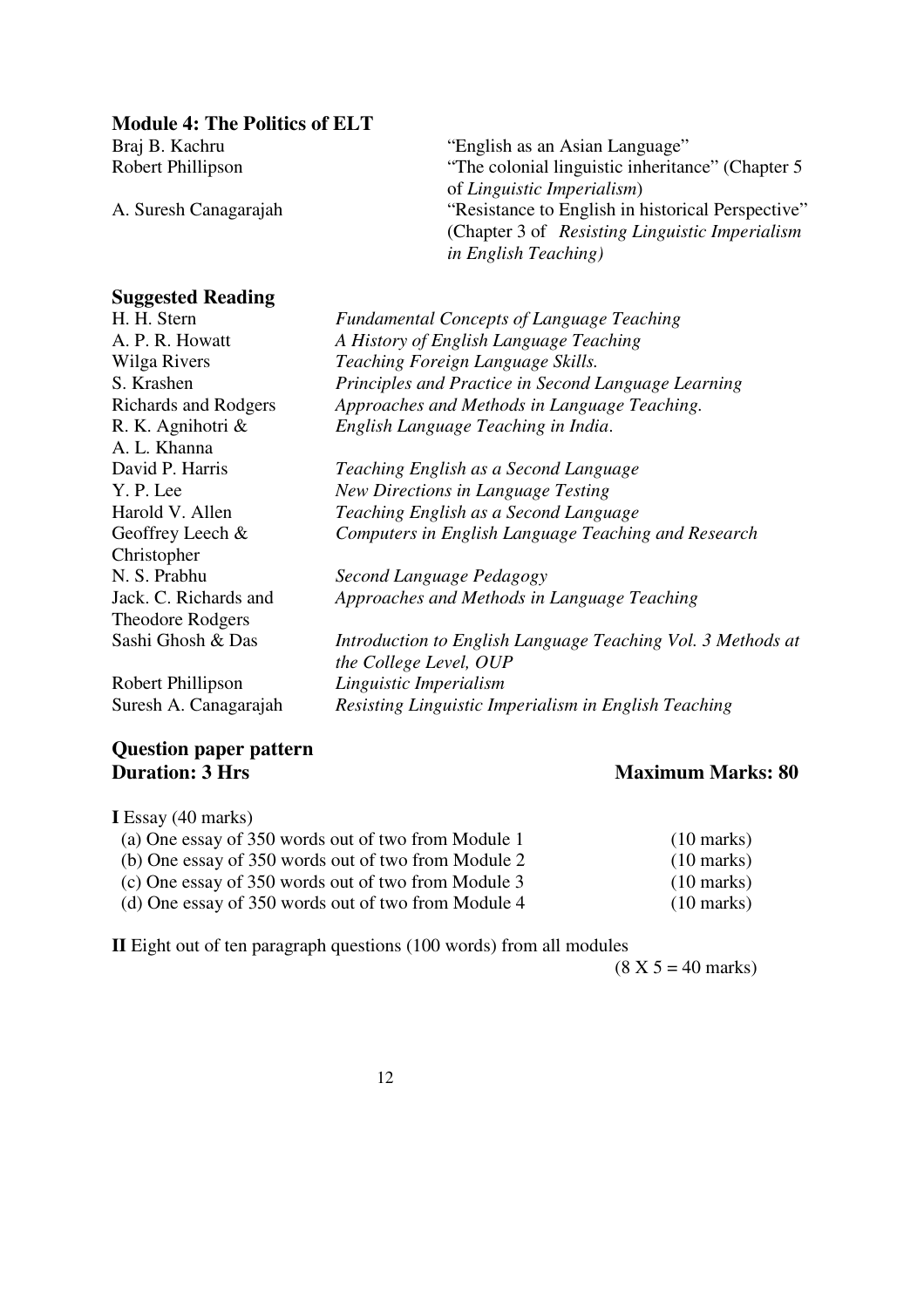## **SEMESTER 2—Three Core Courses and one Elective (select one among three)**

| <b>Semester</b> | <b>Course Code   Title</b> |                                          | <b>Internal</b> | <b>External</b> | <b>Total</b> | <b>Credit</b> | <b>Hours</b> |
|-----------------|----------------------------|------------------------------------------|-----------------|-----------------|--------------|---------------|--------------|
|                 | <b>ENG 2C05</b>            | Literature of the Romantic Period        | 20              | 80              | 100          | 4             |              |
|                 | <b>ENG 2C06</b>            | Literature of the Victorian Period       | 20              | 80              | 100          |               |              |
|                 | <b>ENG 2C07</b>            | Modern Literary Theory                   | 20              | 80              | 100          |               |              |
| $\mathbf H$     |                            | <b>Elective</b> (Choose one among three) |                 |                 |              |               |              |
|                 | <b>ENG 2E04</b>            | <b>Translation Studies</b>               | 20              | 80              | 100          | 4             |              |
|                 | <b>ENG 2E05</b>            | World Drama                              |                 |                 |              |               |              |
|                 | <b>ENG 2E06</b>            | Dalit Writings                           |                 |                 |              |               |              |
|                 | <b>TOTAL</b>               |                                          | 80              | 320             | 400          | 16            | 25           |

#### **ENG 2C05 LITERATURE OF THE ROMANTIC PERIOD**

#### **Module 1 Background**

| Davngi vunu                                                |    |                                              |
|------------------------------------------------------------|----|----------------------------------------------|
| The French Revolution and its impact on English literature |    |                                              |
| Class, Power and Politics                                  |    |                                              |
| Nationhood and Empire                                      |    |                                              |
| The abolition of slavery—Slave narratives                  |    |                                              |
| <b>Module 2</b>                                            |    |                                              |
| <b>Poetry</b>                                              |    |                                              |
| (Detailed)                                                 |    |                                              |
| William Wordsworth                                         |    | Intimations of Immortality                   |
| ST Coleridge                                               |    | Frost at Midnight                            |
| Lord Byron                                                 |    | She Walks in Beauty                          |
| PB Shelley                                                 |    | Mutability                                   |
| John Keats                                                 |    | Ode to a Nightingale                         |
| (Non-Detailed)                                             |    |                                              |
| William Wordsworth                                         |    | A Poet's Epitaph                             |
| Thomas Gray                                                |    | Elegy Written in a Country Church-yard       |
| Robert Southey                                             |    | After Blenheim                               |
| ST Coleridge                                               |    | The Rime of the Ancient Mariner              |
| <b>Walter Scott</b>                                        |    | County Guy                                   |
| <b>Module 3</b>                                            |    |                                              |
| <b>Prose</b>                                               |    |                                              |
| Olaudah Equiano                                            |    | The Interesting Narrative (from Chapter 4)   |
|                                                            |    | and 5; pp. $102-105$ , The Norton Anthology. |
|                                                            |    | (Vol. D)                                     |
| Mary Wollstonecraft                                        |    | From A Vindication of the Rights of          |
|                                                            | 13 |                                              |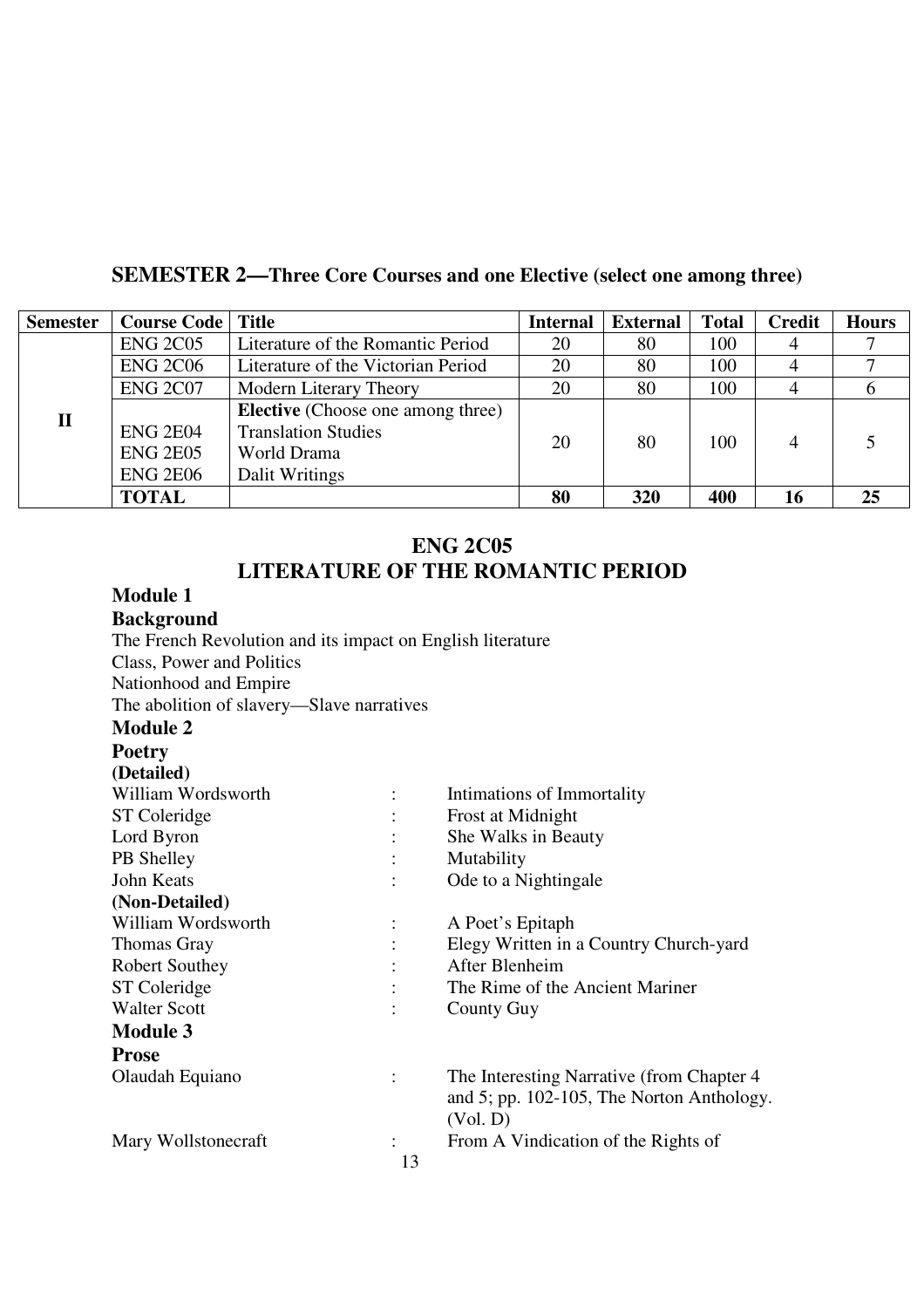|                                 | Woman (Introduction: Norton Anthology;<br>(Vol. A) |
|---------------------------------|----------------------------------------------------|
| Thomas De Quincey               | On the Knocking at the Gate in Macbeth             |
| <b>Module 4</b><br><b>Novel</b> |                                                    |
| Jane Austen                     | Mansfield Park                                     |

| Mary Shelley<br>Walter Scott | Frankenstein<br><i>Ivanhoe</i> |
|------------------------------|--------------------------------|

#### **Suggested Reading:**

*Norton Anthology of English Literature*. The Romantic Period (Volume D) Paul Poplawski *English Literature in Context*  Thomas Keymer *The Cambridge Companion to English Literature, 1740–1830*  C.M. Bowra *The Romantic Imagination* Nicholas Roe *Romanticism: An Oxford Guide*  Stuart Curran *The Cambridge Companion to British Romanticism*  Fred Botting *Gothic* James Chandler *The Cambridge Companion to British Romantic Poetry*  James Chandler *The Cambridge History of English Romantic Literature* Aidan Day *Romanticism* Lucy Newlyn *The Cambridge Companion to Coleridge*

#### **Question paper pattern Duration: 3 Hrs** Maximum Marks: 80

**I** Essay (40 marks)

| (a) One essay of 350 words out of two from Module 1 | $(10 \text{ marks})$ |
|-----------------------------------------------------|----------------------|
| (b) One essay of 350 words out of two from Module 2 | $(10 \text{ marks})$ |
| (c) One essay of 350 words out of two from Module 3 | $(10 \text{ marks})$ |
| (d) One essay of 350 words out of two from Module 4 | $(10 \text{ marks})$ |

**II** Four out of six annotation questions (80 words) from the poems prescribed for detailed study in Module 2.  $(4 \times 5 = 20 \text{ marks})$ 

**III** Four out of six paragraph questions (100 words) from Module 2 (non-detailed poems), Module 3 and Module 4.  $(4 \times 5 = 20 \text{ marks})$ 

#### **ENG 2C06 LITERATURE OF THE VICTORIAN PERIOD**

**Module 1 Background** Reform and Society The Consumption of Literature and the Literary Marketplace Science, Nature and Crises of Faith Victorian Morality and the Decay of Values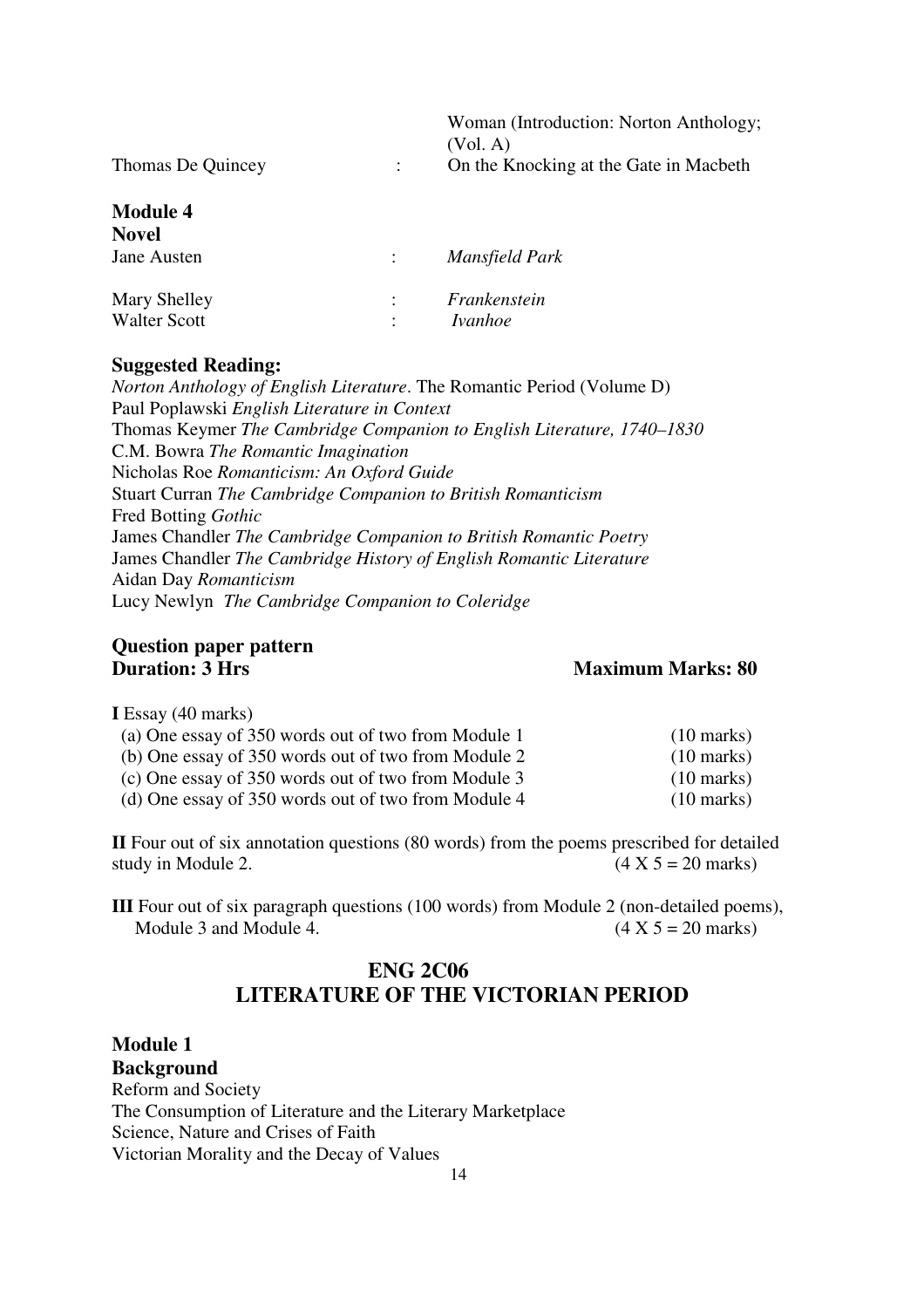| <b>Module 2</b>                   |                |                                   |
|-----------------------------------|----------------|-----------------------------------|
| <b>Poetry (Detailed)</b>          |                |                                   |
| <b>Elizabeth Barrett Browning</b> |                | Sonnet 22                         |
| <b>Alfred Tennyson</b>            |                | <b>Ulysses</b>                    |
| <b>Matthew Arnold</b>             |                | Dover Beach                       |
| <b>GM</b> Hopkins                 |                | As Kingfishers Catch Fire         |
|                                   |                | Pied Beauty                       |
| (Non-Detailed)                    |                |                                   |
| <b>Robert Browning</b>            | $\ddot{\cdot}$ | Andrea del Sarto                  |
| Christina Rossetti                |                | When I am dead, my dearest        |
| DG Rossetti                       |                | The Blessed Damozel               |
| Thomas Hardy                      |                | The Darkling Thrush               |
| <b>Robert Bridges</b>             |                | So Sweet Love Seemed That         |
|                                   |                | April Morn                        |
| <b>Module 3</b>                   |                |                                   |
| <b>Prose and Fiction</b>          |                |                                   |
| <b>Charles Darwin</b>             |                | The Origin of Species             |
|                                   |                | (From Chapter 15. Recapitulation) |
|                                   |                | and Conclusion)                   |
| <b>Arthur Conan Doyle</b>         | $\vdots$       | The Speckled Band                 |
| Geroge Eliot                      |                | The Mill on the Floss             |
| <b>Charlotte Bronte</b>           |                | Jane Eyre                         |
| <b>Charles Dickens</b>            |                | A Tale of Two Cities              |
| <b>Thomas Hardy</b>               |                | The Mayor of Casterbridge         |
| <b>Module 4</b>                   |                |                                   |
| Drama (Detailed)                  |                |                                   |
| Oscar Wilde                       | $\ddot{\cdot}$ | The Importance of Being Earnest   |
| <b>Suggested Reading</b>          |                |                                   |

*Norton Anthology of English Literature Vol. E* 

Robin Gilmour *The Victorian Period: The Intellectual and Cultural Context of English Literature, 1830-1890* 

Robin Gilmour *The Novel in the Victorian Age: A Modern Introduction* Joanne Shattock. *The Cambridge Companion to English Literature, 1830–1914*  William E. Buckler *The Victorian Imagination: Essays in Aesthetic Exploration* Deirdre David. *The Cambridge Companion to the Victorian Novel* Jerome H Buckley *The Victorian Temper: A Study in Literary Culture*  Francis O'Gorman *The Cambridge Companion to Victorian Culture* Joseph Bristow *The Cambridge Companion to Victorian Poetry*

#### **Web Resources**

www.victorianweb.org

#### **Question paper pattern**

#### **I** Essay (40 marks)

- (a) One essay of 350 words out of two from Module 1 (10 marks) (b) One essay of  $350$  words out of two from Module 2
- (c) One essay of 350 words out of two from Module 3 (10 marks)
- (d) One essay of 350 words out of two from Module 4 (10 marks)
- 15

#### **Duration: 3 Hrs** Maximum Marks: 80

| $(10 \text{ marks})$ |
|----------------------|
| $(10 \text{ marks})$ |
|                      |

- 
-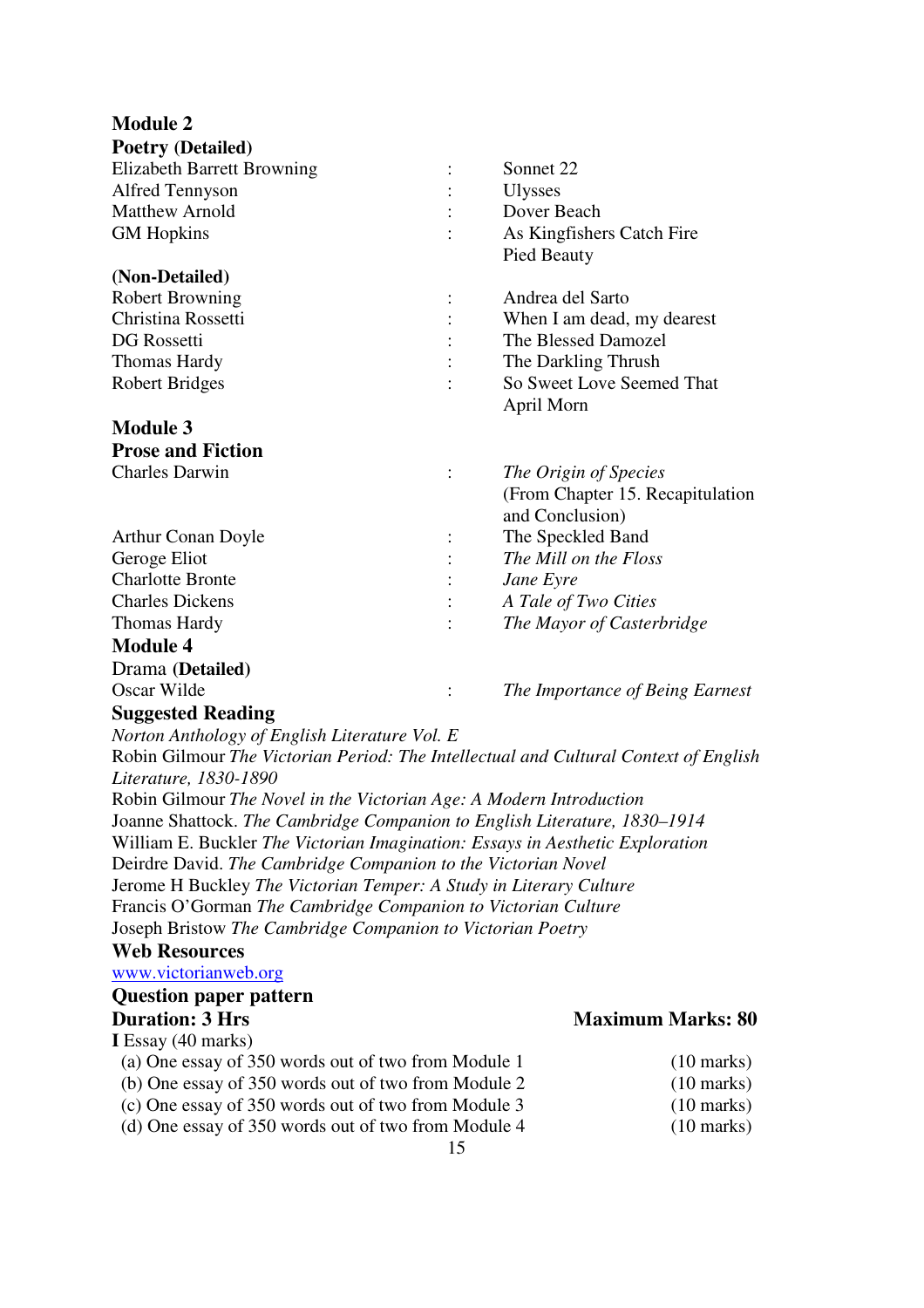**II** Four out of six annotation questions (80 words) from the poems and drama prescribed for detailed study in Module 2 and Module 4 respectively.  $(4 \times 5 = 20 \text{ marks})$ **III** Four out of six paragraph questions (100 words) from Module 2 (non-detailed poems), Module 3 and Module 4.  $(4 \times 5 = 20 \text{ marks})$ 

#### **ENG 2C07 MODERN LITERARY THEORY**

| Nodule                    |                                                                                                                               |
|---------------------------|-------------------------------------------------------------------------------------------------------------------------------|
| T.S. Eliot                | <b>Tradition and Individual Talent</b>                                                                                        |
| <b>Cleanth Brooks</b>     | The Language of Paradox                                                                                                       |
| Northrop Frye             | Archetypal Criticism                                                                                                          |
| Sigmund Freud             | Creative Writers and Daydreaming                                                                                              |
| <b>Module 2</b>           |                                                                                                                               |
| Louis Althusser           | Ideology and Ideological State<br>Apparatus (Norton Anthology)                                                                |
| Susan Gubar               | From The Madwoman in the Attic: The<br>Woman Writer and the Nineteenth<br>century Literary Imagination (Norton)<br>Anthology) |
| <b>Module 3</b>           |                                                                                                                               |
| Jacques Derrida           | Structure, sign and Play in the Discourse<br>of Human Sciences                                                                |
| Michel Foucault           | From Discipline and Punish: The Birth<br>of Prison (Norton Anthology of Theory<br>& Criticism)                                |
| <b>Module 4</b>           |                                                                                                                               |
| <b>Stephen Greenblatt</b> | Resonance and Wonder                                                                                                          |
| Ernst Renan               | What is a Nation?                                                                                                             |
| Jean-Francois Lyotard     | Defining the Postmodern (In Norton)<br>Anthology)                                                                             |

#### **Suggested Reading:**

**Module1** 

Terry Eagleton *Literary Theory: An Introduction* Terry Eagleton *Ideology: An Introduction* Patricia Waugh *Literary theory and Criticism*  David Lodge (ed.). *Twentieth Century Literary Criticism reader*  David Lodge (ed.). *Modern Criticism and Theory*  Raman Selden et al *A Reader's Guide to Contemporary Literary Theory* V. S.Sethuraman(ed.) *Contemporary 'Criticism; An Anthology* Jerome Neu *The Cambridge Companion to Freud*  Gill Plain & Susan Sellers (eds.) *A History of Feminist Literary Criticism*  Ellen Rooney *The Cambridge Companion to Feminist Literary Theory*  William J. Handy & Max Westbrook (eds.) *Twentieth Century Criticism* Fred Rush *The Cambridge Companion to Critical Theory*  M.A.R. Habib *Modern Literary Criticism and Theory: A History*  Peter Collier & Helga Geyer-Ryan *Literary Theory Today*  Gary Gutting *The Cambridge Companion to Foucault*  Madan Sarup *An Introductory Guide to Post Structuralism and Post Modernism*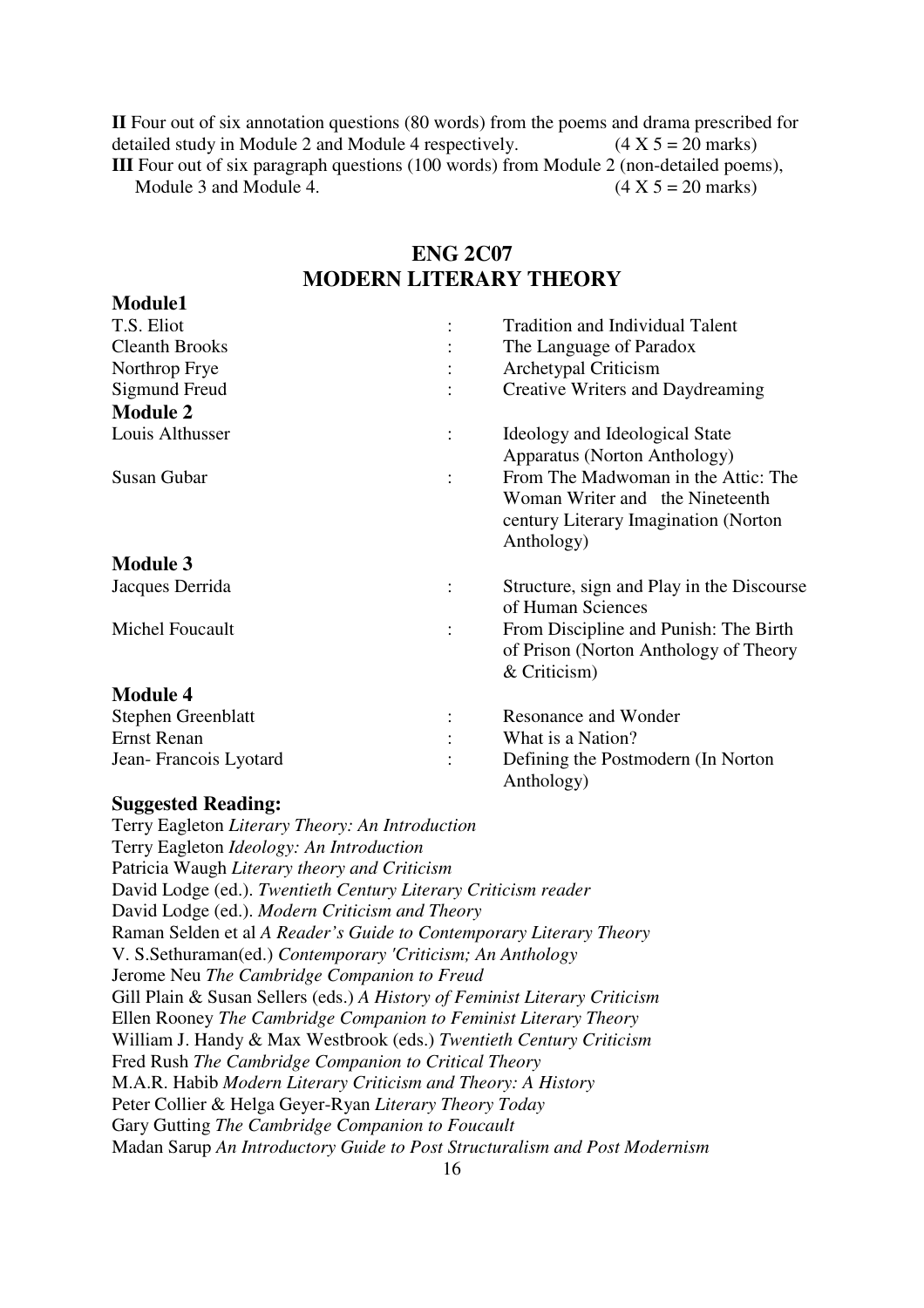Dennin Walder *Literature in the Modern World*  Michael Groden & Martin Kreiswith (eds.) *The Johns Hopkins Guide to Literary Theory and Criticism*  Michael Kelly (Ed.) *Encyclopedia of Aesthetics Vols. 1, 2,3 and 4* 

#### **Question paper pattern Duration: 3 Hrs** Maximum Marks: 80

**I** Essay (40 marks)

(a) One essay of 350 words out of two from Module 1 (10 marks)

(b) One essay of 350 words out of two from Module 2 (10 marks)

(c) One essay of 350 words out of two from Module 3 (10 marks)

(d) One essay of 350 words out of two from Module 4 (10 marks)

**II** Eight out of ten paragraph questions (100 words) from all modules

 $(8 \text{ X } 5 = 40 \text{ marks})$ 

#### **ENG 2E04 TRANSLATION STUDIES**

#### **Module 1**

The growth and development of the discipline

Relevance of Translation Studies

Approaches to translation through the ages

The politics of translation

#### **Module 2**

Types of translation—The processes involved in translation—Transference, transliteration and transcreation—Problems involved in translation—Language varieties in translation— Machine translation

#### **Module 3**

| Susan Bassnett   | Culture and Translation                       |
|------------------|-----------------------------------------------|
| Roman Jakobson   | On Linguistic Aspects of Translation          |
| Sujit Mukherjee  | A Link Literature for India :                 |
| Annie Brisset    | The Search for a Native Language:             |
|                  | <b>Translation and Cultural Identity</b>      |
| Ayyappa Panikkar | "Contemporary Textual Politics: Translating a |
|                  | Sacred Text"                                  |
|                  |                                               |

#### **Module 4**

Practical exercise in Translating prose passages from SL to English language. (Internal Assessment should be based on this. Two Thousand words in TL)

#### **Suggested Reading**

Piotr Kuhiwczak and Karinn Littau *A Companion to Translation Studies*  Lawrence Venuti (ed.) *The Translation Studies Reader*, (pp. 342-357) Sujit Mukherjee *Translation as Discovery* Susan Bassnett, *Translation Studies* JC Catford *A Linguistic Theory of Translation* BK Das *The Horizon of Translation Studies*  Routledge *Encyclopaedia of Translation Studies*.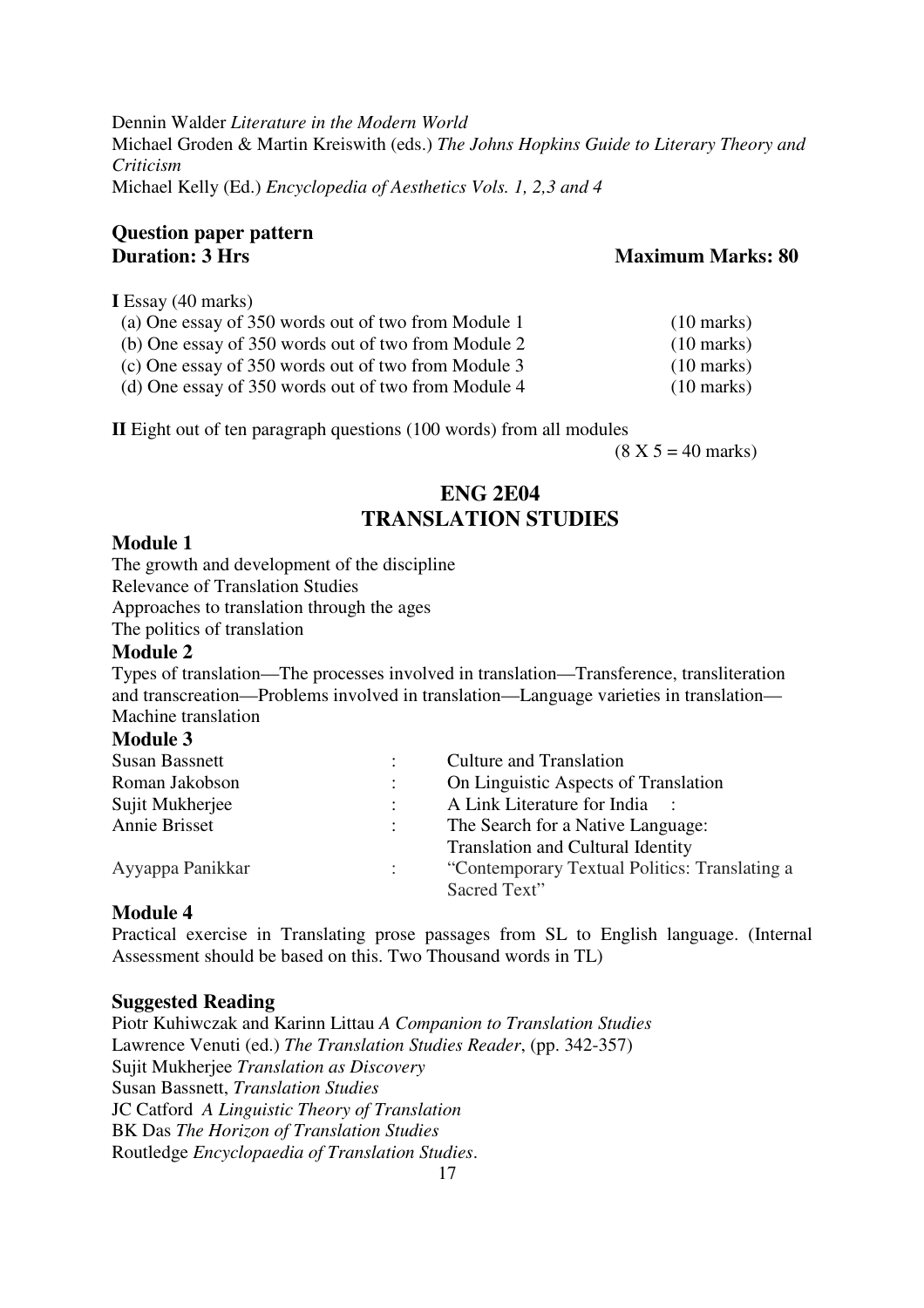Riccardi *Translation Studies: Perspectives on an Emerging Discipline* 

#### **Question paper pattern Duration: 3 Hrs** Maximum Marks: 80 **I** Essay (40 marks)

| і слэду (40 шанлэ)                                    |                                                  |
|-------------------------------------------------------|--------------------------------------------------|
| (a) One essay of 350 words out of two from Module 1   | $(10 \text{ marks})$                             |
| (b) One essay of 350 words out of two from Module 2   | $(10 \text{ marks})$                             |
| (c) Two essays of 350 words out of four from Module 3 | $(2 \times 10 \text{ marks} = 20 \text{ Marks})$ |

**II** Eight out of ten paragraph questions (100 words) from all modules

 $(8 X 5 = 40 \text{ marks})$ 

#### **ENG2E05 WORLD DRAMA**

### **Module 1**

#### **Background**

History of Theatre (Classical Greek, Roman and Sanskrit) Drama in Western and Eastern Cultures The Elizabethan Theatre Modern Theatre Dramatic Form and Styles

#### **Module 2**

| Sophocles           |  |
|---------------------|--|
| Kalidasa            |  |
| William Shakespeare |  |
| <b>A</b> <i>I</i> I |  |

#### **Module 3**

Anton Chekhov *Uncle Vanya* Henrik Ibsen *A Doll's House* 

Eugene Ionesco *The Killer*

*Oedipus the King* Kalidasa *Abhijnana Sakuntalam King Lear* (Detailed)

J.M. Synge *The Playboy of the Western World*  Bertolt Brecht *The Three Penny Opera* **(Detailed)** 

#### **Module 4**

Harold Pinter *The Birthday Party*  Vijay Tendulkar *Silence! The Court is in Session* Ama Ata Aidoo *The Dilemma of a Ghost* **(Detailed)**

#### **Sugested Reading**

Martin Banham *The Cambridge Guide to World Theatre*  Phyllis Hartnoll *The Oxford Companion to Theatre* Eric Bentley *The Classic Theatre* Oscar G. Brockett *The Theatre: An Introduction* Ton Hoenselaars *The Cambridge Companion to Shakespeare and Contemporary Dramatists*  David Wiles *The Cambridge Companion to Theatre History*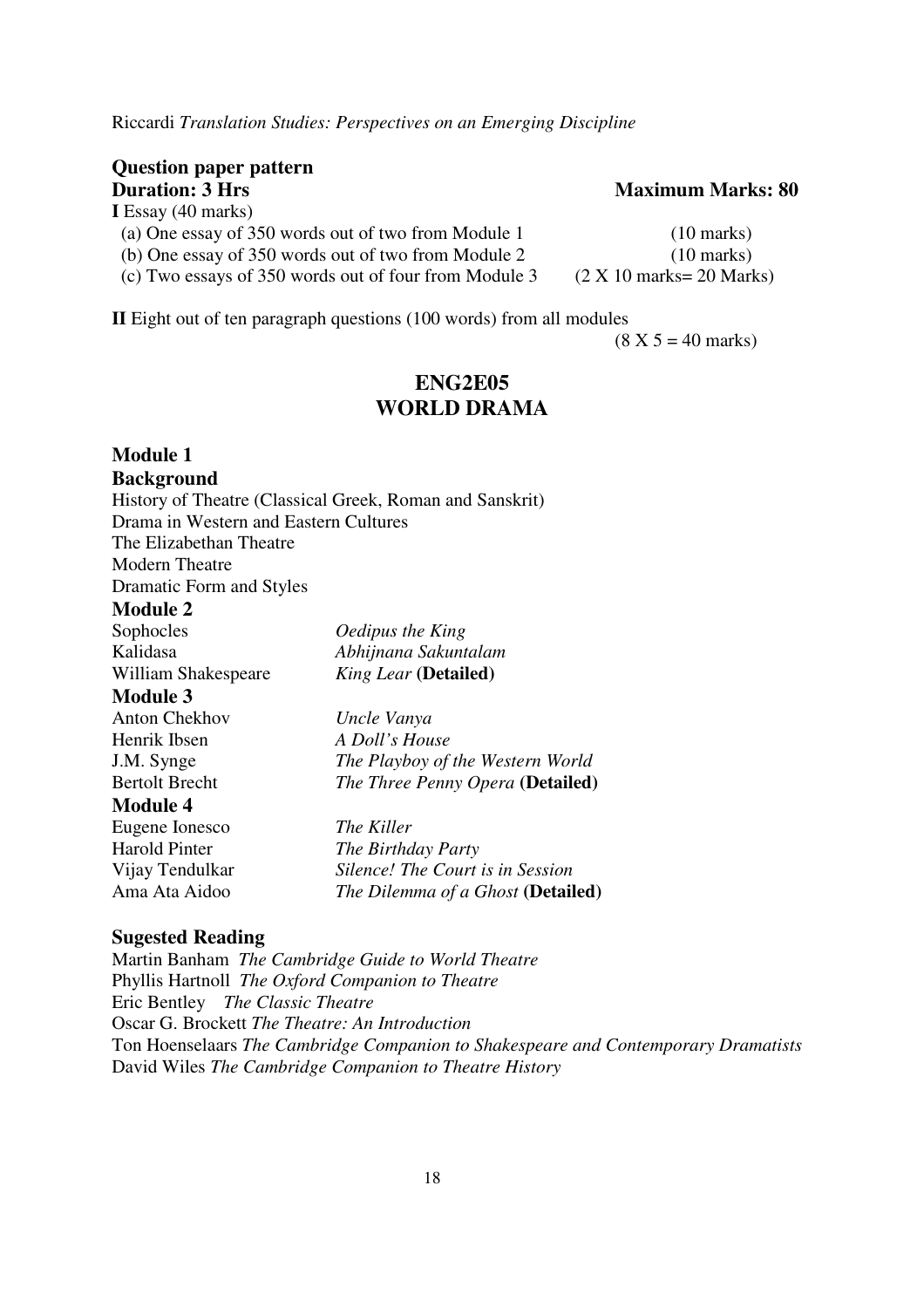# **Question paper pattern**

#### **Maximum Marks: 80**

**I** Essay (40 marks)

| (a) One essay of 350 words out of two from Module 1                                        | $(10 \text{ marks})$         |
|--------------------------------------------------------------------------------------------|------------------------------|
| (b) One essay of 350 words out of two from Module 2                                        | $(10 \text{ marks})$         |
| (c) One essay of 350 words out of two from Module 3                                        | $(10 \text{ marks})$         |
| (d) One essay of 350 words out of two from Module 4                                        | $(10 \text{ marks})$         |
| II Three out of six annotation questions (80 words) from the plays prescribed for detailed |                              |
| study in Module 2, $3 \& 4$ .                                                              | $(3 X 5 = 15 \text{ marks})$ |

**III** Five out of seven paragraph questions (100 words) from all modules

 $(5 X 5 = 25 \text{ marks})$ 

#### **ENG 2E06 DALIT WRITINGS**

#### **Module 1**

**Background** Origins of Dalit literature: Buddha (6th c.) Chokhamela (14 AD) Mahatma Phule (1828-1890) Prof. S. M. Mate (1886-1957) Dr. Bheemrao Ramji Ambedkar (1891-1956) Emergence of Dalit Literary Movement Dalit aesthetics Dalits and the Indian narrative-identity politics-social history-political assertion Dalit poetry Malayalam Dalit writing.

#### **Module 2 Poetry**

**(Detailed)**  Siddhalingaiah The Dalits are Coming Manohar Biswas A Hut in a Segregated Compund Pralhad Chendwankar Empty Advice Hira Bansode Slave Namdeo Dhasal Man You should Explode Devadevan Infection **(Non-Detailed)**  Rajkumar N.D A Wish Damodar More<br>
Poetry Reading Challappalli Swarupa Rani Forbidden History Pravin Gadhavi Brainwash Bapurao Jagtap This Country is Broken Jyoti Lanjewar Caves 19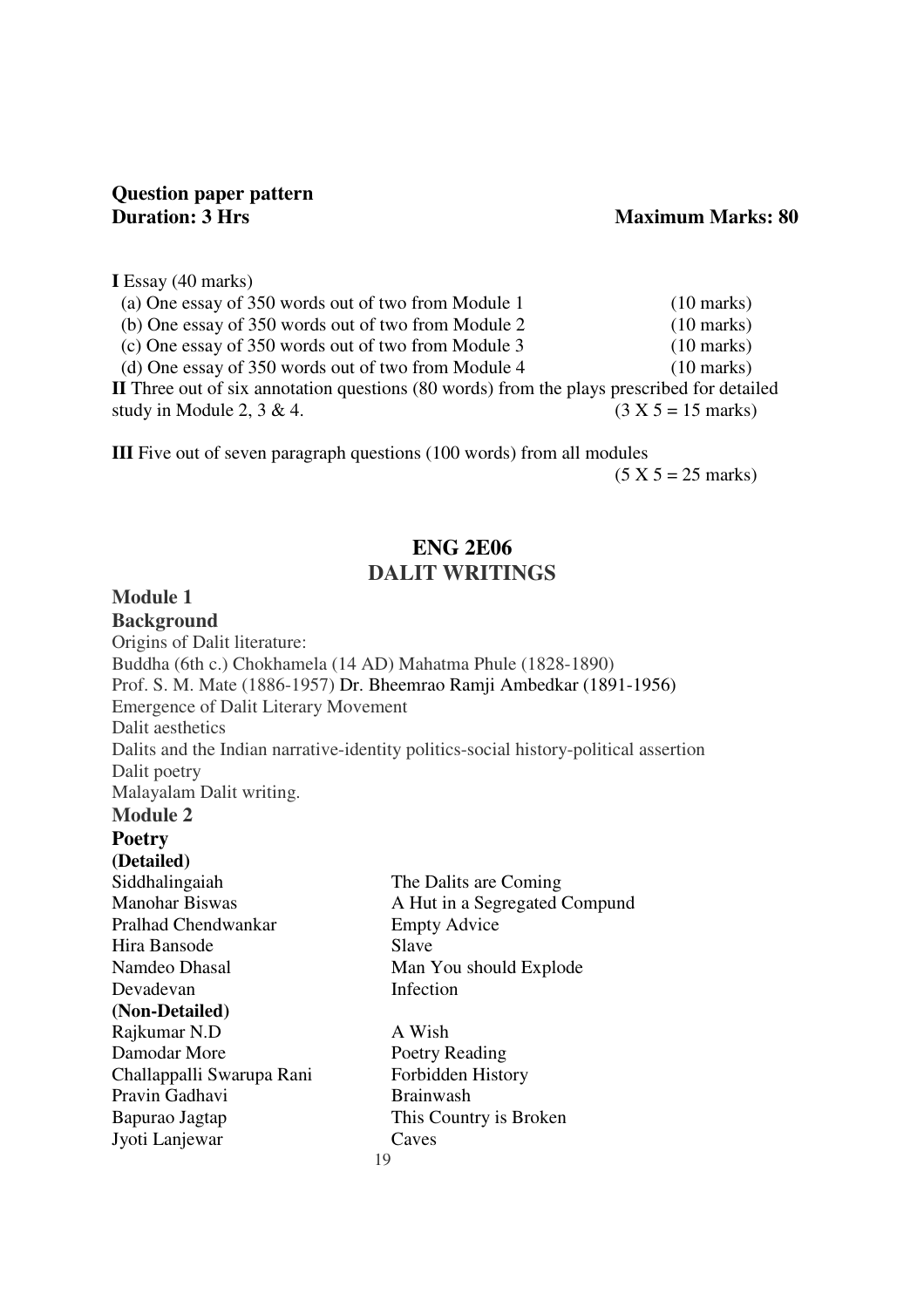| <b>Module 3</b>              |                                                                                                                       |
|------------------------------|-----------------------------------------------------------------------------------------------------------------------|
| <b>Fiction/Autobiography</b> |                                                                                                                       |
| <b>Bama</b>                  | Karukku-                                                                                                              |
| Narayanan                    | Kocharethi-                                                                                                           |
| Om Prakash Valmiki           | Joothan-                                                                                                              |
| Baburao Ramchandra Bagul     | "Mother" (From <i>Indian short stories, 1900–2000</i> , by<br>E.V. Ramakrishnan, Sahitya Akademi, 2005. Page<br>217.) |
| Harish Mangalam              | "The Midwife"                                                                                                         |
| C.Ayyappan                   | "Madness"-                                                                                                            |
| <b>Module 4</b>              |                                                                                                                       |
| <b>Prose</b>                 |                                                                                                                       |
| Kancha Ilaiah                | Contemporary Hinduism (From Why I am Not a<br><i>Hindu</i> - Chapter IV)                                              |
| S.K. Limbale                 | Dalit Literature and Aesthetics (From Towards an<br><i>Aesthetic of Dalit Literature Chapter VII).</i>                |
| B.R. Ambedkar                | Annihilation of Caste Sections I-VI-.<br>"Dalit Literature: Past, Present and Future" Arjun<br>Dangle                 |

#### **Suggested Reading**

Kancha Ilaih *Why I am not a Hindu* James Massey *Roots: A Concise History of Dalits*. D R Nagaraj *The Flaming Feet and Other Essays: The Dalit Movement in India*  Gail Omvedt *Dalit Visions: The Anti-Caste Movement and the Construction of an Indian Identity*  Arjun Dangle (Ed.) *Poisoned Bread.*  B.R. Ambedkar *Annihilation of Caste*  B.R. Ambedkar *Buddha, or Karl Marx.*  Sharmila Rege *Writing Caste/Writing Gender: Reading Dalit Women's Testimonies.* Gail Omvedt *Buddhism in India: Challenging Brahmanism and Caste* Susie J. Tharu *No Alphabet in Sight: New Dalit Writing from South India*

# **Question paper pattern**

#### **Maximum Marks: 80**

**I** Essay (40 marks)

| (a) One essay of 350 words out of two from Module 1 | $(10 \text{ marks})$ |
|-----------------------------------------------------|----------------------|
| (b) One essay of 350 words out of two from Module 2 | $(10 \text{ marks})$ |
| (c) One essay of 350 words out of two from Module 3 | $(10 \text{ marks})$ |
| (d) One essay of 350 words out of two from Module 4 | $(10 \text{ marks})$ |

**II** Four out of six annotation questions (80 words) from the poems prescribed for detailed study in Module 2.  $(4 \times 5 = 20 \text{ marks})$ 

**III** Four out of six paragraph questions (100 words) from Modules 2 (non-detailed poems),  $3 \& 4.$  (4 X 5 = 20 marks)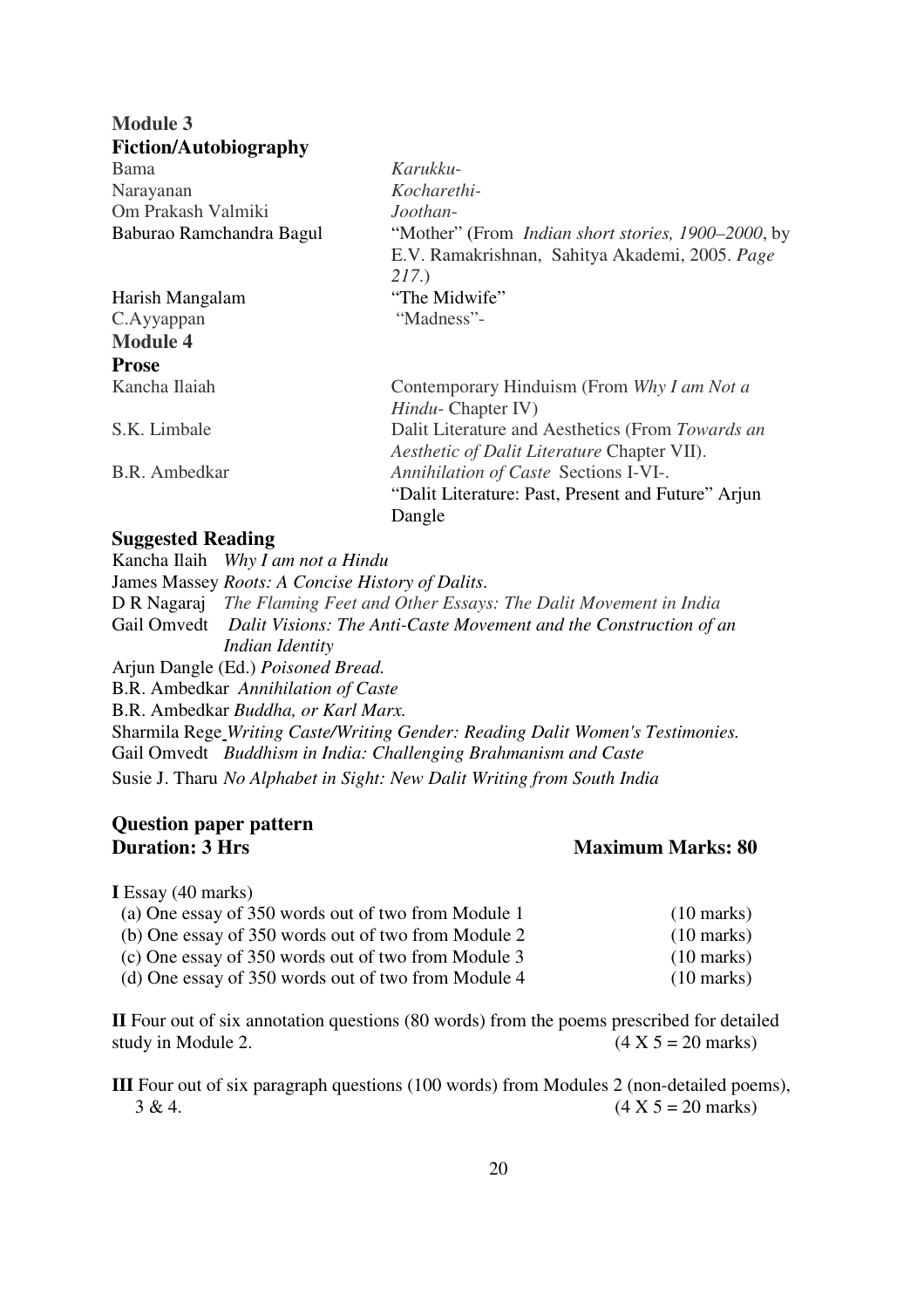| <b>SEMESTER 3—Four Core Courses and one Elective (select one among three)</b> |  |  |  |  |  |
|-------------------------------------------------------------------------------|--|--|--|--|--|
|-------------------------------------------------------------------------------|--|--|--|--|--|

| <b>Semester</b> | <b>Course Code</b>                                    | <b>Title</b>                                                                                                                                         | <b>Internal</b> | <b>External</b> | <b>Total</b> | Credit | <b>Hours</b> |
|-----------------|-------------------------------------------------------|------------------------------------------------------------------------------------------------------------------------------------------------------|-----------------|-----------------|--------------|--------|--------------|
|                 | <b>ENG 3C 08</b>                                      | <b>Twentieth Century British</b><br>Literature                                                                                                       | 20              | 80              | 100          | 4      | h            |
|                 | <b>ENG 3C09</b>                                       | Linguistics                                                                                                                                          | 20              | 80              | 100          | 4      | 4            |
|                 | <b>ENG 3C10</b>                                       | Indian Writing in English                                                                                                                            | 20              | 80              | 100          | 4      |              |
| Ш               | <b>ENG 3C11</b>                                       | <b>American Literature</b>                                                                                                                           | 20              | 80              | 100          | 4      | 6            |
|                 | <b>ENG 3E07</b><br><b>ENG 3E08</b><br><b>ENG 3E09</b> | <b>Elective</b> (Choose one among three)<br><b>Introduction to Cultural Studies</b><br>European Fiction<br>Introduction to Comparative<br>Literature | 20              | 80              | 100          | 4      |              |
|                 | <b>TOTAL</b>                                          |                                                                                                                                                      | 100             | 400             | 500          | 20     | 25           |

#### **ENG 3C08 TWENTIETH CENTURY BRITISH LITERATURE**

#### **Module 1**

#### **Background:**

The Modernist Revolution (Anglo-American Modernism and the Celtic Modernism) The Great War (I WW) and Literature The Irish Nationalism and Literature Modernist Poetry in English A Survey of post-1950s British Literature **Module 2 Poetry: Detailed**<br>W.B. Yeats W.B. Yeats The Second Coming, Easter 1916<br>TS Eliot The Waste Land (Annotation ques The Waste Land (Annotation questions only from section1: Burial of the Dead) Wilfred Owen Strange Meeting Tom Gunn On the Move Ted Hughes Pike **Non-Detailed**  W.H.Auden The Shield of Achilles D.H. Lawrence Snake Dylan Thomas Do not go Gentle into that Good Night Philip Larkin Ambulance<br>R.S. Thomas Death of a P Death of a Peasant Seamus Heaney The Tollund Man **Module 3 Drama: Detailed**  Samuel Beckett Waiting for Godot 21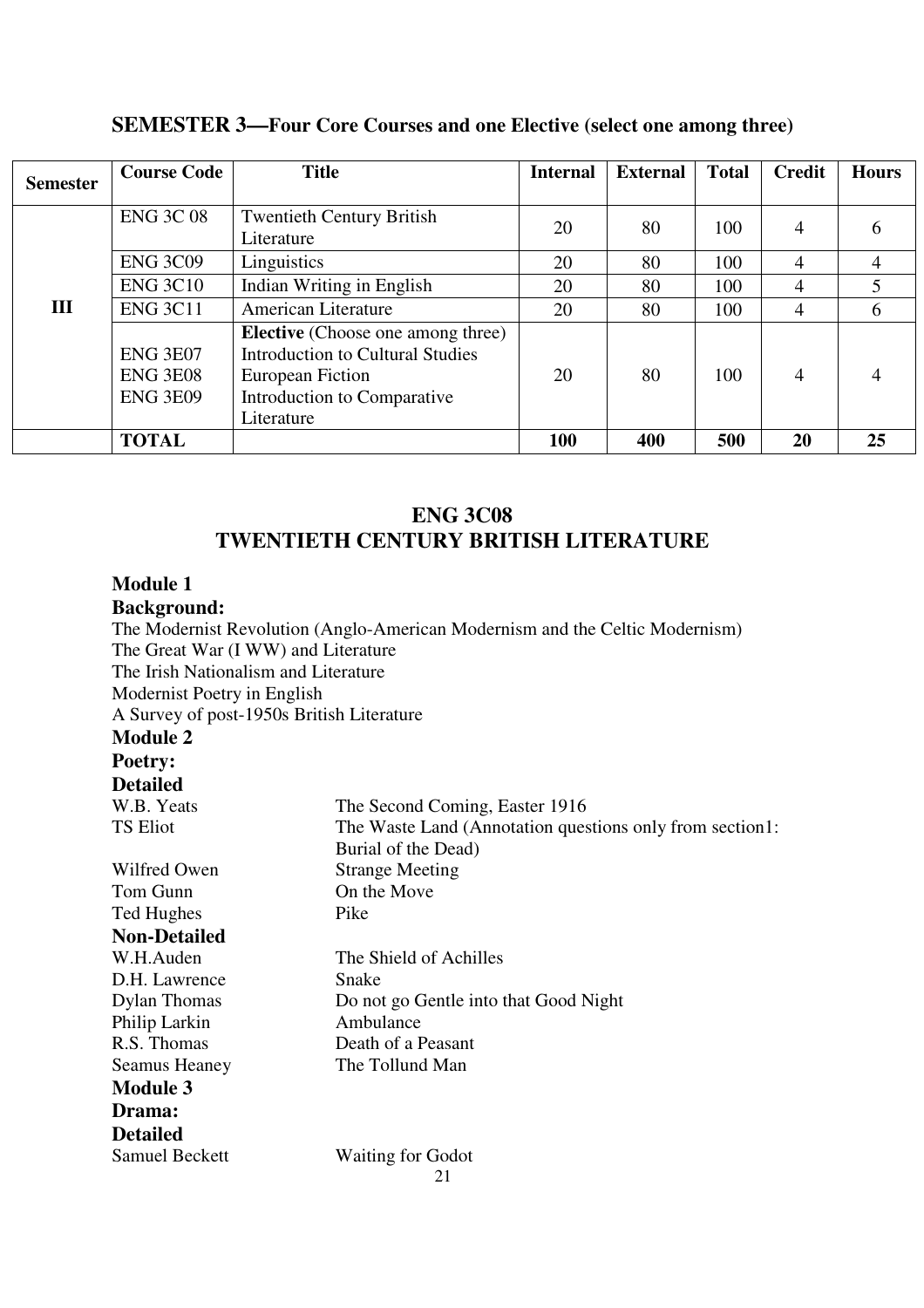| <b>Non-Detailed</b> |                                         |
|---------------------|-----------------------------------------|
| Harold Pinter       | The Dumb Waiter                         |
| <b>Bernard Shaw</b> | Arms and the Man                        |
| <b>Module 4</b>     |                                         |
| <b>Fiction</b>      |                                         |
| James Joyce         | A Portrait of the Artist as a Young Man |
| Virginia Woolf      | Mrs. Dalloway                           |
| E.M. Foster         | A Passage to India                      |
| John Fowles         | The French Lieutenant's Woman           |

#### **Suggested reading:**

*The Norton Anthology of English Literature: 20th Century* Peter Nicholls *Modernisms: A Literary Guide* Alex Davis *The Cambridge Companion to Modernist Poetry* Peter Childs *Modernism* Santanu Das *The Cambridge Companion to the Poetry of the First World War*  Martin Esslin *The Theatre of the Absurd* Robert L. Caserio *The Cambridge Companion to the Twentieth-Century English Novel* Christopher Gillie *Movements in English Literature, 1900-1940*  Neil Corcoran *The Cambridge Companion to Twentieth-Century English Poetry* David Lodge *The Modes of Modern Writing: Metaphor, Metonymy, and the Typology of Modern Literature*  Dennis Walder (ed.) *Literature in the Modern World: Critical Essays and Documents* Marjorie Howes *The Cambridge Companion to W. B. Yeats* 

#### **Question paper pattern Duration: 3 Hrs** Maximum Marks: 80

**I** Essay (40 marks)

**Module 1** 

| (a) One essay of 350 words out of two from Module 1 | $(10 \text{ marks})$ |
|-----------------------------------------------------|----------------------|
| (b) One essay of 350 words out of two from Module 2 | $(10 \text{ marks})$ |
| (c) One essay of 350 words out of two from Module 3 | $(10 \text{ marks})$ |
| (d) One essay of 350 words out of two from Module 4 | $(10 \text{ marks})$ |

**II** Four out of six annotation questions (80 words) from the poems prescribed for detailed study in Module 2 and the detailed drama in Module 4.

 $(4 \text{ X } 5 = 20 \text{ marks})$ 

**III** Four out of six paragraph questions (100 words) from Module 2 (non-detailed poems), Module 3 and Module 4.  $(4 \times 5 = 20 \text{ marks})$ 

#### **ENG 3C09 LINGUISTICS**

**Background** What is linguistics? The Branches of linguistics: General, Descriptive, Historical, Theoretical and Applied Introduction to Developmental linguistics, Sociolinguistics, Psycholinguistics and Neuro- 22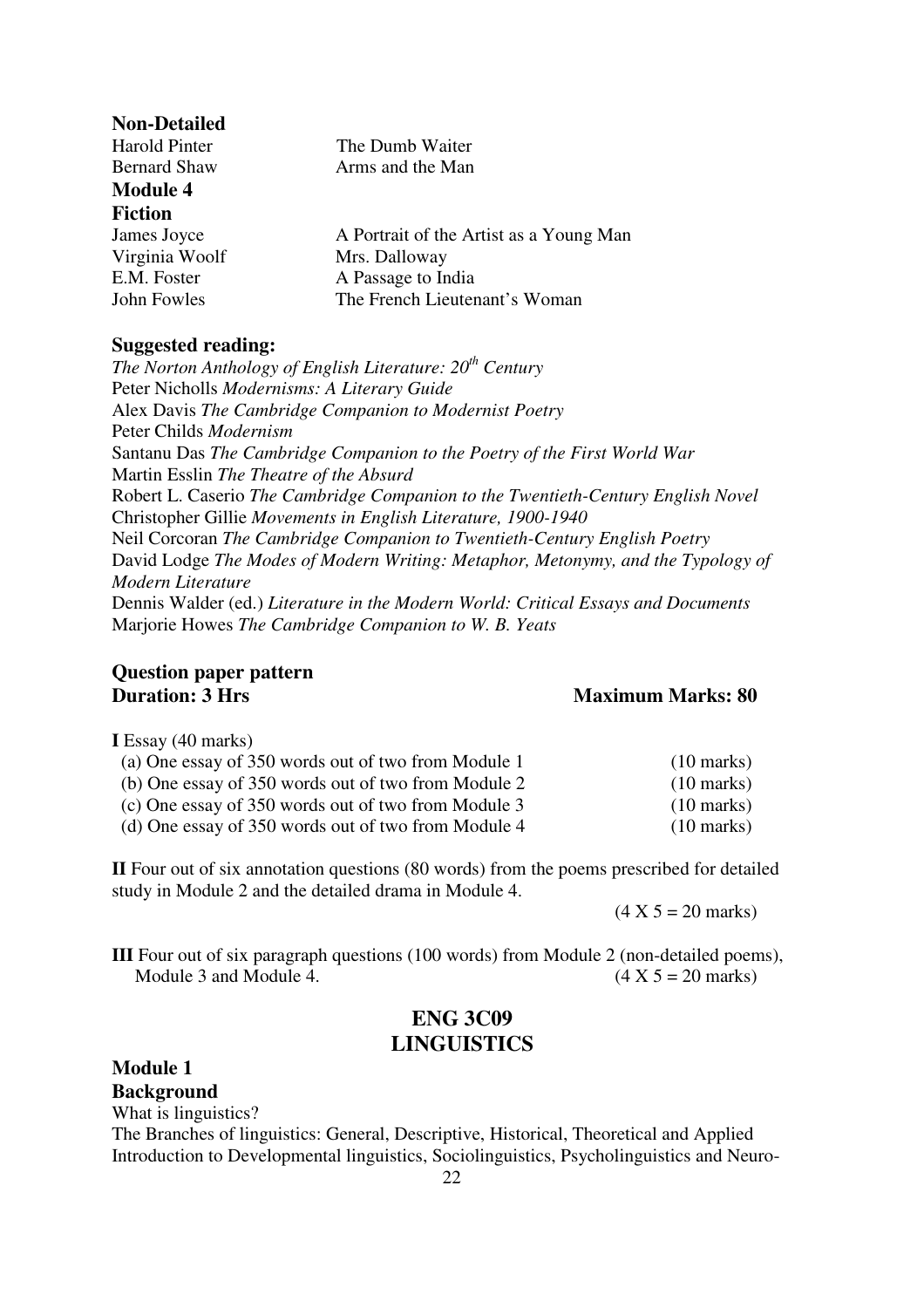linguistics

Important Schools and Theorists: Prague, Copenhagen, London

American Structuralism—Saussure, Firth, Halliday, Sapir, Bloomfield and Chomsky

#### **Module 2**

#### **Phonology**

Basic concepts: Phone, Phoneme, Allophone

Speech Mechanisms; Classification of speech sounds: Vowels and Consonants Supra segmental features: Stress, Pitch, Intonation

#### **Module 3**

#### **Morphology**

Morphological Processes Word classes: Form class and Function class Morpho-phonemics: Addition, Elision, Assimilation

Fundamental word formation processes: Root-creation, Derivation, Compounding,

#### Borrowing

#### **Module 4**

#### **Syntax**

Formal and functional labels

The structures of Phrases and Clauses

Structural grammar: IC Analysis, PS Grammar Transformational Generative Grammar (TG) Competence and Performance. Deep Structure and Surface Structure, Ambiguity,

#### Limitations.

#### **Module 5**

#### **Semantics**

The Concept of Meaning: Lexical and Grammatical; Denotative and Connotative; Situational and Contextual; Theme and Rhyme

Theories of Meaning: Hyponymy, Metonymy, Synonymy, Antonym, Entailment, Prototype Discourse: Proposition, Presupposition, Entailment, Implication

#### **Suggested reading:**

John Lyons *Linguistics*  John Lyons *Language and Linguistics: An Introduction* Georg Yuli *The Study of Language* H A Gleason, Jr *Linguistics and English Grammar An Introduction to Descriptive Linguistics Workbook in Descriptive Linguistics* Michael Ashby *Introducing Phonetic Science* Roman Jakobson & Morris Halle *Fundamentals of Language*  David Odden *Introducing Phonology*  M. A. K. Halliday, Angus McIntosh & *The Linguistic Sciences and Language Teaching* Peter Strevens Edward Sapir *Language: An Introduction to the Study of Speech*  Ron Cowan *The Teacher's Grammar of English* Eugene A. Nida *A Synopsis of English Syntax* Harold B. Allen *Readings in Applied English Linguistics*  George Oliver Curme *Syntax* Noam Chomsky *Syntactic Structures* James R. Hurford *Semantics: A Course Book 2/E*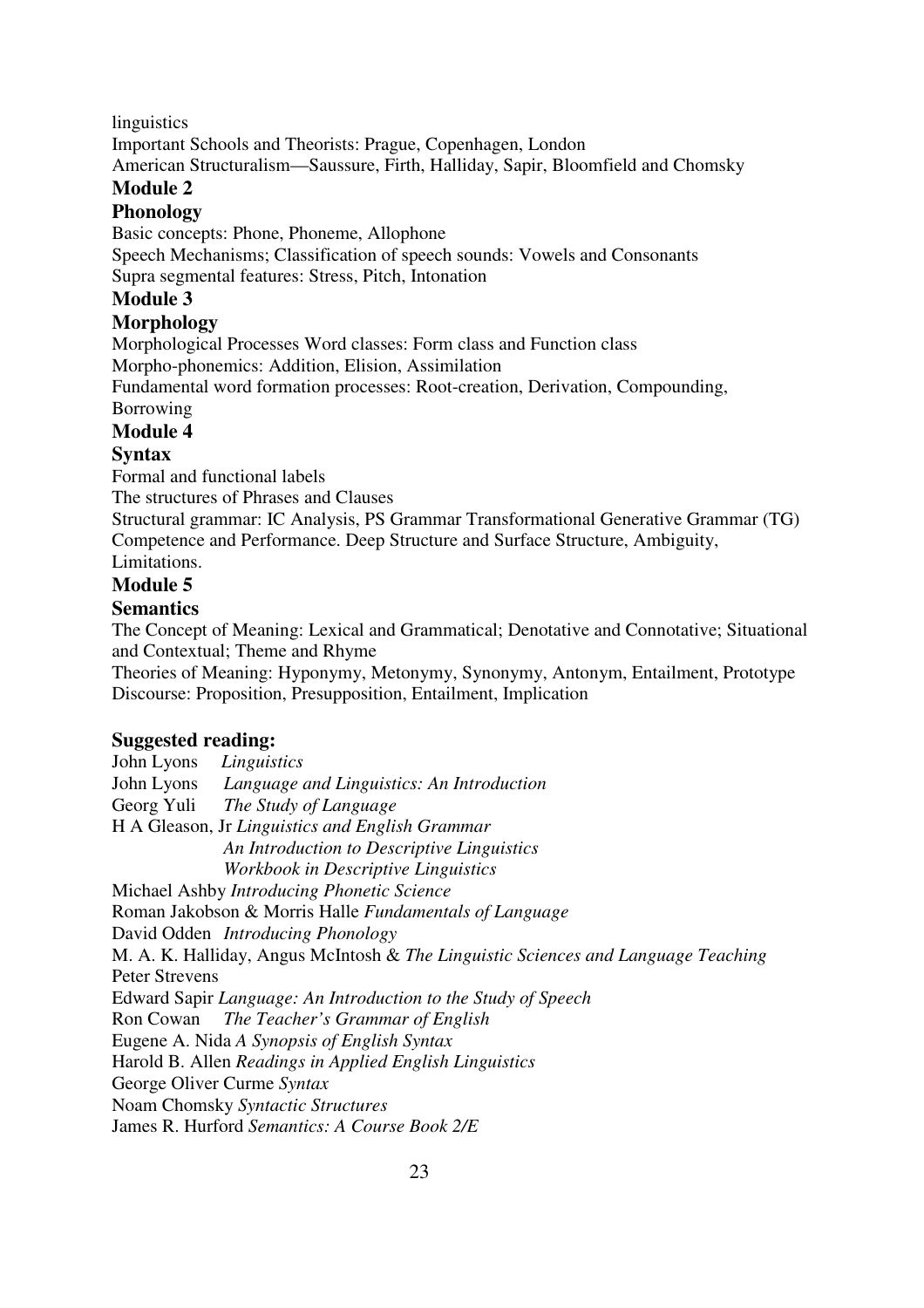# **Question paper pattern**

#### **Maximum Marks: 80**

**I** Essay (40 marks)

| (a) One essay of 350 words out of two from Module 1             | $(10 \text{ marks})$ |
|-----------------------------------------------------------------|----------------------|
| (b) One essay of 350 words out of two from Module 2             | $(10 \text{ marks})$ |
| (c) One essay of 350 words out of two from Module 3             | $(10 \text{ marks})$ |
| (d) One essay of 350 words out of two from Module 4 or Module 5 | $(10 \text{ marks})$ |

**II** Eight out of ten paragraph questions (100 words) from all modules

 $(8 \text{ X } 5 = 40 \text{ marks})$ 

#### **ENG 3C10 INDIAN WRITING IN ENGLISH**

#### **Module I**

**Background**  Growth of English in India Poetry since Independence Writing by the Indian Diaspora Novel in the 1980s and 1990s

#### **Module 2**

**Poetry Detailed Non-Detailed**  Vikram Seth Flash Imtiaz Dharkar Gaddi aa Gayi **Module 3 Prose and Fiction** 

Aravind Adiga *White Tiger*

Aurobindo The Stone Goddess Toru Dutt **Our Casuarina Tree** Nissim Ezekiel Background Casually Tagore They Call You Mad Eunice de Souza Songs of Innocence

Dom Moraes Wrong Address, Asleep A.K.Ramanujan Anxiety, The Guru

Partha Chatterjee "Whose Imagined Community?" (From *The Nation and its Fragments: Colonial and Postcolonial Histories.* Princeton: Princeton UP, 1993*.*) Rohinton Mistry *Such a Long Journey*  Amitav Ghosh *The Shadow Lines*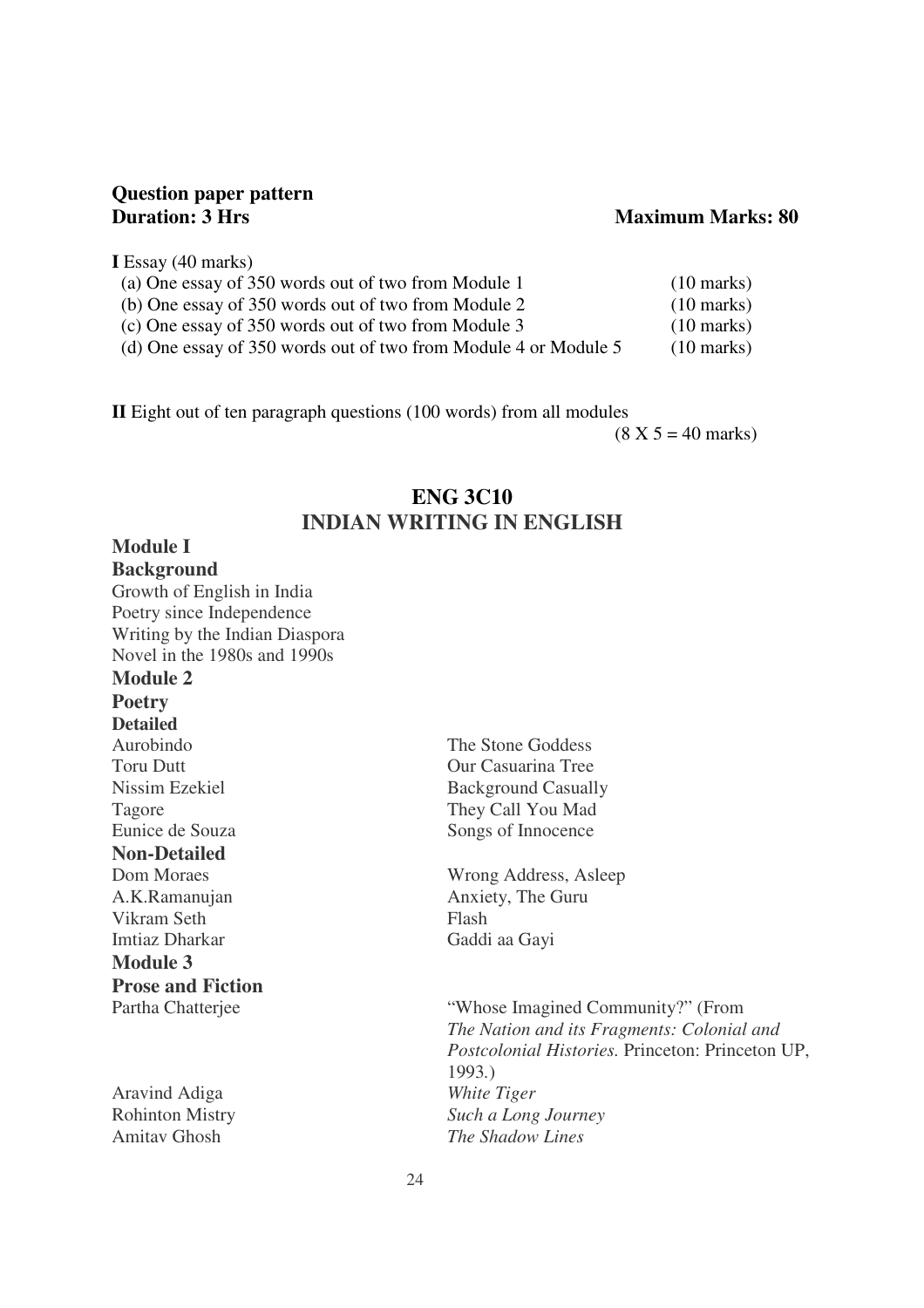**Module 4 Drama Detailed (Non-Detailed)** Girish Karnad *Tale Danda* 

Mahesh Dattani *The Girl Who Touched the Stars* 

#### **Suggested Reading**

S.Z.H. Abidi *Studies in Indo-Anglian Poetry* Shyam Asnani M *Critical Response to Indian English Fiction* A.K. Mehrotra *A Concise History of Indian Literature in English* Krishna S*.* Bhatta *Indian English Drama: A Critical Study* O.P Bhatnagar,( Ed.) *Studies in Indian Poetry in English* S.R. Desai and G.N. Devy *Critical Thought: An Anthology of 20th Century Indian English Essays*  Eunice De Souza and Silgardo Melanie (Ed.) *These My Words: The Penguin Book of Indian Poetry.*  Bruce King, *Modern Indian Poetry in English* P Lal (Ed*.) Modern Indian Poetry in English: An Anthology and A Credo*. E.N. Lall, *The Poetry of Encounter: Dom Moraes, A.K. Ramanujan and Nissim Ezekiel*  Ashley Myles E. (Ed.) *An Anthology of Indo-Anglian Poetry* M.K. Naik (Ed.) *Perspectives on Indian Poetry in English* Saleem Peeradina (Ed.) *Contemporary Indian Poetry in English: An Assessment and Selection*  Madhusudan Prasad (Ed*.) Indian English Novelists: An Anthology of Critical Essays* P.P*.* Raveendran *Texts, Histories, Geographies: Reading Indian Literature*

#### **Question paper pattern Duration: 3 Hrs** Maximum Marks: 80

**I** Essay (40 marks)

| (a) One essay of 350 words out of two from Module 1 | $(10 \text{ marks})$ |
|-----------------------------------------------------|----------------------|
| (b) One essay of 350 words out of two from Module 2 | $(10 \text{ marks})$ |
| (c) One essay of 350 words out of two from Module 3 | $(10 \text{ marks})$ |
| (d) One essay of 350 words out of two from Module 4 | $(10 \text{ marks})$ |

**II** Four out of six annotation questions (80 words) from the poems prescribed for detailed study in Module 2 and the detailed drama in Module 4.

 $(4 \text{ X } 5 = 20 \text{ marks})$ 

**III** Four out of six paragraph questions (100 words) from Module 2 (non-detailed poems), Module 3 and Module 4.  $(4 \times 5 = 20 \text{ marks})$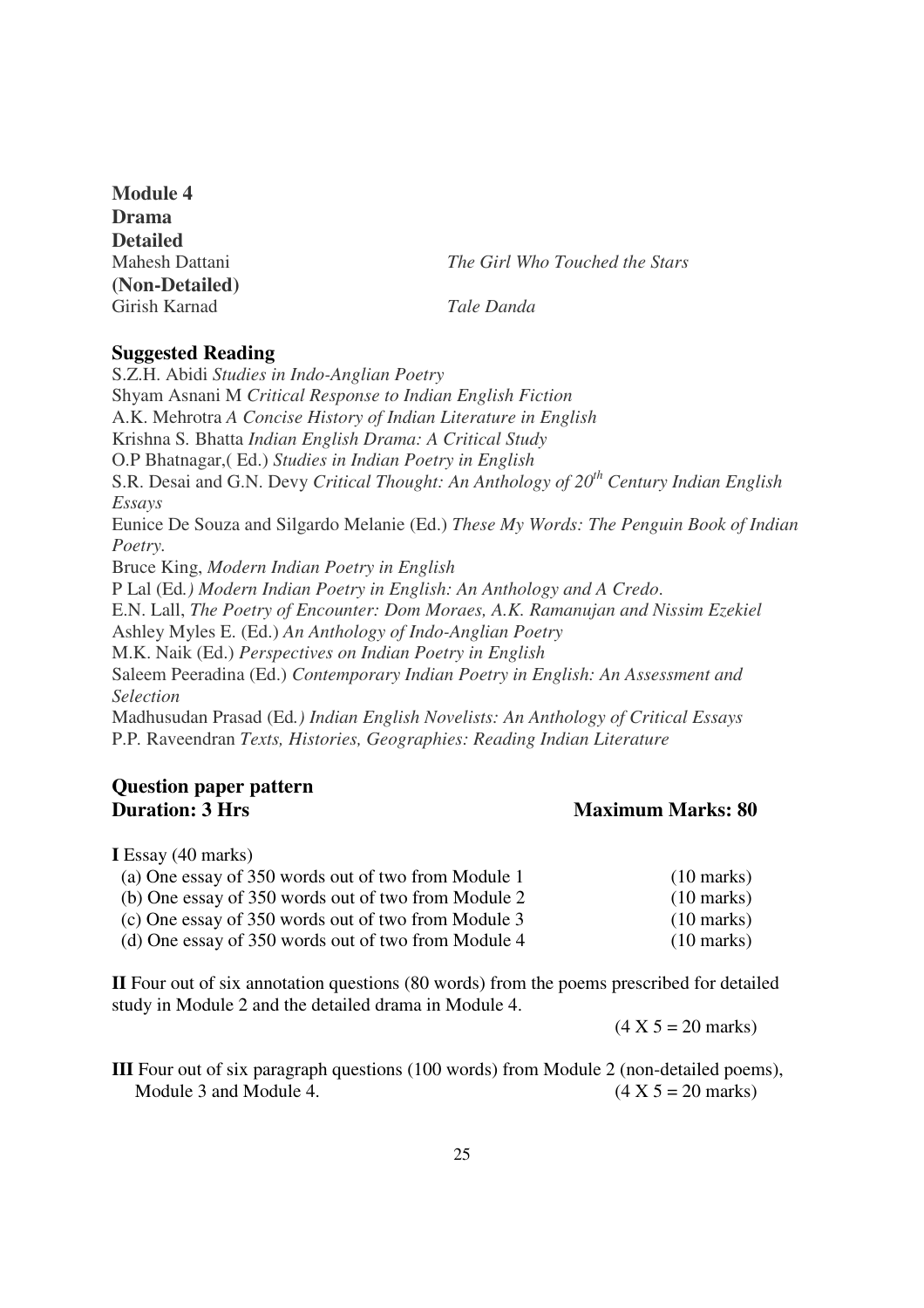#### **ENG 3C11 AMERICAN LITERATURE**

#### **Module 1 Background**  Early Puritan Settlement to 1900: The Multiple Contexts of American Literature. Harlem Renaissance Realistic Tragedy and 20<sup>th</sup> Century American Drama American Literature since 1945

| <b>Module 2</b>           |                                          |
|---------------------------|------------------------------------------|
| <b>Poetry</b>             |                                          |
| <b>Detailed</b>           |                                          |
| Emerson                   | <b>Brahma</b>                            |
| <b>Robert Frost</b>       | <b>Christmas Trees</b>                   |
| <b>TS Eliot</b>           | "Little Gidding," from the Four Quartets |
| Sylvia Plath              | Daddy                                    |
| Allen Ginsberg            | Howl (I section only)                    |
| <b>Non-Detailed:</b>      |                                          |
| Walt Whitman              | Passage to India                         |
| <b>Emily Dickinson</b>    | I Measure Every Grief I Meet             |
| <b>EE</b> Cummings        | What if a much of a which of a wind      |
| Ezra Pound                | And the days are not full enough         |
| John Ashberry             | The one thing that can save America      |
| <b>Adrienne Rich</b>      | Cartographies of Silence                 |
| <b>Module 3</b>           |                                          |
| <b>Drama</b>              |                                          |
| <b>Detailed</b>           |                                          |
| Eugene O'Neil             | Long Day's Journey into Night            |
|                           |                                          |
| Non-detailed:             |                                          |
| <b>Tennessee Williams</b> | <b>A Streetcar Named Desire</b>          |
| Lorraine Hansberry        | A Raisin in the Sun                      |
| <b>Module 4</b>           |                                          |
| <b>Prose</b>              |                                          |
| Henry David Thoreau       | On the Duty of Civil Disobedience        |
| Ralph Waldo Emerson       | The Over-Soul                            |
| <b>Ernest Hemingway</b>   | Death in the Afternoon (Chapter 1)       |
| <b>Fiction</b>            |                                          |
| Mark Twain                | Huckleberry Finn                         |
| Herman Melville           | <b>Moby Dick</b>                         |
| <b>Tony Morrison</b>      | The Bluest Eye                           |
| Don Delillo               | <b>White Noise</b>                       |
|                           |                                          |
| <b>Suggested Reading:</b> |                                          |

*Norton Anthology of American Literature*  Walter Kalaidjian *The Cambridge Companion to American Modernism*<br>Joshua L. Miller *The Cambridge Companion to the American Moderni* The Cambridge Companion to the American Modernist Novel 26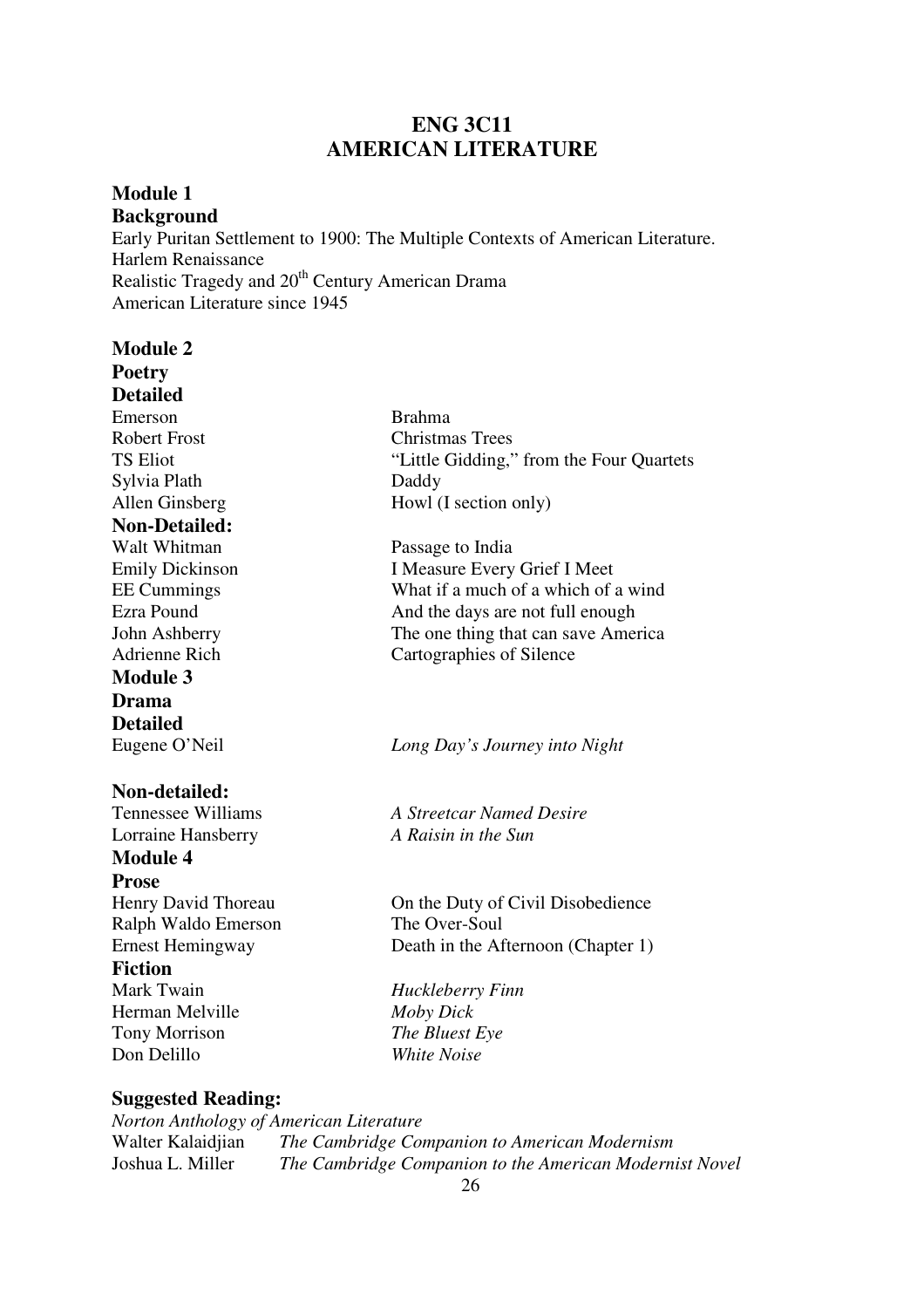| Alan Shucard et al     | Modern American Poetry 1865-1950                       |
|------------------------|--------------------------------------------------------|
| <b>Timothy Parrish</b> | The Cambridge Companion to American Novelists          |
| Mark Richardson        | The Cambridge Companion to American Poets              |
| Ed. A. Robert Lee      | Nineteenth-Century American Poetry                     |
| Jennifer Ashton        | The Cambridge Companion to American Poetry since 1945  |
| John N. Duvall         | The Cambridge Companion to American Fiction after 1945 |
|                        |                                                        |

#### **Question paper pattern Duration: 3 Hrs** Maximum Marks: 80  $I$  Fessay (40 marks)

| і сльду (40 шаікл)                                                            |                      |
|-------------------------------------------------------------------------------|----------------------|
| (a) One essay of 350 words out of two from Module 1                           | $(10 \text{ marks})$ |
| (b) One essay of 350 words out of two from Module 2                           | $(10 \text{ marks})$ |
| (c) One essay of 350 words out of two from Module 3                           | $(10 \text{ marks})$ |
| (d) One essay of 350 words out of two from Module 4 (Fiction only) (10 marks) |                      |

II Four out of six annotation questions (80 words) from the poems prescribed for detailed study in Module 2 and the detailed drama in Module 3.  $(4 \times 5 = 20 \text{ marks})$ 

III Four out of six paragraph questions (100 words) from Module 2 (non-detailed poems), Module 3 and Module 4 (Prose selections only).  $(4 \times 5 = 20 \text{ marks})$ 

#### **ENG 3E07 INTRODUCTION TO CULTURAL STUDIES**

| <b>Module 1</b>                              |                                                  |
|----------------------------------------------|--------------------------------------------------|
| <b>Background</b>                            |                                                  |
| Difference between Culture and Civilization  |                                                  |
| The concept of Culture/Theorising Culture    |                                                  |
| What is Cultural Studies?                    |                                                  |
| Globalisation: Power, Inequality and Culture |                                                  |
| Popular Culture                              |                                                  |
| Key Methodologies in Cultuaral Studies       |                                                  |
| <b>Module 2</b>                              |                                                  |
| Chris Barker                                 | An Introduction to Cultural Studies. In Cultural |
|                                              | Studies: Theory and Practice (pp. 3-31)          |
| <b>Stuart Hall</b>                           | <b>Cultural Studies: Two Paradigms</b>           |
|                                              | Cultural Studies and its Theoretical Legacies    |
| <b>Raymond Williams</b>                      | Advertising: The Magic System                    |
| <b>Module 3</b>                              |                                                  |
| Theodore Adorno and Max Horkheimer           | The Culture Industry: Enlightenment as Mass      |
|                                              | Deception.                                       |
| Michel Foucault                              | Space, Power, Knowledge                          |
| <b>Richard Dyer</b>                          | Entertainment as Utopia                          |
| <b>Module 4</b>                              |                                                  |
| Ashis Nandy                                  | "Tradition, Transgression and Norms" (pp. 1-8)   |
|                                              | From The Tao of Cricket                          |
| 27                                           |                                                  |
|                                              |                                                  |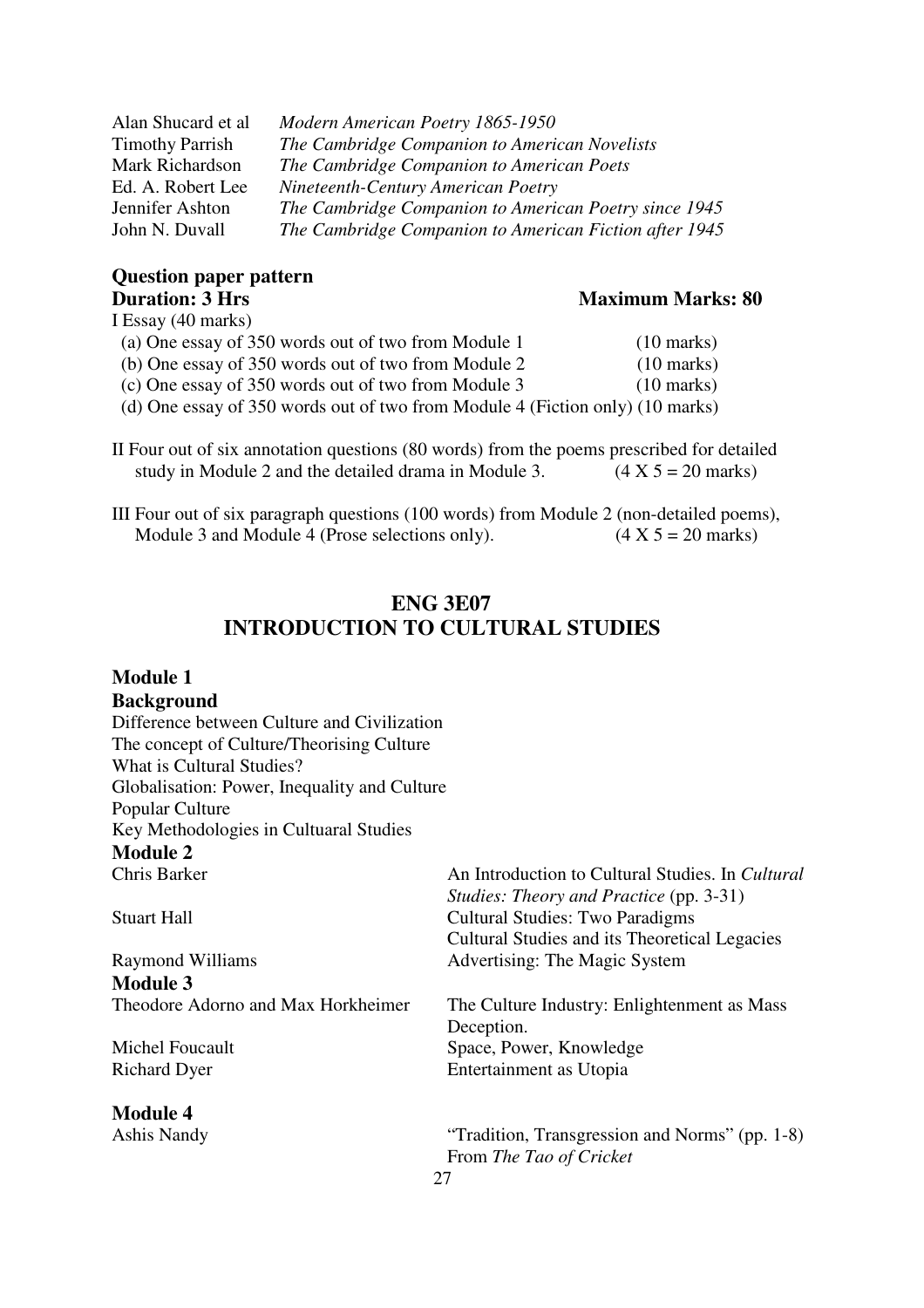| Sarah Berry   | "Fashion." (pp. 454-470) A Companion to        |
|---------------|------------------------------------------------|
|               | Cultural Studies (Ed.) Toby Miller             |
| James Staples | Civilizing Taste: From Caste to Class in South |
|               | Indian Foodways. Food Consumption in Global    |
|               | Perspectives (Eds.) Jakob Klein and Anne       |
|               | <b>Muscott</b>                                 |
| George Kurman | "What Does Girls' Cheerleading                 |
|               | Communicate?" from Journal of Popular          |
|               | Culture, Fall 1986                             |

#### **Suggested Reading**

| Chris Barker                              | <b>Cultural Studies: Theory and Practice</b>                      |
|-------------------------------------------|-------------------------------------------------------------------|
| Theodore Adorno                           | The Culture Industry                                              |
| Raymond Williams                          | Culture and Society, 1780-1950                                    |
| Mikael Bakhtin                            | The Dialogic Imagination                                          |
|                                           | Rabelais and His World                                            |
| Jean Baudrillard                          | Simulacra and Simulations. In Jean Baudrillard: Selected Writings |
| <b>Roland Barthes</b>                     | The Fashion System                                                |
| Michael Higgins                           | The Cambridge Companion to Modern British Culture                 |
| Christopher Bigsby                        | The Cambridge Companion to Modern American Culture                |
| T. Bennet et al                           | New Keywords: A Revised Vocabulary of Culture and Society         |
| Homi K. Bhabha                            | The Location of Culture                                           |
| Judith Butler                             | Gender Trouble: Feminism and the Subversion of Identity           |
| Lawrence Grossberg                        | Bringing It All Back Home: Essays on Cultural Studies             |
| David Morley                              | <b>Television, Audiences and Cultural Studies</b>                 |
| <b>Journals</b>                           |                                                                   |
| International Journal of Cultural Studies |                                                                   |

*International Journal of Cultural Studies Cultural Studies Journal of Popular Culture*

# **Question paper pattern**

#### **Maximum Marks: 80**

**I** Essay (40 marks)

| (a) One essay of 350 words out of two from Module 1 | $(10 \text{ marks})$ |
|-----------------------------------------------------|----------------------|
| (b) One essay of 350 words out of two from Module 2 | $(10 \text{ marks})$ |
| (c) One essay of 350 words out of two from Module 3 | $(10 \text{ marks})$ |
| (d) One essay of 350 words out of two from Module 4 | $(10 \text{ marks})$ |

**II** Eight out of ten paragraph questions (100 words) from all modules

 $(8 \text{ X } 5 = 40 \text{ marks})$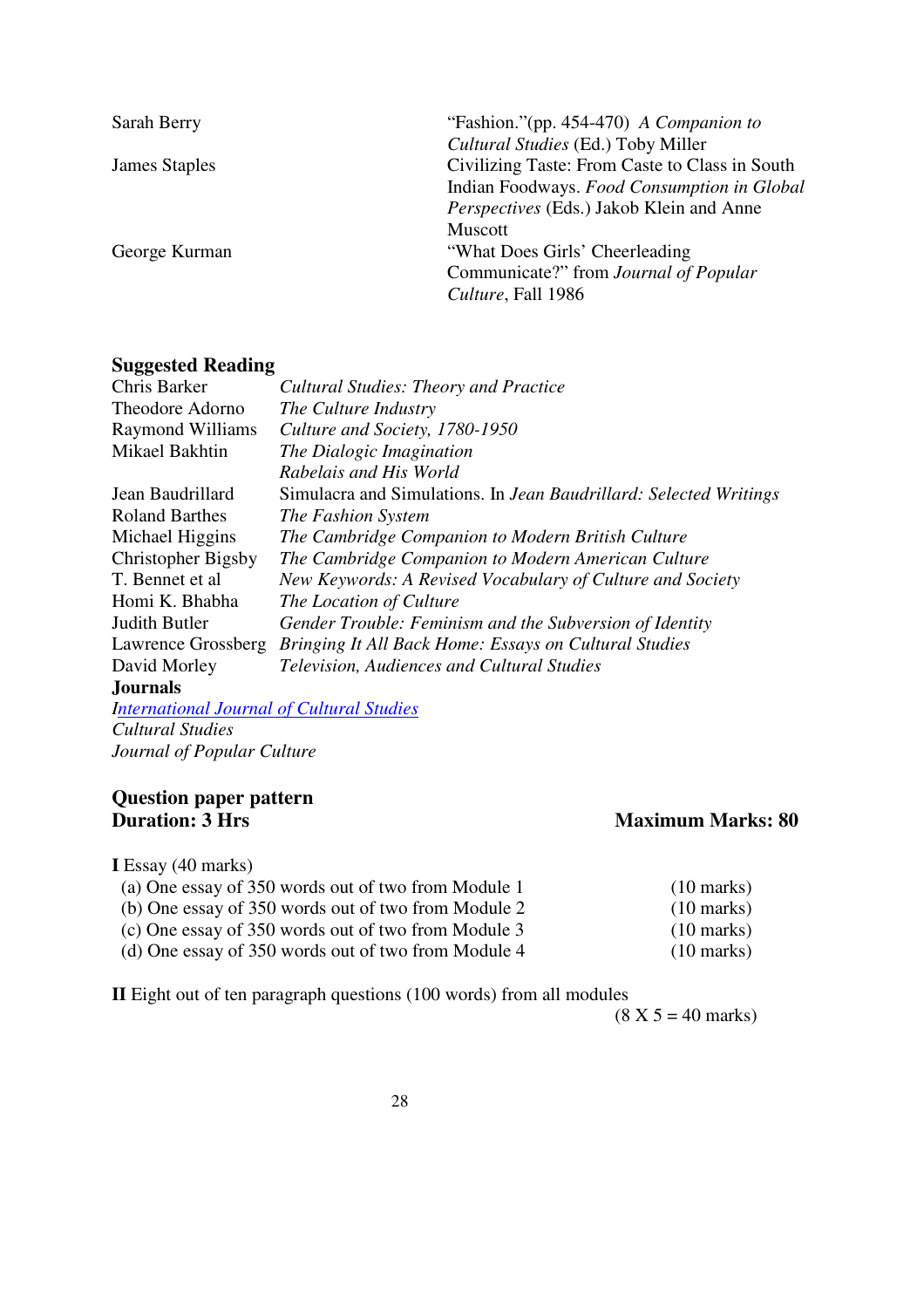#### **ENG 3E08 EUROPEAN FICTION**

#### **Module 1**

#### **Background**

Political Affiliation amongst nineteenth and twentieth century European novelists The response to Indutrialisation, War and Class Relations amongst European novelists Overview of Twentieth Century Intellectual and Artistic Movements

#### **Module 2**

| Miguel De Cervantes       | Don Quixote                        |
|---------------------------|------------------------------------|
| Flaubert                  | <b>Madam Bovary</b>                |
| <b>Fyodor Dostoevesky</b> | Crime and Punishment               |
| <b>Module 3</b>           |                                    |
| Italio Calvino            | If on a Winter's Night a Traveller |
| Franz Kafka               | The Trial                          |
| <b>Marcel Proust</b>      | Remembrance of Things Past         |
|                           |                                    |

#### **Module 4**

| Milan Kundera                         | The Unbearable Lightness of Being |
|---------------------------------------|-----------------------------------|
| Albert Camus                          | <i>The Outsider</i>               |
| Gunter Grass                          | The Tin Drum                      |
| $\sim$<br>$\sim$ $\sim$ $\sim$ $\sim$ |                                   |

#### **Suggested Reading**

Norman F. Cantor *Twentieth-Century Culture Modernism to Deconstruction* Malcolm Bradbury and James McFarlane (Eds.) *Modernism: A Guide to European Literature 1890-1930* H. Reiss *The Writer's Task from Nietzsche to Brecht* E. M. Forster *Aspects of the Novel* A. F. Boyd *Aspects of the Russian Novel* Michael Bell The Cambridge Companion to European Novelists A. Burgess *The Novel Now: A Guide to Contemporary Fiction* E. Starkie *Flaubert: The Making of the Master* E. Starkie *Flaubert: The Master* Thorlby *Kafka: A Study* M.Turnell *The Novel in France* G. Lukacs *Studies in European Realism*

# **Question paper pattern**

#### **Maximum Marks: 80**

#### **I** Essay (40 marks)

| (a) One essay of 350 words out of two from Module 1   | $(10 \text{ marks})$ |
|-------------------------------------------------------|----------------------|
| (b) One essay of 350 words out of two from Module 2   | $(10 \text{ marks})$ |
| (c) One essay of 350 words out of two from Module 3   | $(10 \text{ marks})$ |
| (d) One assay of $350$ words out of two from Modula 4 | $(10 \text{ morlz})$ |

(d) One essay of 350 words out of two from Module 4  $(10 \text{ marks})$ 

**II** Eight out of ten paragraph questions (100 words) from all modules

 $(8 X 5 = 40 \text{ marks})$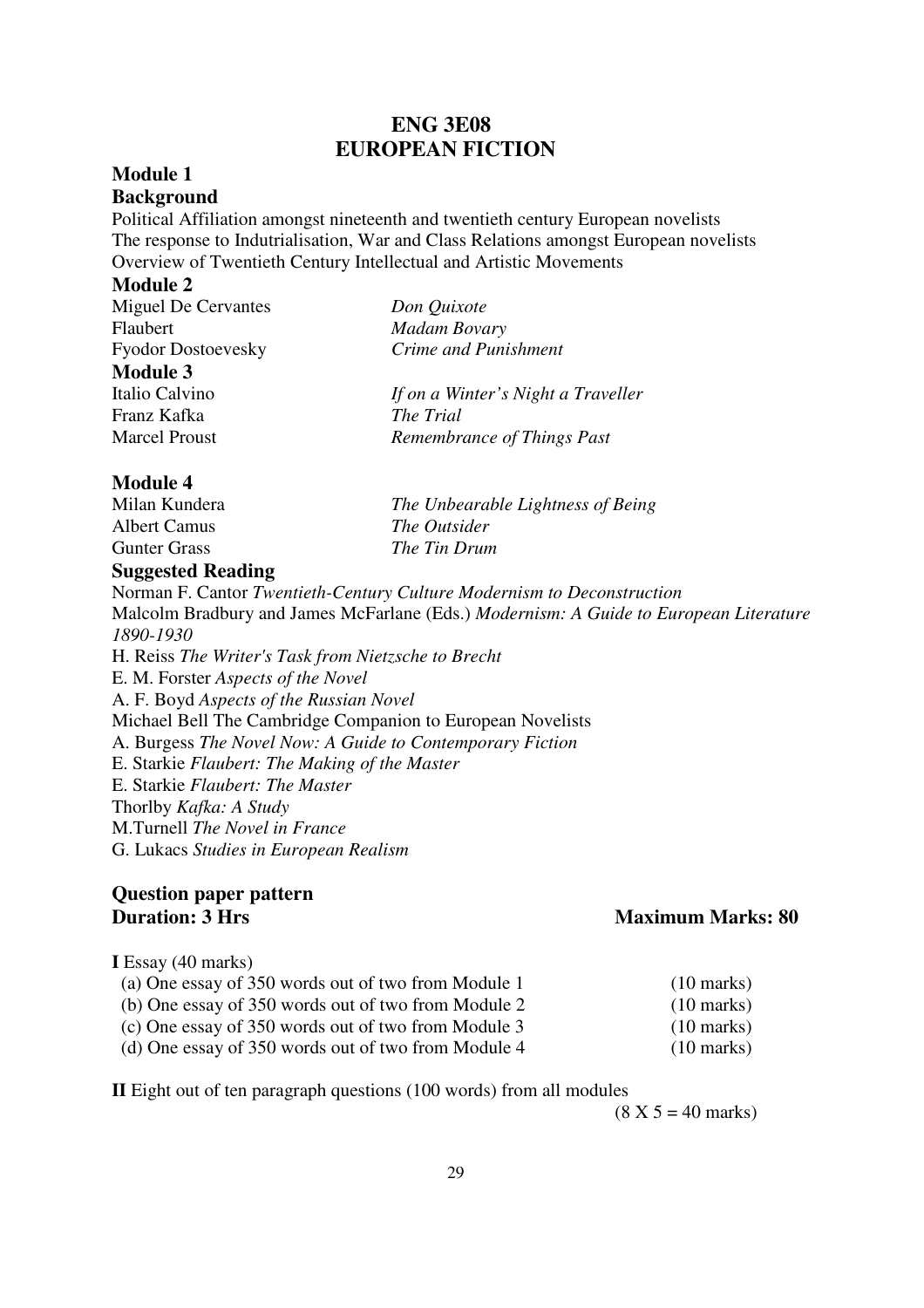#### **3E09**

#### **INTRODUCTION TO COMPARATIVE LITERATURE**

#### **Module 1**

#### **Background**

Definition and Scope of Comparative Literature

Development of the Discipline

Methodology

Comparative Indian Literature

#### **Module 2**

#### **Theory**

1. French School:

- (a) Literary Schools and Genres
- (b) Ideological Echoes (including Theological, Philosophical, Ethical, Political, Scientific and Aesthetic Ideas)
- (c) Image Echoes
- (d) Verbal Echoes
- (e) Human Models and Heroes
- 2. American School
- (a) The Parallelism Theory
- (b) The Intertextuality Theory (Literature and other fields of Cognition)

#### **Module 3**

The Concept of Influence

(Literary and Non-Literary; Direct and Indirect; Positive and Passive)

The Concept of Reception

The Concept of Imitation and Borrowing

#### **Module 4**

#### **Essays**

Hutcheson Maculay Posnett The Science of Comparative Literature\*

Mary Louise Pratt Comparative Literature and Global Study: A Redefinition of the Discipline.\*

René Wellek The Crisis of Comparative Literature (in Concepts of Criticism)

Matt Waggoner A Review of Gayatrhi Chakravorty Spivak, *Death of a Discipline* 

#### **Suggested Reading**

Susan Bassnett *Comparative Literature: A Critical Introduction* 

Charles Bernheimer *Comparative Literature in the Age of Multiculturalism*

Amiya Dev *The Idea of Comparative Literature in India*,

Amiya Dev and Sisir Kumar Das (eds.) *Comparative Literature: Theory and Practice*

Claudio Guillen *The Challenge of Comparative Literature*.

Prawar SS *Comparative Literature Studies*

Stalknett NP et al. Comparative Literature

Spivak, Gayatri Chakravorty Death of a Discipline

Wellek, Rene and Austin Warren *Theory of Literature*

Ulrich Weisstein *Comparative Literature and Literary Theory*.

\*Charles Bernheimer (ed.), *Comparative Literature in the Age of Multiculturalism*,

Baltimore, the Johns Hopkins Univ. Press, 1995, PP. 58 - 65

\**The Contemporary Review* (79), 1901, pp. 855-72.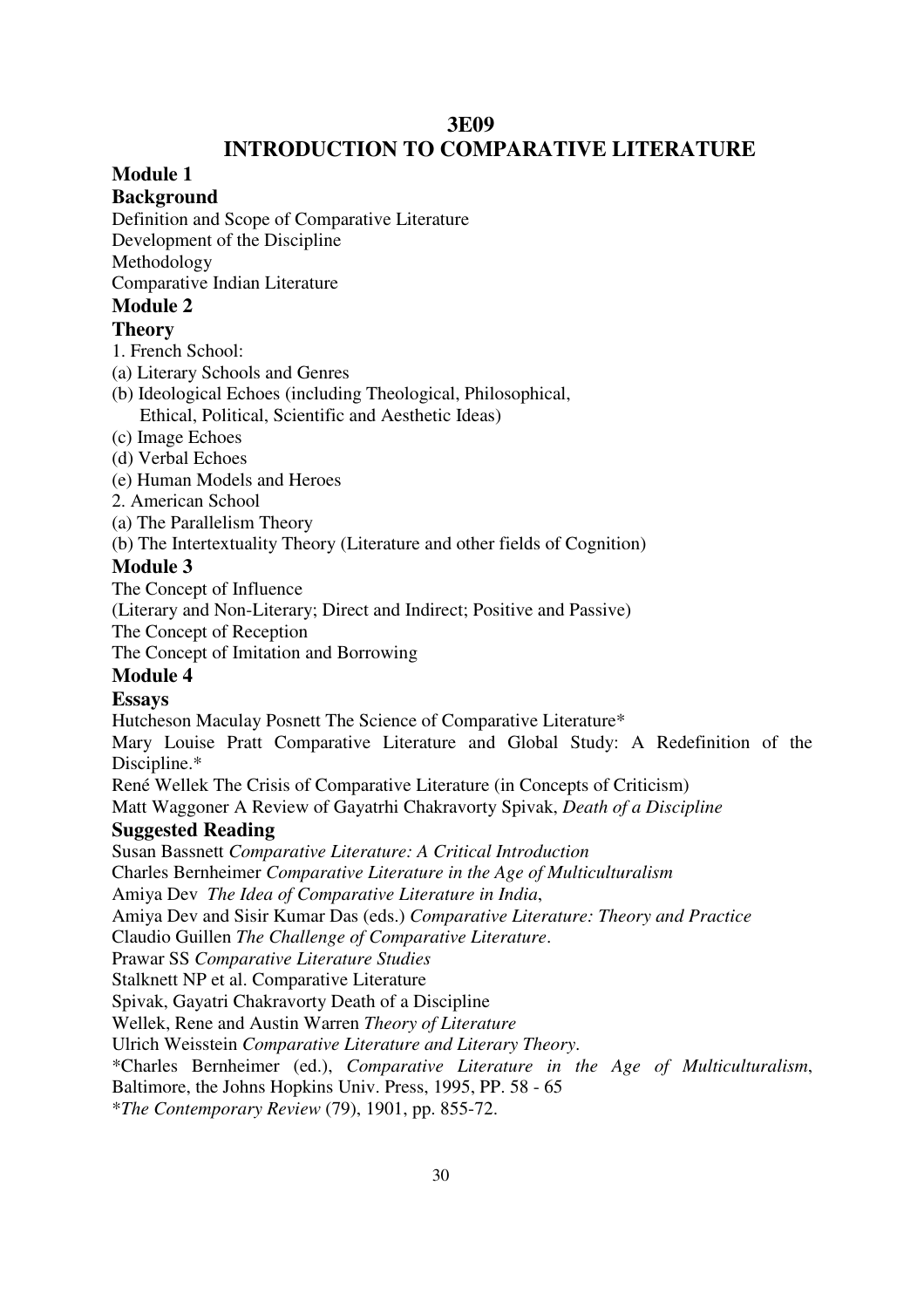# **Question paper pattern**

#### **Maximum Marks: 80**

#### **I** Essay (40 marks)

| (a) One essay of 350 words out of two from Module 1 | $(10 \text{ marks})$ |
|-----------------------------------------------------|----------------------|
| (b) One essay of 350 words out of two from Module 2 | $(10 \text{ marks})$ |
| (c) One essay of 350 words out of two from Module 3 | $(10 \text{ marks})$ |
| (d) One essay of 350 words out of two from Module 4 | $(10 \text{ marks})$ |

**II** Eight out of ten paragraph questions (100 words) from all modules

 $(8 \text{ X } 5 = 40 \text{ marks})$ 

#### **SEMESTER 4—Six Core Courses including Project Work and Viva-voce**

| <b>Semester</b> | <b>Course Code</b> | <b>Title</b>          | <b>Internal</b> | <b>External</b> | <b>Total</b> | <b>Credit</b> | <b>Hours</b> |
|-----------------|--------------------|-----------------------|-----------------|-----------------|--------------|---------------|--------------|
|                 | <b>ENG 4C 12</b>   | Postcolonial Writings | 20              | 80              | 100          |               | O            |
|                 | <b>ENG 4C 13</b>   | Women's Writing       | 20              | 80              | 100          |               | O            |
|                 | <b>ENG 4C 14</b>   | <b>Film Studies</b>   | 20              | 80              | 100          |               |              |
| IV              | <b>ENG 4C 15</b>   | Comprehension         | 20              | 80              | 100          |               |              |
|                 | <b>ENG PR 16</b>   | Project               | 20              | 80              | 100          | 4             |              |
|                 | <b>ENG 4C 17</b>   | Viva-Voce             | 00              | 100             | 100          |               |              |
|                 | <b>TOTAL</b>       |                       | 100             | 500             | 600          | 24            | 25           |

#### **ENG 4C12 POSTCOLONIAL WRITINGS**

#### **Module I**

#### **General Topics**

Major Themes and Concerns in Postcolonial Writing: Diaspora, Assimilation, Appropriation, Hybridity, Alterity.

"Orientalism" or Exoticizing, Subaltern, Race relations.

The Problems and Consequences of Decolonization, Aboriginal Writing.

#### **Module 2**

#### **Poetry**

#### **Detailed**

| Al Purdy            | Married Man's Song      |
|---------------------|-------------------------|
| Oodgeroo Noonucal   | All One Race            |
| Derek Walcott       | The Sea is History      |
| David Diop          | Africa                  |
| Leopold Senghor     | <b>Black Woman</b>      |
| <b>Non-detailed</b> |                         |
| John Shaw Neilson   | Surely God was a Lover. |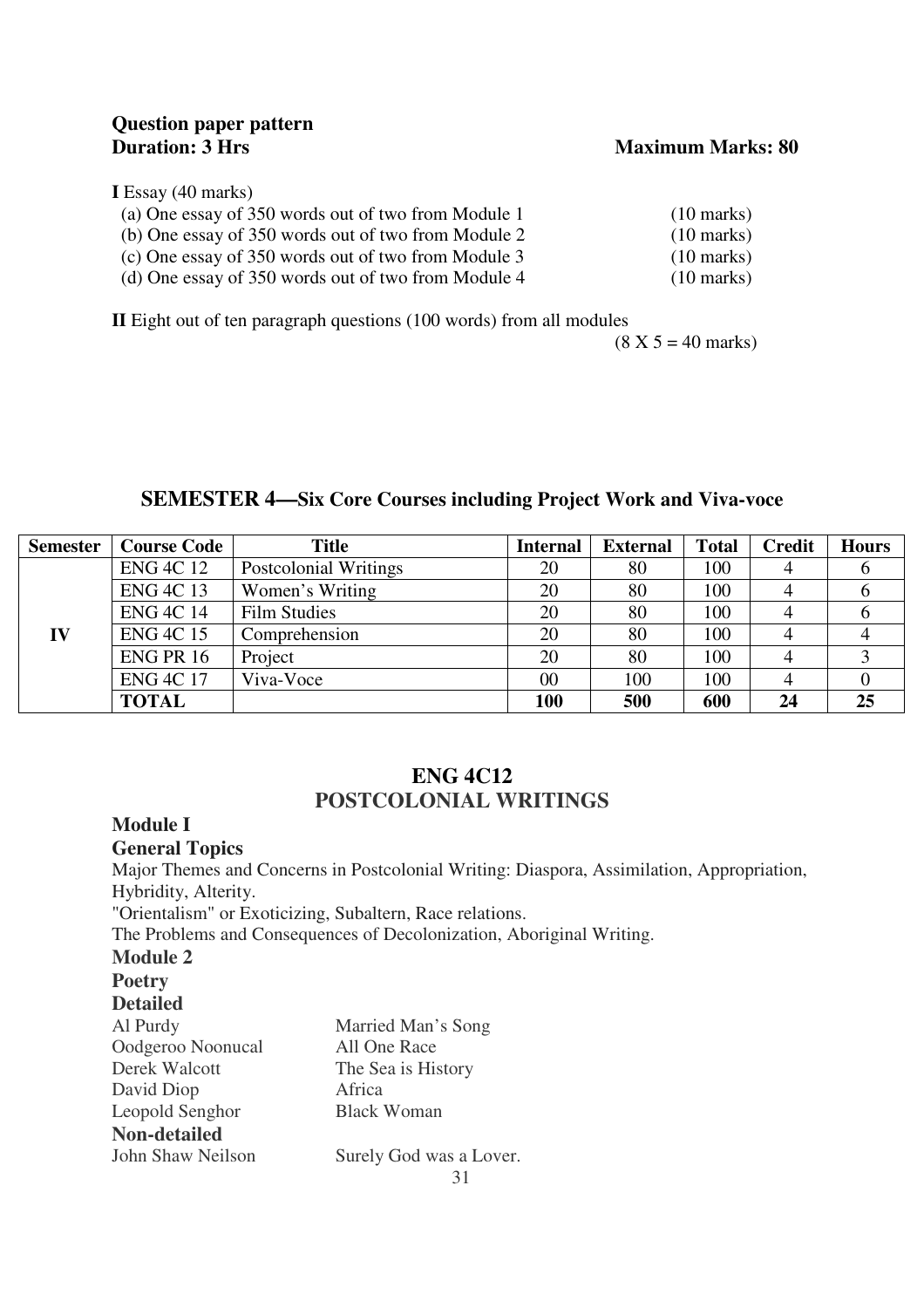| Gabriel Okara                    | Piano and Drums, Were I to Choose.                            |
|----------------------------------|---------------------------------------------------------------|
| <b>Yasmine Goonaratne</b>        | On An Asian Poet Fallen among American Translators            |
| Faiz Ahmad Faiz                  | Nowhere, No Trace Can I Discover.                             |
| <b>Module 3</b>                  |                                                               |
| <b>Prose /Literary Criticism</b> |                                                               |
| <b>Edward Said</b>               | Introduction to <i>Orientalism</i> . Sections I and II        |
| Henry Louis Gates Jr.            | "Writing 'Race' and the Difference it Makes." (From Feminist) |
|                                  | Literary Theory: A Reader .Ed. Mary Eagleton.)                |
| Homi Bhabha                      | "Of Mimicry and Man: The Ambivalence of Colonial              |
|                                  | Discourse." (From The Location of Culture. London: Routledge, |
|                                  | $2006$ ).                                                     |
| Oyeronki Oyewumi                 | "Colonising Bodies and Minds: Gender and Colonialism"         |
|                                  | (Only the sections "Gender and Colonialism" and "The State of |
|                                  | Patriarchy")                                                  |
| Ngugi Wa Thiongo                 | "The Language of African Literature" Sections III, IV and V.  |
| <b>Frantz Fanon</b>              | "Reciprocal Bases of National Culture and the Fight for       |
|                                  | Freedom" (From the Essay "On National Culture" by Fanon)      |
|                                  |                                                               |

#### **Module 4**

| A House for Mr. Biswas        |
|-------------------------------|
| Half of a Yellow Sun          |
| Wide Sargasso Sea             |
| Midnight's Children           |
|                               |
|                               |
|                               |
| Death and the King's Horseman |
|                               |
| India Song                    |
| A Tempest                     |
|                               |

#### **Suggested Reading**

Frantz Fanon *The Wretched of the Earth. \_\_\_\_\_\_\_\_\_\_\_ Black Skin, White Masks.* Edward Said *Orientalism*. \_\_\_\_\_\_\_\_\_\_ *Culture and Imperialism*. Gayatri Spivak *In Other Worlds: Essays in Cultural Politics.*  Ramachandra Guha. (Ed.) *Subaltern Studies*. Neil Lazarus *The Cambridge Companion to Postcolonial Literary Studies*  Ashis Nandy *The Intimate Enemy*. Partha Chatterjee *Nationalist Thought and the Colonial World.*  Aime Cesaire *Discourse on Colonialism.*  AtoQuayson *The Cambridge Companion to the Postcolonial Novel*  R.Young *White Mythologies: Writing, History and the West.*  F. AbiolaIrele *The Cambridge Companion to the African Novel Kunapipi Journal of Postcolonial Writing and Culture*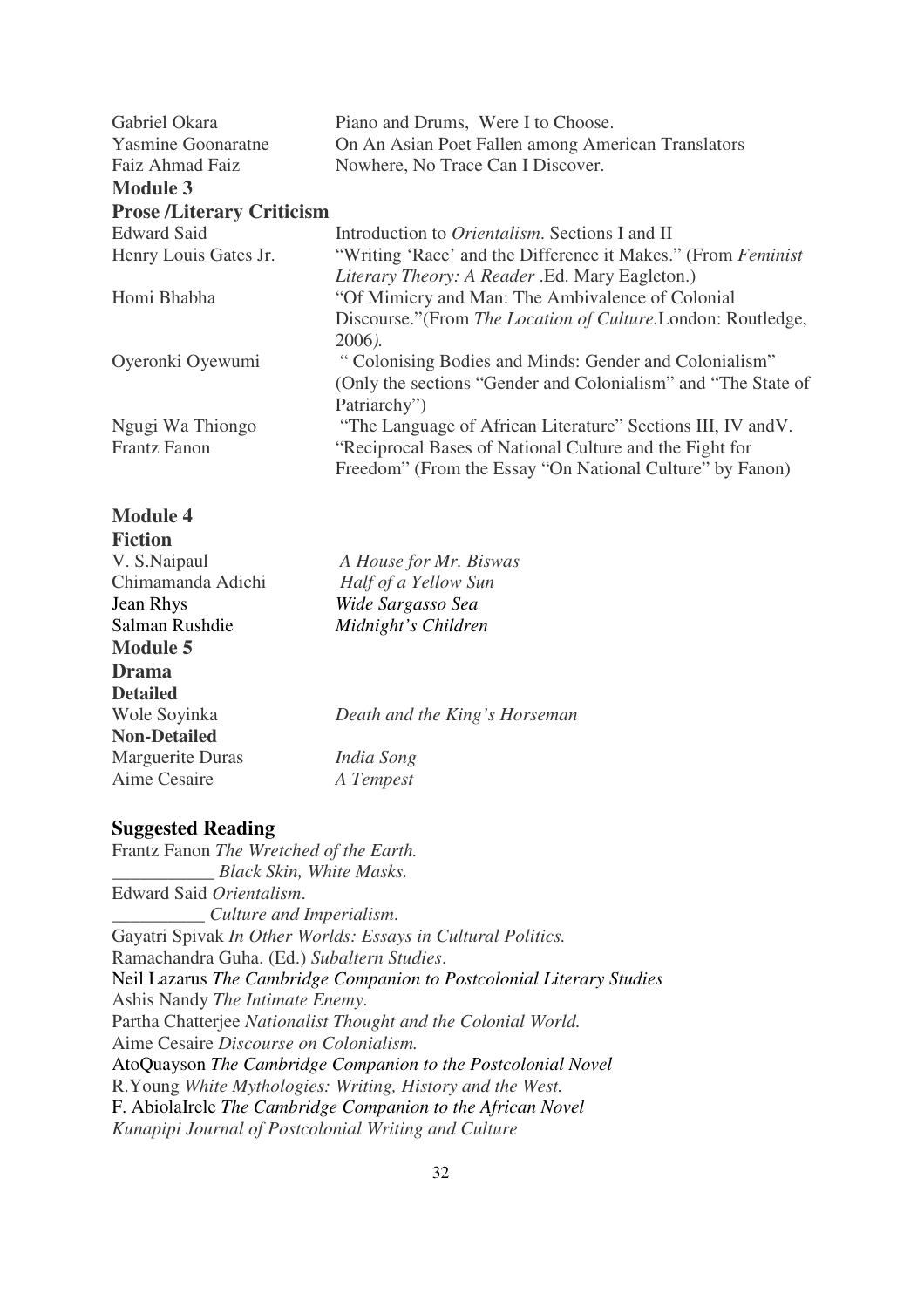# **Question paper pattern**

I Essay (40 marks)

| (a) One essay of 350 words out of two from Module 1 | $(10 \text{ marks})$ |
|-----------------------------------------------------|----------------------|
| (b) One essay of 350 words out of two from Module 3 | $(10 \text{ marks})$ |
| (c) One essay of 350 words out of two from Module 4 | $(10 \text{ marks})$ |
| (d) One essay of 350 words out of two from Module 5 | $(10 \text{ marks})$ |

**Maximum Marks: 80** 

II Four out of six annotation questions (80 words) from the poems prescribed for detailed study in Module 2 and the drama for detailed study in Module 5.  $(4 \times 5 = 20 \text{ marks})$ 

III Four out of six paragraph questions (100 words) from Module 2 (non-detailed poems), Module 3, Module 4 and Module 5.  $(4 \times 5 = 20 \text{ marks})$ 

#### **ENG 4C13 WOMEN'S WRITING**

#### **Module I**

#### **Background**

Theoretical Approaches to Women's Writing Women's Tradition, Women's Canon Women's Literary Lineage, Race, Class and Sexuality Expansion of the Literary Canon—Styles and Strategies of Writing Women's Writing in India—Gender and Genre Post-Colonialism and Feminism **Module 2 Fiction/Non Fiction**

Margaret Atwood *The Handmaid's Tale.*  Lalithambika Antharjanam *Agnisakshi* **Module 3 Poetry**

#### **Detailed**

Akkamaha Devi You have Come Kamala Das An Introduction Judith Wright The Killer Anne Sexton After Auschwitz **Non-detailed**  Denise Levertov Talking to Grief

Maya Angelou *I Know Why the Caged Bird Sings* 

Janabai Cast off all Shame

The Company of Lovers Anne Sexton Briar Rose (Sleeping Beauty.) Sappho On What is Best, One Girl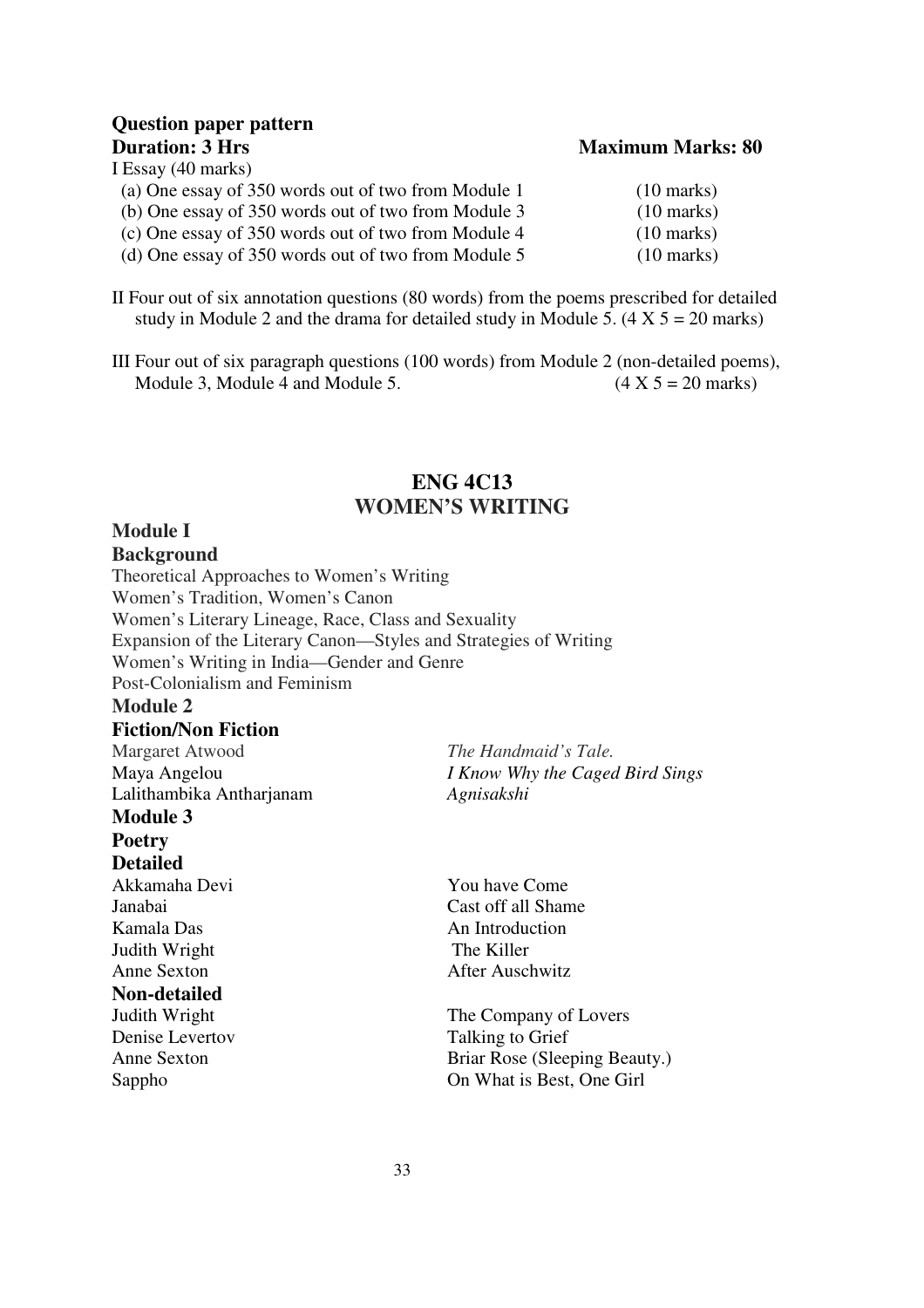**Module 4 Theory** 

From *A Literature of Their Own :British Novelists from Bronte to Lessing.*  Juliet Mitchell Femininity, Narrative and Psychoanalysis. Ann Barr Snitow Mass Market Romance" Bell hooks Postmodern Blackness: 'Yearning, Race, Gender and Cultural Politics, Jonathan Culler Reading as a Woman. Judith Butler Gender Trouble: Feminism and the Subversion of Identity."

(All essays/sections are from *Feminist Literary Theory: A Reader*. Ed. Mary Eagleton) **Module 5** 

**Drama Detailed**  Caryl Churchill *Top Girls* **Non-Detailed** 

Maria Irene Fornes *Fefu and Her Friends*  $Votes for Women!$ 

#### **Suggested Reading**

| Ed Sue Roe              | Women Reading Women's Writing                                 |
|-------------------------|---------------------------------------------------------------|
| <b>Catherine Belsey</b> | <b>Critical Practice</b>                                      |
| <b>Nancy Armstrong</b>  | Desire and Domestic Fiction: A Political History of the Novel |
| Juliet Mitchell         | Women: The Longest Revolution                                 |
| Ellen Moers             | Literary Women                                                |
| Maren Tova Linett       | The Cambridge Companion to Modernist Women Writers            |
| Janet Todd              | Feminist Literary History: A Defence                          |
| Ellen Rooney            | The Cambridge Companion to Feminist Literary Theory           |
| Toril Moi               | Textual/Sexual Politics: Feminist Literary Theory             |
| Ed. Toril Moi           | French Feminist Thought: A Reader                             |
| Alice Walker            | In Search of Our Mothers' Gardens                             |
|                         | Signs: Journal of Women in Culture and Society.               |

# **Question paper pattern**

| <b>Duration: 3 Hrs</b>                              | <b>Maximum Marks: 80</b> |
|-----------------------------------------------------|--------------------------|
| I Essay (40 marks)                                  |                          |
| (a) One essay of 350 words out of two from Module 1 | $(10 \text{ marks})$     |
| (b) One essay of 350 words out of two from Module 2 | $(10 \text{ marks})$     |
| (c) One essay of 350 words out of two from Module 4 | $(10 \text{ marks})$     |
| (d) One essay of 350 words out of two from Module 5 | $(10 \text{ marks})$     |
|                                                     |                          |

II Four out of six annotation questions (80 words) from the poems prescribed for detailed study in Module 3 and the detailed drama in Module 5  $(4 X 5 = 20$  marks)

III Four out of six paragraph questions (100 words) from Modules 2 (non-detailed poems), 3, 4 and 5. (4 X 5 = 20 marks)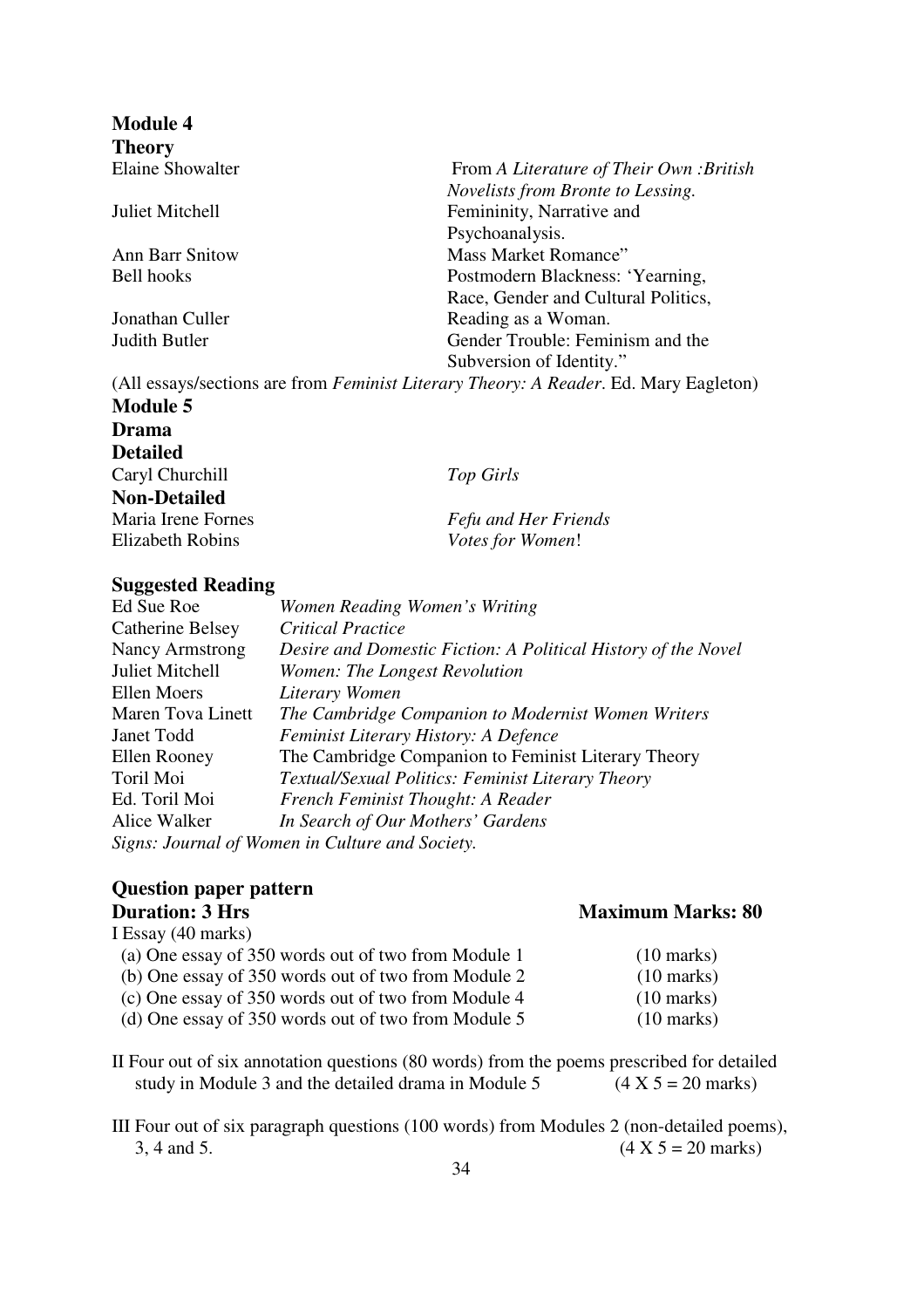#### **ENG 4C14 FILM STUDIES**

#### **Module 1 Background**

Literature and Film Film Criticism: Different Approaches Italian Neo-Realism and the French New Wave Asian Cinema (Japanese, Korean, Iranian and Indian) Contemporary Malayalam Cinema

#### **Module 2**

**Film Terms:** Auteur Theory, Camera Angle, Cinema Verite, Cutting (cross, final, jump), Editing (continuity, dissolve, fade, invisible), Time (experienced, running, diegetic, simultaneous, subjective), Filmic Time and Space, Focus (deep-focus, deep-field,) Shots (close-up, establishing, medium, long, master, pan, tracking, insert), Mise-en-scene, Montage, Scene, Script, Special Effects.

**Film Genres:** Animation, Biopic, Crime Thriller, Documentary, Fantasy, Horror, Gangster, Historical, Road Movies, Science Fiction, War, Sports, Western, Indian Cinema (Masala movies, Parallel, South Indian Films)

#### **Module 3 Film Theory**

| гиш тиеогу      |                                                       |
|-----------------|-------------------------------------------------------|
| Andre Bazin     | The Evolution of the Language of Cinema               |
| Laura Mulvey    | Visual Pleasure and Narrative Cinema                  |
| Christian Metz  | Some Points in the Semiotics of Cinema                |
| Mary Ann Doane  | Film and the Masquerade: Theorizing the Female        |
|                 | Spectator                                             |
| Michael Allen   | The Impact of Digital Technologies on Film Aesthetics |
| <b>Module 4</b> |                                                       |

#### **Films to be screened and analysed**

(One Essay Question on one of these films)

1. Sergei Eisentstein Battleship Potemkin 2. Alfred Hitchcock Psycho 3. Yasujiro Ozu Floating Weeds 4. Stanley Kubrick 2001: A Space Odyssey 5. David Lean The Bridge on the River Kwai 6. Satyajit Ray Pather Panchali

#### **Suggested Reading**

Andrew Dix *Beginning Film Studies*  Susan Hayward *Key Concepts in Cinema Studies*  Jarek Kupsc *The History of Cinema\: For Beginners*  Tim Bywater and Thomas Sobchack (Eds.) *Introduction to Film Criticism* Leo Braudy & Marshall Cohen (Eds.) *Film Theory and Criticism: Introductory Readings* Dudley Andrew *Concepts in Film Theory*  Dudley Andrew *The Major Film Theories: An Introduction* Robert Stam and Toby Miller (Eds.) *Film and Theory: An Anthology*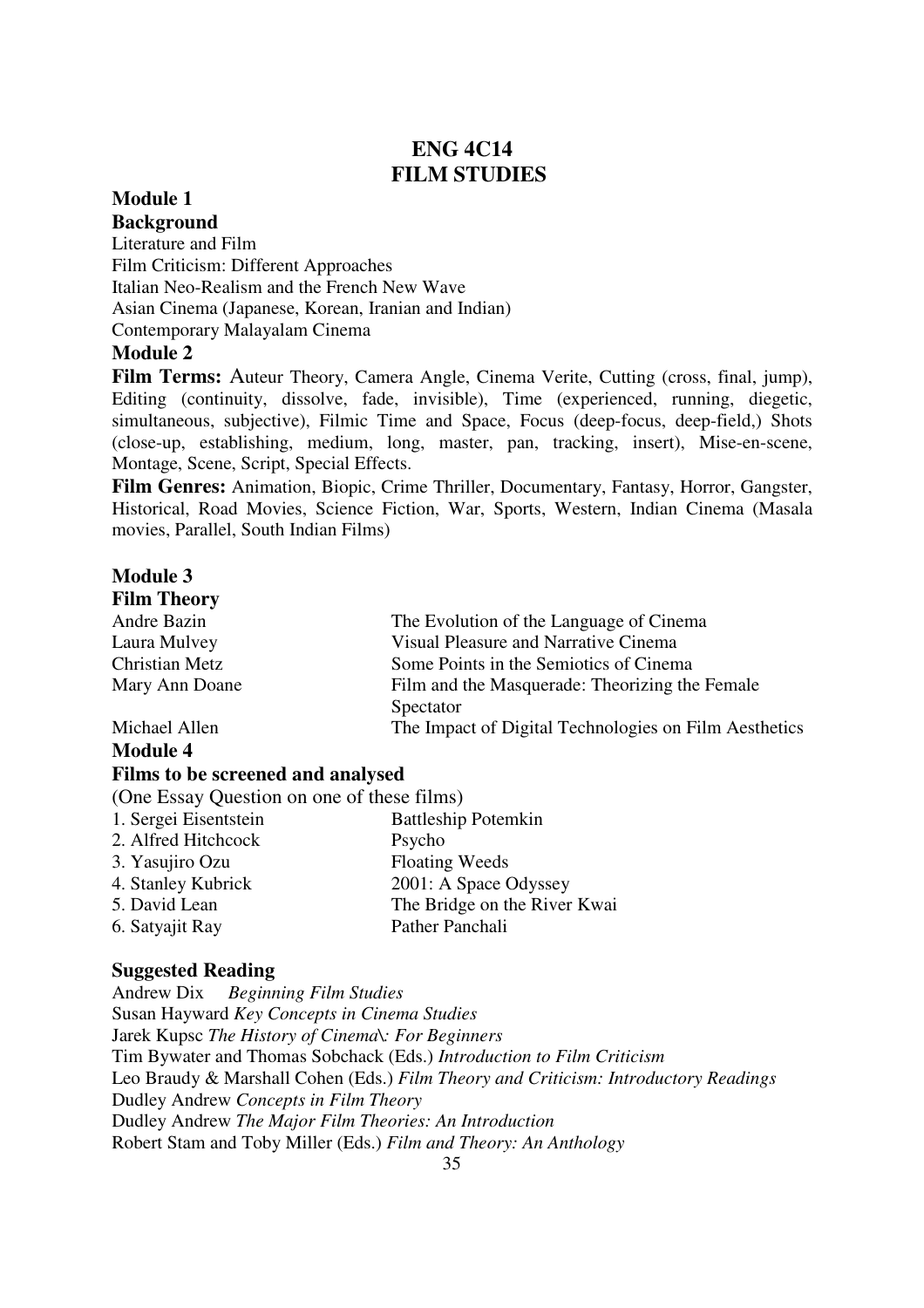Jay Leyda (Ed. and Translated) *Sergei Eisenstein: Film Form (Essays in Film Theory)*  Ed. Manju Jain *Narratives of Indian Cinema* Mainspring Publishers *Introducing Film Studies* 

| <b>Question paper pattern</b>                       |                          |
|-----------------------------------------------------|--------------------------|
| <b>Duration: 3 Hrs</b>                              | <b>Maximum Marks: 80</b> |
| I Essay $(40 \text{ marks})$                        |                          |
| (a) One essay of 350 words out of two from Module 1 | $(10 \text{ marks})$     |
| (b) One essay of 350 words out of two from Module 2 |                          |
| (From Film Genres only)                             | $(10 \text{ marks})$     |
| (c) One essay of 350 words out of two from Module 3 | $(10 \text{ marks})$     |
| (d) One essay of 350 words out of two from Module 4 | $(10 \text{ marks})$     |

**II** Eight out of ten paragraph questions (100 words) from all modules

 $(8 \text{ X } 5 = 40 \text{ marks})$ 

#### **ENG 4C15 COMPREHENSION**

 The Comprehension course comprises only the texts prescribed for the core courses in the PG programme. The question paper will consist of 40 (forty) multiple choice objective type questions and 40 (forty) fill in the blanks questions requiring one word or phrase each as answers.

The questions will test the overall understanding of the topics and the texts prescribed. This course is intended to equip the students to face the UGC-NET and similar examinations. The course will carry 20 internal marks based only on oral test of similar questions.

#### **ENG PR 16 PROJECT**

The students are expected to prepare, under the guidance of a supervising teacher, a dissertation based on an intensive study on any author or a topic of their choice. Dissertation exclusively on texts prescribed for study as part of the M.A. course is to be avoided.

| Guidelines:   |                           |                                                                    |
|---------------|---------------------------|--------------------------------------------------------------------|
| No. of Copies | ÷                         | One typed and hard-bound copy to be submitted<br>to the university |
| Length        | ÷                         | 12000-14000 words (50-60 pages back to back)                       |
| Font          | ÷                         | Times New Roman/Calibri, 12 point. Headings                        |
|               |                           | 14 points.                                                         |
| Line Spacing  | ÷                         | Double space between lines, No additional space                    |
|               |                           | between paragraphs                                                 |
| Alignment     | ٠<br>$\ddot{\phantom{a}}$ | Left aligned; Headings centralized.                                |
|               | 36                        |                                                                    |
|               |                           |                                                                    |